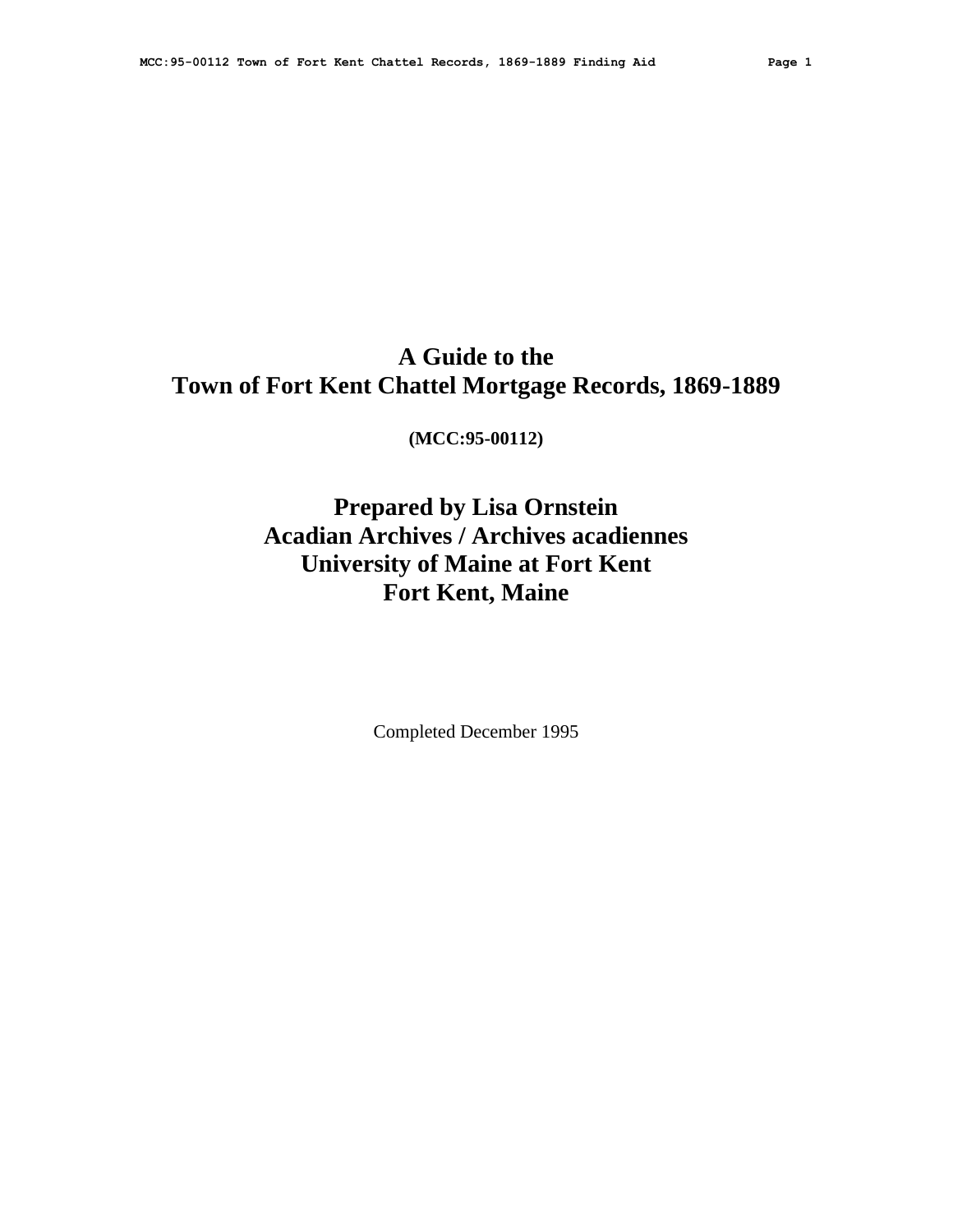# **Tables of Contents**

| How to Use this Guide                                                             | 3              |
|-----------------------------------------------------------------------------------|----------------|
| Introduction                                                                      | $\overline{4}$ |
| Access to the Collection                                                          | $\overline{4}$ |
| Provenance                                                                        | $\overline{4}$ |
| <b>Physical Description</b>                                                       | $\overline{4}$ |
| Scope and Content Notes                                                           | $\overline{4}$ |
| <b>Historical Note</b>                                                            | 5              |
| <b>Related Collections</b>                                                        | 5              |
| Introduction to the Inventory                                                     | 6              |
| <b>Inventory of All Entries</b>                                                   | 7              |
| <b>INDEXES:</b>                                                                   |                |
| Principal Parties (Inclusive)                                                     | 36             |
| Mortgagors                                                                        | 40             |
| Mortgagees                                                                        | 41             |
| <b>Miscellaneous Categories</b>                                                   | 42             |
| <b>APPENDICES:</b>                                                                |                |
| Chattel Mortgage Records at the Northern Aroostook Registry of Deeds              | 45             |
| Fort Kent Town Mortgage Records: Chronological Inventory of Town Office<br>Vaults | 46             |
| Notes on Maine Statutory Laws Concerning Chattel Mortgages                        | 48             |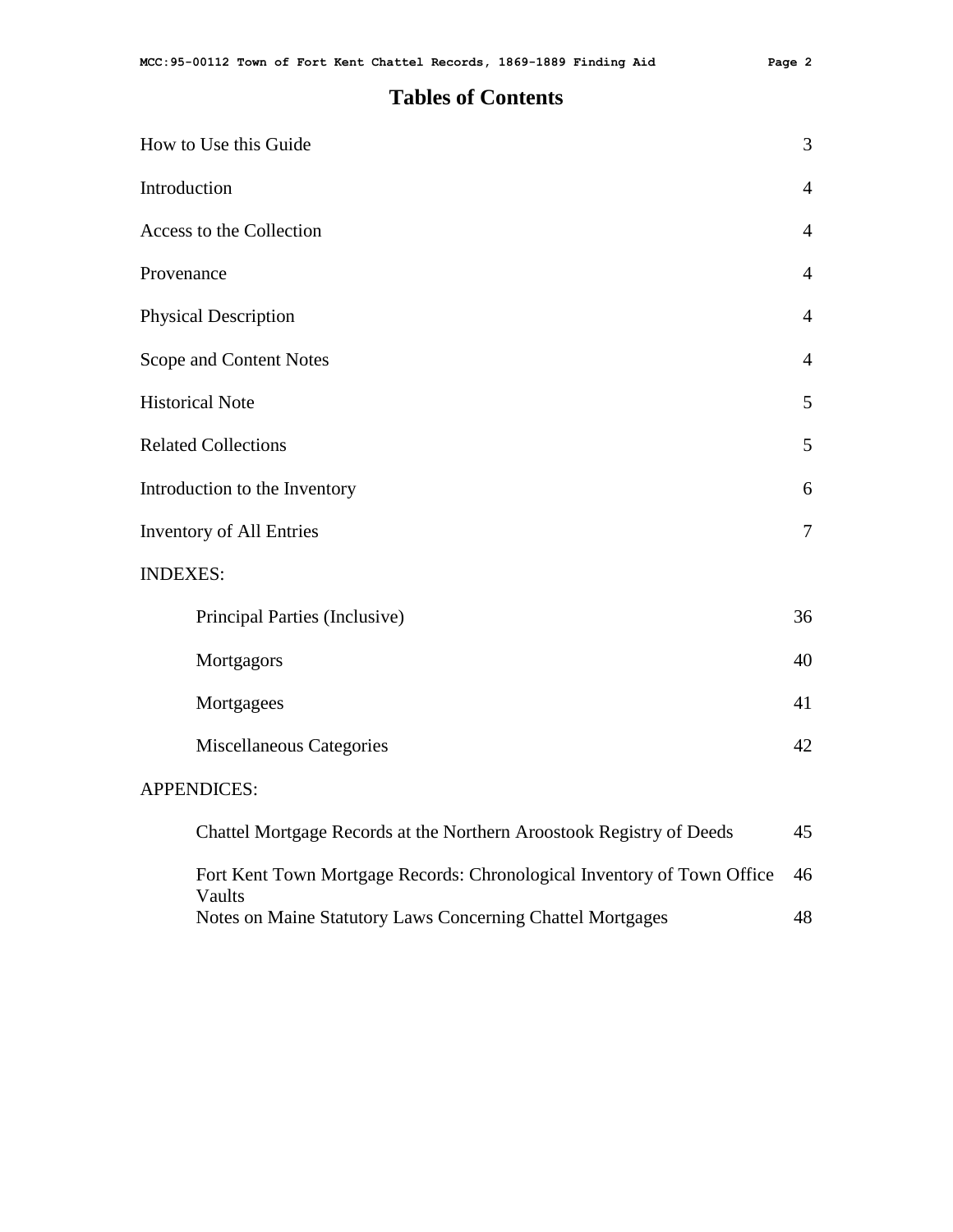# **How to Use this Guide**

You may wish to begin reading the *Introduction* (p. 4), which gives an overview of the collection. For quick reference, see the *Table of Contents* (p. 2).

The Town of Fort Kent Chattel Mortgage Record book covers twenty years and contains over 200 entries covering a variety of different transcriptions. To help you find your way, we have provided three levels of description:

| - Scope and Content Notes (p. 4) | brief, overall description of document                              |
|----------------------------------|---------------------------------------------------------------------|
| - Historical Note (p. 5)         | general information on chattel mortgage<br>record keeping in Maine. |
| $-$ <i>Inventory</i> (pp. 7-35)  | description of each entry.                                          |

We recommend that you begin by looking at the *Scope and Content Notes* and *Historical Note* for general background about the collection. Then read the *Introduction to the Inventory* (p. 6) before consulting the *Inventory*. To facilitate research, we have prepared four *Indexes* (pp. 36-45) which follow the Inventory.

If you wish to consult the microfilm or photocopy edition of the original, simply fill out a Request for the Use of Archives form and bring the form to a staff person. Please make sure that you consult the *Access to the Collection* and *Citation* notes (p. 4), which identify restrictions and proper citations for using this collection.

While consulting the collection, we recommend that you look of the *Appendices* in the back of this guide (pp. 45-51), which provide inventories of related collections as well as detailed information about chattel mortgage regulations in Maine for the period 1869- 1889.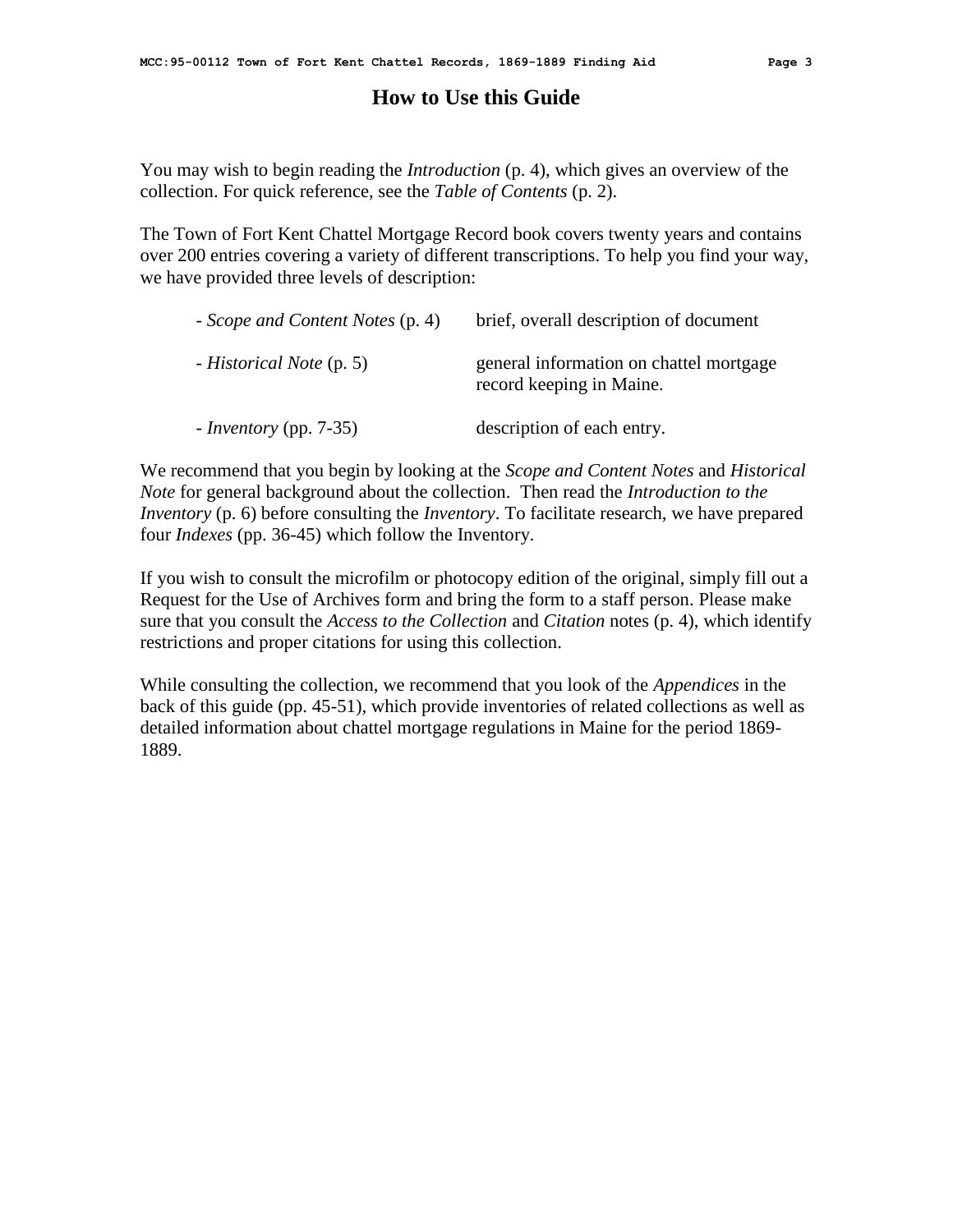Acadian Archives / Archives acadiennes Finding Aid

# [**TOWN OF FORT KENT CHATTEL MORTGAGE RECORDS, 1869-1889]**

*Provenance:* Clerk, Town of Fort Kent *Accession Number:* MCC: 95-00112

*Collection Title:* Town of Fort Kent Chattel Mortgage Records, 1869-1889

*Date Range:* 1869-1889 *Shelf List Number:* UF-71, SF-71, M112

*Physical Characteristics/Condition:*

Vesicular 35 mm. positive-appearing microfilm, 1 archival-quality "photo-flow" bound edition and 1 unbound "photo-flow" edition.

*Quantity:* 1 roll microfilm, 225 sheets manuscript

*Citation Note:* Archives staff assigned the title of this collection. Cite as: "Town of Fort Kent Chattel Mortgage Records, 1869-1889," MCC:95-00112, Acadian Archives / Archives acadiennes, University of Maine at Fort Kent.

*Finding Aid Prepared by:* Lisa Ornstein, December 1995

Introduction. This finding aid provides information about the Acadian Archives' microfilm edition of the Town of Fort Kent Chattel Mortgage Records. The original document is in private hands; its owner granted permission to the Archives to produce a preservation microfilm edition. The microfilm copy was produced for the Archives by Micrographic Systems of Connecticut.

Access. Researchers may photocopy individual pages from this document for their personal use. Acquisition of facsimile versions is restricted to colleges and universities.

Provenance. This volume of records was created by Fort Kent town clerks, justices of the peace, or their deputies between 1869 and 1889. Little is known about its subsequent ownership history. Presently in private hands, its owner agreed to allow the Acadian Archives / Archives acadiennes to make this preservation microfilm edition.

Physical Description. The original document is a 13" x 8.5" cardboard-covered bound volume with a leather spine stamped "Records," containing front and end leaves and 162 numbered, lined pages.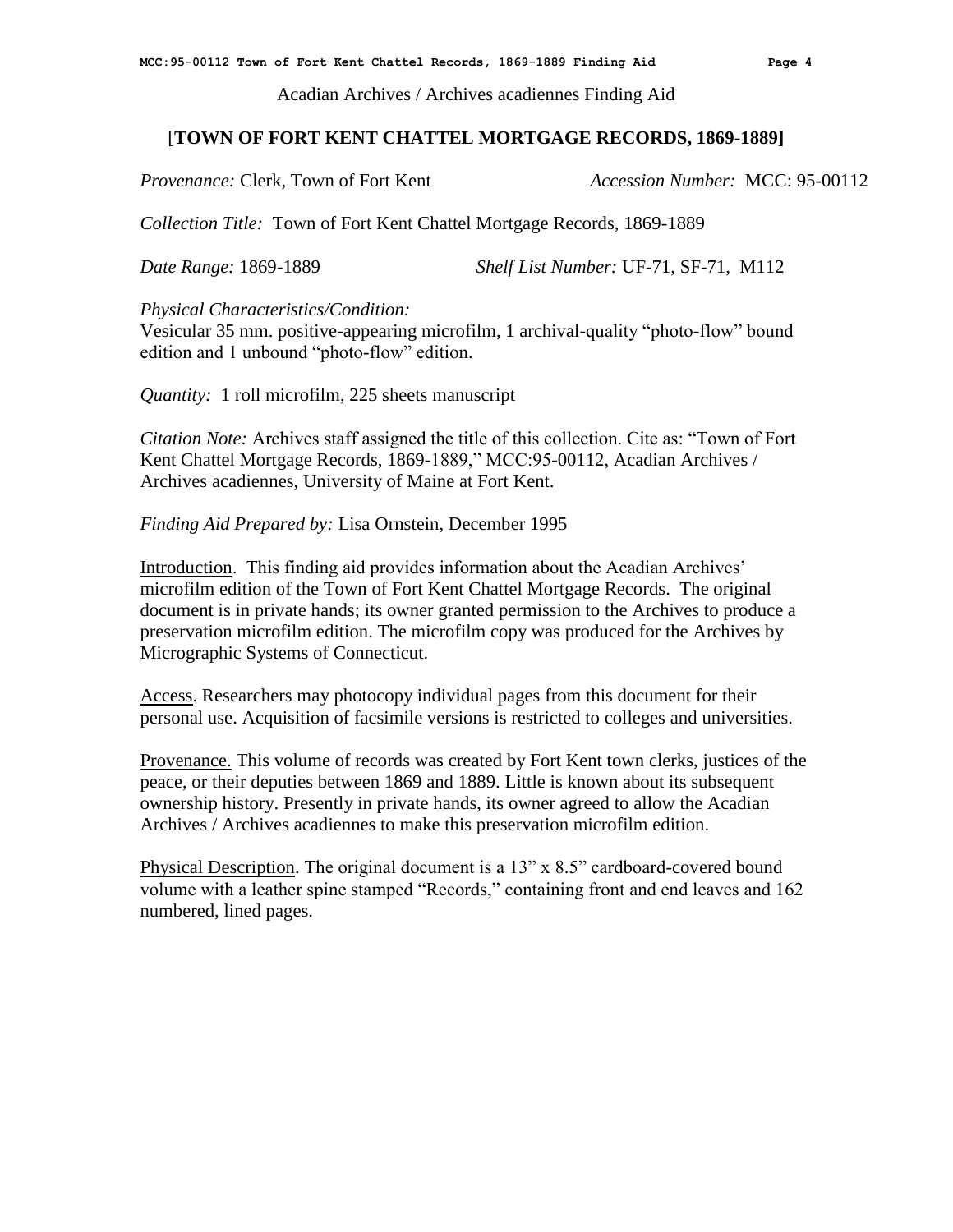Scope and Content Notes. "Town of Fort Kent Chattel Mortgage Records, 1869-1889" consists primarily of copies of mortgage deeds of personal property. The volume also contains copies of other transactions, including bills of sale of personal property, wage assignments, bonds by Fort Kent town officials for the executions of the duties of tax collector and treasurer, petitions by Fort Kent inhabitants to the Aroostook County Commissioners, and miscellaneous records relating to municipal matters. "Town of Fort Kent Chattel Mortgage Records, 1869-1889" provides an important and unique source of information about latter nineteenth century regional economics and will be of interest to genealogists and historians alike.

Historical Note. Fort Kent, Maine was incorporated as a town 13 February 1869, the year in which this record book begins. Mortgages of personal property were regulated by Maine public law, however the related statutes underwent various modifications during the period covered by this volume. The researcher interested in a detailed understanding will want to consult appropriate sources.<sup>1</sup> Certain regulations concerning the recording of chattel mortgages remained essentially stable, and are presented here for the benefit of researchers:

- No mortgage of personal property to secure payment of more than thirty dollars was valid against any person other than the parties thereto, unless possession of such property was delivered to and retained by the mortgagee, or the mortgage was recorded by the clerk of the town in which the mortgagor resided.
- The Clerk, on payment of fees, was to record all such mortgages in a book kept for that purpose. The clerk was to note in the book and on the mortgage the time when the mortgage was received, and the mortgage was to be considered as recorded when received.
- Mortgages for mortgagors residing in unorganized places were to be recorded in the oldest organized town or plantation in the county.
- When a corporation made a mortgage, it was to be recorded in the town where it had its established place of business.

Related Collections. Chattel mortgage record books recorded by the Fort Kent town clerk for the periods 1923-1965 may be found at the Fort Kent Town Office. Chattel mortgage record books recorded by the Registrar for the periods 1933-1967 may be found at the Northern Aroostook Registry of Deeds.

 $\overline{a}$ 

<sup>&</sup>lt;sup>1</sup> Sources for the period 1869-1889 include the following: *Acts and Resolves as passed by the …Legislature of the State of Maine* (annual 1869-1881, biennial, 1883-1889), *The Maine Townsman* (annual), and *The Revised Statutes of the State of Maine* (occasional). Titles may vary.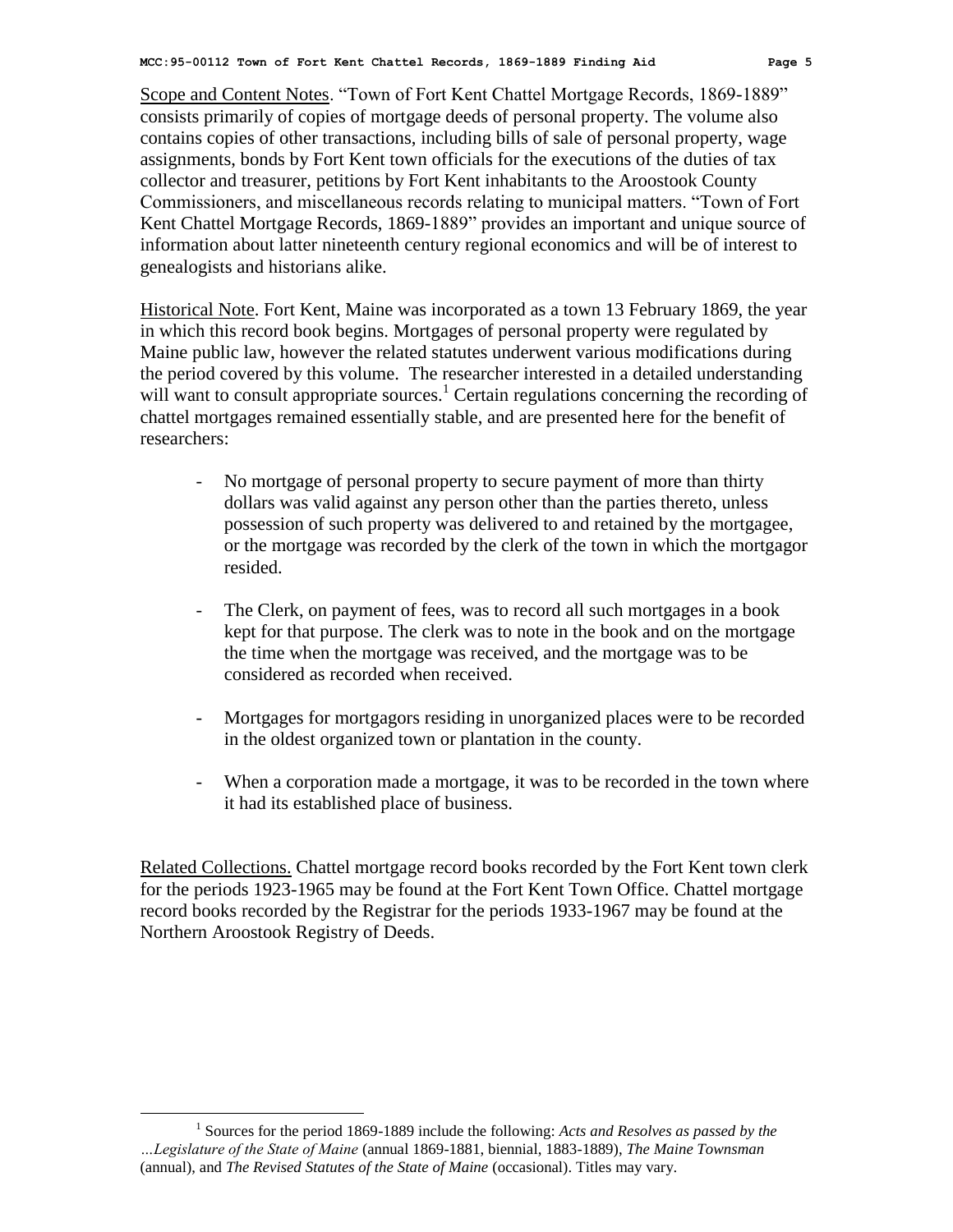**Town of Fort Kent Chattel Mortgage Records, 1869-1889**

## **(MCC: 95-00112)**

## **INVENTORY**

Introduction. This inventory presents the following information for each entry in the 162 numbered pages of this record book:

> -page number -date received and/or recorded -title, if any (set off by quotation marks) -names and places of residence (when available) of parties -synopsis

Names include only the parties entering into agreement; witnesses and recording clerks are not listed. Titles and names are spelled as they appear in the record book (spellings of the same name may vary within and/or between entries). If we guessed on the spelling of a word, that word is followed by a question mark enclosed between brackets. If on of more letters in a word were illegible, these are indicated by dotted lines.

The names refer only to the parties entering into agreement. Names of witness and recording clerks are not listed.

Indexes. To facilitate research, we have prepared found indexes which follow the inventory. They are:

|  |  |  | - list of names of all parties |  | $(pp. 36-39)$ |
|--|--|--|--------------------------------|--|---------------|
|--|--|--|--------------------------------|--|---------------|

- list of mortgagors (p. 40)

- list of motgagees (p. 41)

- lists of parties engaging in (pp. 42-44) transactions other than mortgages, organized by type of transaction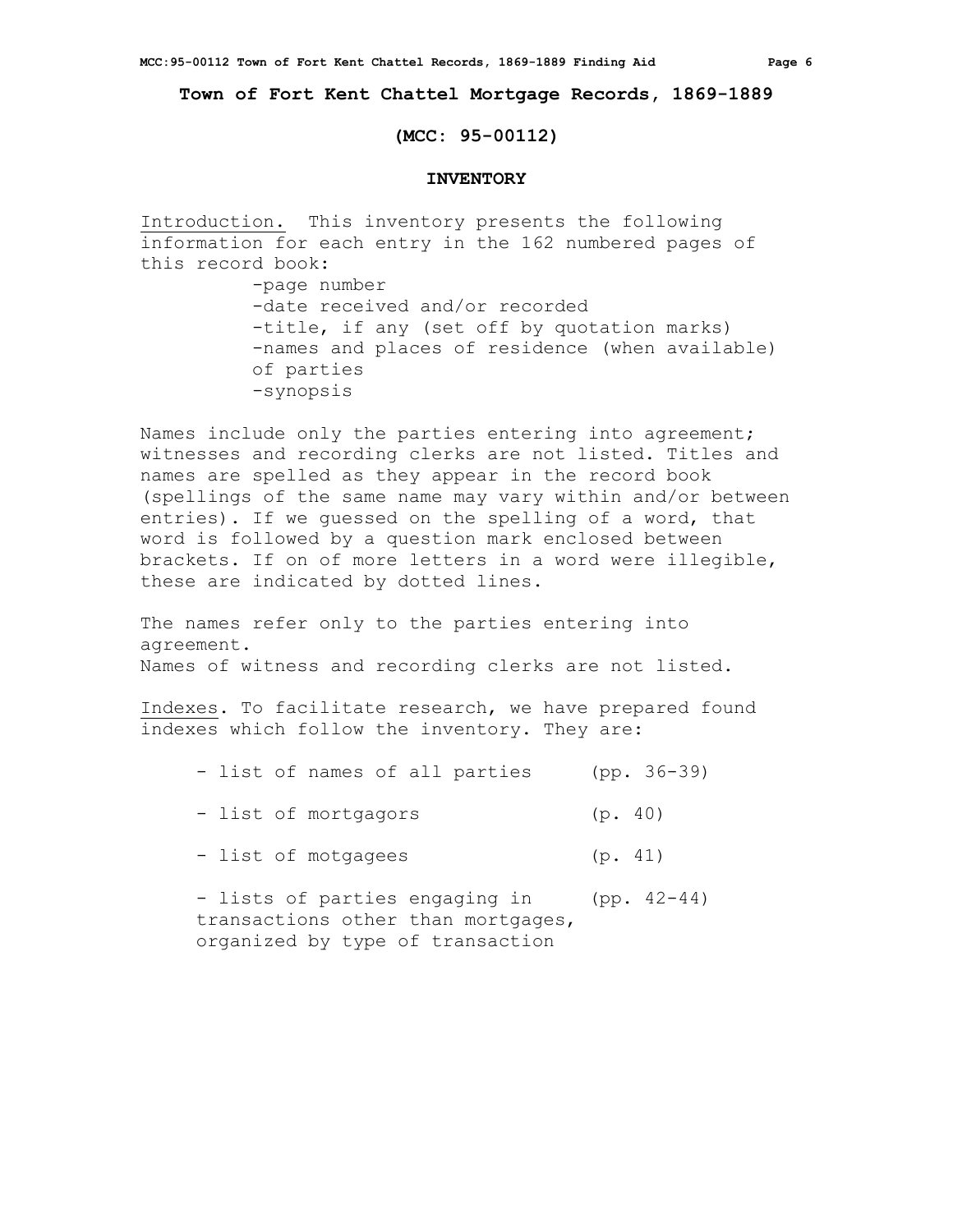#### **Inventory**

p. 1: "Bill of Sale Charles Ruso to Geo Seely" Dated and recorded 2 September 1869 Mortgagor: Charles Ruso (Fort Kent) Mortgagee: Geo Seely (Fort Kent) - pr. oxen and colt against repayment of \$150 p. 2: "Bill of sale Frank St. Anna to H. Page" Received and recorded 25 November 1869 Mortgagor: Frank St. Anna Mortgagee: H. Page - 1 mare against repayment of \$50 in money, grain, or shingles p. 3: "Bill of Sale Mitchel Dupuy to Frank Penette" Received and recorded 1 January 1870 Mortgagor: Mitchel Dupuy Mortgagee: Frank Penette [also spelled Pinette] - 1 horse against repayment of \$21 p. 3: "Bill of Sale ……………" [initial and name unclear] Dated and recorded 17 March 1875 Mortgagor: [unclear] Mortgagee: Samuel Stevens - 1 pung against acceptance of the order on Robt[?] Connors [?] pp. 4-9: no title Dated 17 November 1869, recorded 12 April 1870 Licensors: E.G. Dunn of Dalton in Aroostook County, E. S. Coe, James N. Chandler, W. Cutter, and Lysander Strictland [also spelled Strickland} Licensee: J. F. Currier [?] of Seven Islands Guarantor: David Morrow (Oromocto, Sunbury County, N.B.) - an agreement and conditional license during ensuing logging season to cut and remove pine, spruce, hackimatac and cedar logs suitable for timber, boardlogs, dimension timber and futtocks from the premises of Township 13 range 15; grantee mortgages to guarantor the articles in permit and all his interest and all the logs and lumber which may be cut by virtue of the permit against repayment for all advances and supplies which guarantor may provide and furnish during the carrying out of the permit pp. 8-9: no title Dated 29 July 1870, recorded 2 August 1870 Mortgagor: Joseph Nadeau (Fort Kent) Mortgagee: Thomas Desjardins of Township 17 R 6 (Aroostook County) - return of stocks of cattle [?], household furnitures, agricultural implements, kitchen utensils, all carriages, harnesses, buffalo robes, stoves, clock, bed and beddings and all the personal estate conveyed to mortgagee by mortgagor through bill of sale dated 22 July 1896, for payment of \$1 and other considerations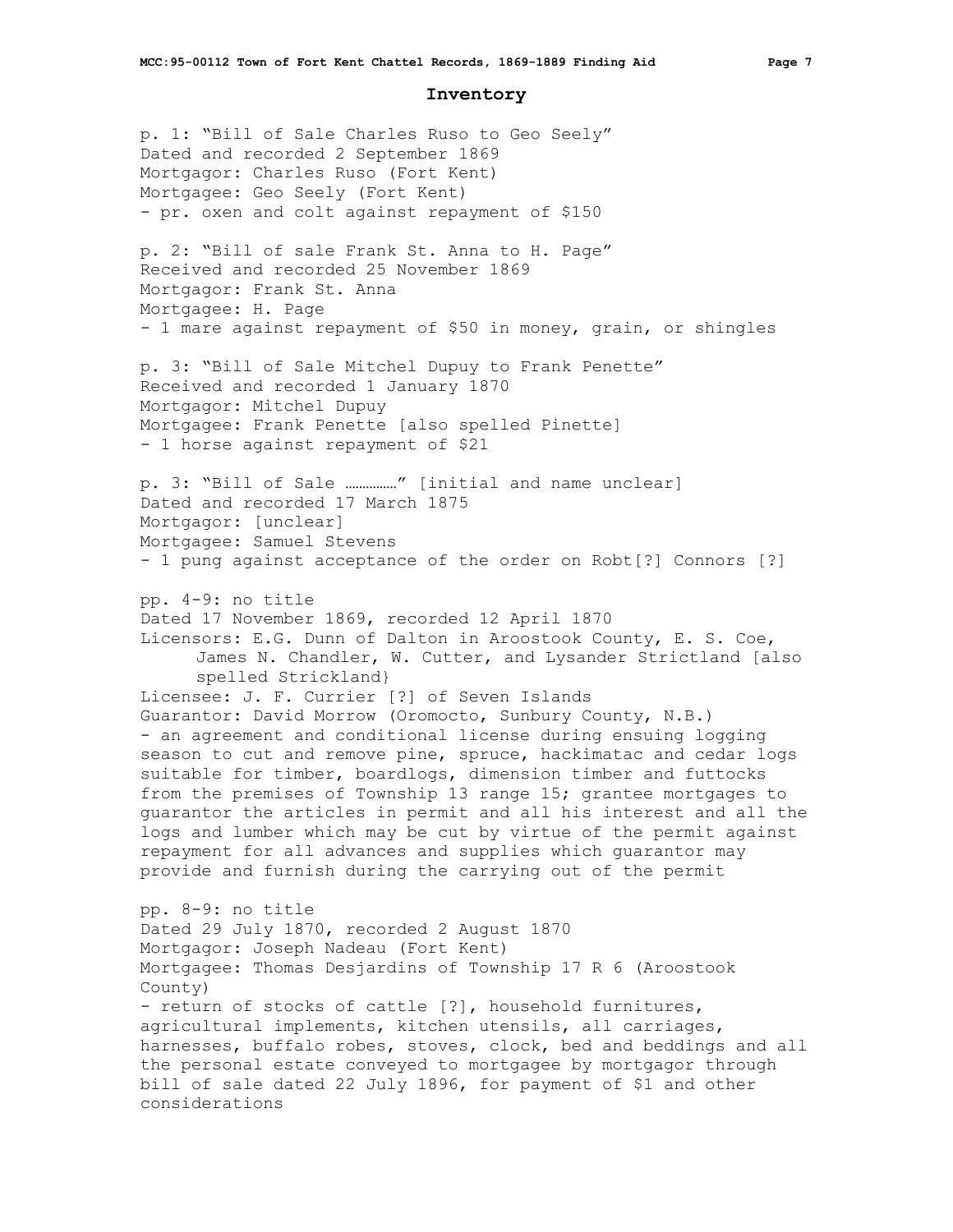```
p. 10: no title
Dated and recorded 8 June 1871
Mortgagor: Ferean [?] Boutet [?] (Fort Kent)
Mortgagee: aphael [?] Lab...nty[?] (Wallagrass Plantation)
- 1 mare against repayment of $87 received
p. 11: no title
Dated and recorded 11 July 1871
Seller: Belonie Thibodeau (St. Francis Plantation)
Buyer: Daniel Thibodeau (St. Francis Plantation)
- 1 yoke oxen, 3 cows, 1 mare, 1 single wagon, 12 sheep, 2 hogs, 
1 heifer, 2 calves, all the furniture in house and all his crops 
of hay or grain in consideration of $200 payment received.
p. 12: no title
Date: none, recorded 8 September 1871
Seller: Israel Bushard [also spelled Bouchard] (Fort Kent)
Buyer: Wm. H. Cunliffe (Fort Kent)
- 1 cow in consideration of $30 payment received
p. 12: no title
Dated and recorded 13 January 1872
Mortgagor: .ephro.. [?] Demo [?]
Mortgagee: Francis Corbor [?]
- 1 colt, 2 cows, against repayment of $40 plus 12% interest
p. 13: no title
Dated and recorded 3 May 1872
Mortgagor: Solman Marquis
Mortgagee: Eaton and Dickey
- 1 pr. of lead double harnesses against repayment of $30
p. 14: no title
Dated and recorded 6 May 1872
Seller: John Charrotte (Fort Kent)
Buyer: Thedore Sharrotte (Fort Kent)
- tract of land known as John Sharrott lot with all improvements 
in consideration of $100 payment received
p. 15: no title
Dated and recorded 6 May 1872
Seller: Thedore Sharrotte (Fort Kent)
Buyer: Francis Penett(Fort Kent)
- tract of land known as John Sharrott lot with all improvements 
in consideration of payment of $75 received
P. 15: no title
Dated and recorded 22 June 1872
Wife: Margret Savage
Husband: Milton Savage
- receipt by husband of $207.50 as payment in full of all dues 
and demands and the deed drawn by Samuel Stevens 19 June 1872, 
with the condition that the husband should have none of wife's 
property nor anything to do with the children from the above date
```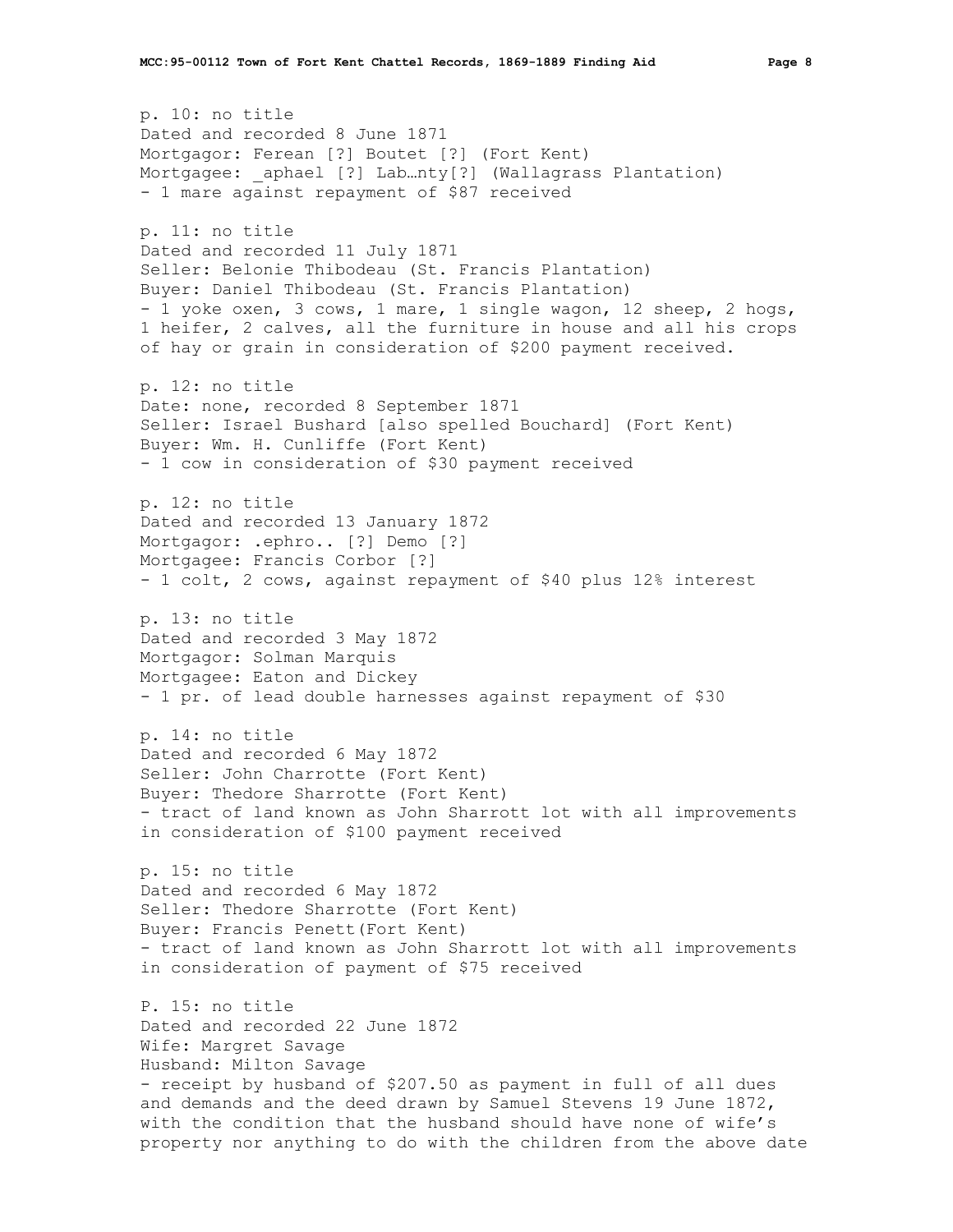p. 16: no title Dated and recorded 3 May 1872 Principal: Simon Violet (Fort Kent) Sureties: W. Dickey (Fort Kent) and Edward Wiggin (Fort Kent) - bond to inhabitants of Fort Kent for \$500 against executions of town constabulatory duties for the year 1872 by Simon Violet p. 17: no title Dated and recorded 1 June 1872 Principal: George Seely (Fort Kent) Sureties: Hampton Page (Fort Kent) and Edward Wiggin Jr. (Fort Kent) - bond to inhabitants of Fort Kent for \$1500 against execution of town treasurer duties for year of 1872 by George Seely p. 18: no title Dated and recorded 1 June 1872 Principal: Simon Violet (Fort Kent) Sureties: Edward Wiggin Jr. (Fort Kent) and B. W. Mallett (Fort Kent) - bond to inhabitants of Fort Kent for \$1400 against execution of town tax collection duties for year of 1872 by Simon Violet p. 19: no title Dated and recorded 2 September 1873 Mortgagor: Francis Corbain Mortgagees: Mssrs. Seely and Page - 1 wagon against repayment of \$90 plus interest p. 20: no title Dated 29 September 1868, recorded 4 September 1872 Seller: Francis Corban (Daigle Plantation) Buyer: .asan ..bert [Suzanne Albert?] Corbon (wife of Francis) - all personal property for unspecified payment received p. 21: no title Dated 23 April 1873, recorded 28 April 1873 Mortgagor: Lewis Willet (Fort Kent) Mortgagee: B. W. Mallet (Fort Kent) - horse against repayment of \$80 dollars p. 22: "(bill Sale S S Jones S Stevens)" Dated and recorded 13 May 1873 Mortgagor: See See Jones (Houlton) Mortgagee: Samuel Stevens (Fort Kent) - 1 single Sleigh against repayment of \$19.29 p. 23: "(bill Sale J. S. Whitney S Stevens)" Dated and recorded 13 May 1873 Mortgagor: John S Whitney (Houlton) Mortgagee: Samuel Stevens (Fort Kent) - 1 pung sleigh Stevens against repayment of \$11.73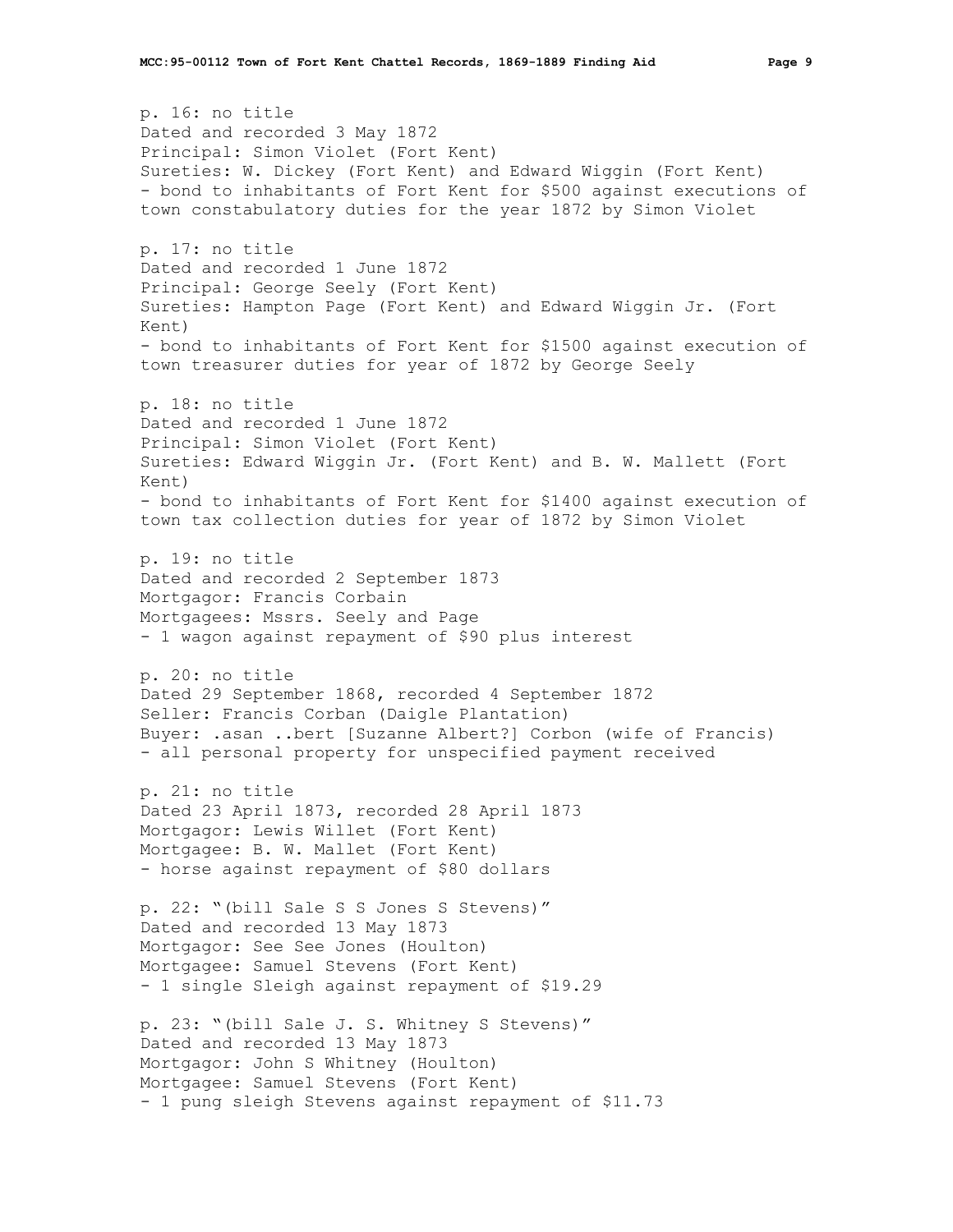P. 23: "To the Honorable County Commissioners of Aroostook" [printed notice] Dated July 1873 Petitioners: Edward Wiggin, Jr. "and 7 others" - petition requesting location and definition of boundaries of the highway between Fort Kent and the mouth of the St. Francis River - Response from Court of County Commissioners that they will meet 1 Dec. 1873 in Fort Kent to view route and hear parties and witnesses and take action as judged proper Dated July Term 1873 p. 24: no title Dated 19 May 1873, recorded 20 May 1873 Principal: George Seely (Fort Kent) Sureties: Edward Wiggin Jr. (Fort Kent) and I.H. Page (Fort Ken) - bond to inhabitants of Fort Kent for \$1500 against execution of town treasurer duties [year unspecified] by Geo. Seely p. 25: no title Dated 19 May 1873, recorded 20 May 1873 Principal: Simon Violet Sureties: Edward Wiggin Jr. (Fort Kent) and I. H. Page (Fort Kent) - bond to inhabitants of Fort Kent for \$1500 against execution of town tax collector duties for the year 1873 by Simon Violet p. 26: no title Dated 23 September 1873, no date of record Mortgagor: … [?] Soucier [?] (Fort Kent) Mortgagee: Paul Demond (Fort Kent) - 1 mare against repayment of \$29.50 p. 27: "Bill of Sale" Dated 23 October 1873, no date of record Seller: B. R. Condon (St. Francis Plantation) Buyer: B. W. Mallett (Fort Kent) - 1 tow boat for \$250 payment received p. 28: no title Dated 11 July 1867, recorded 21 March 1874 Seller: Firmin Daigle (Fort Kent)

Buyer: Euphemine Nadeau Daigle (wife) - 2 horses, 1 single wagon, 2 cows, 6 sheep, 2 hogs, 1 single harness, 1 double harness, 1 buffalo robe, for sum of \$1

p. 29: no title Dated and recorded 13 April 1874 Principal: Simon Violet (Fort Kent) Sureties : B. W. Mallet (Fort Kent) and I. H. Page (Fort Kent) - bond to inhabitants of Fort Kent for \$500 against execution of town constabulatory duties for the year 1874 by Simon Violet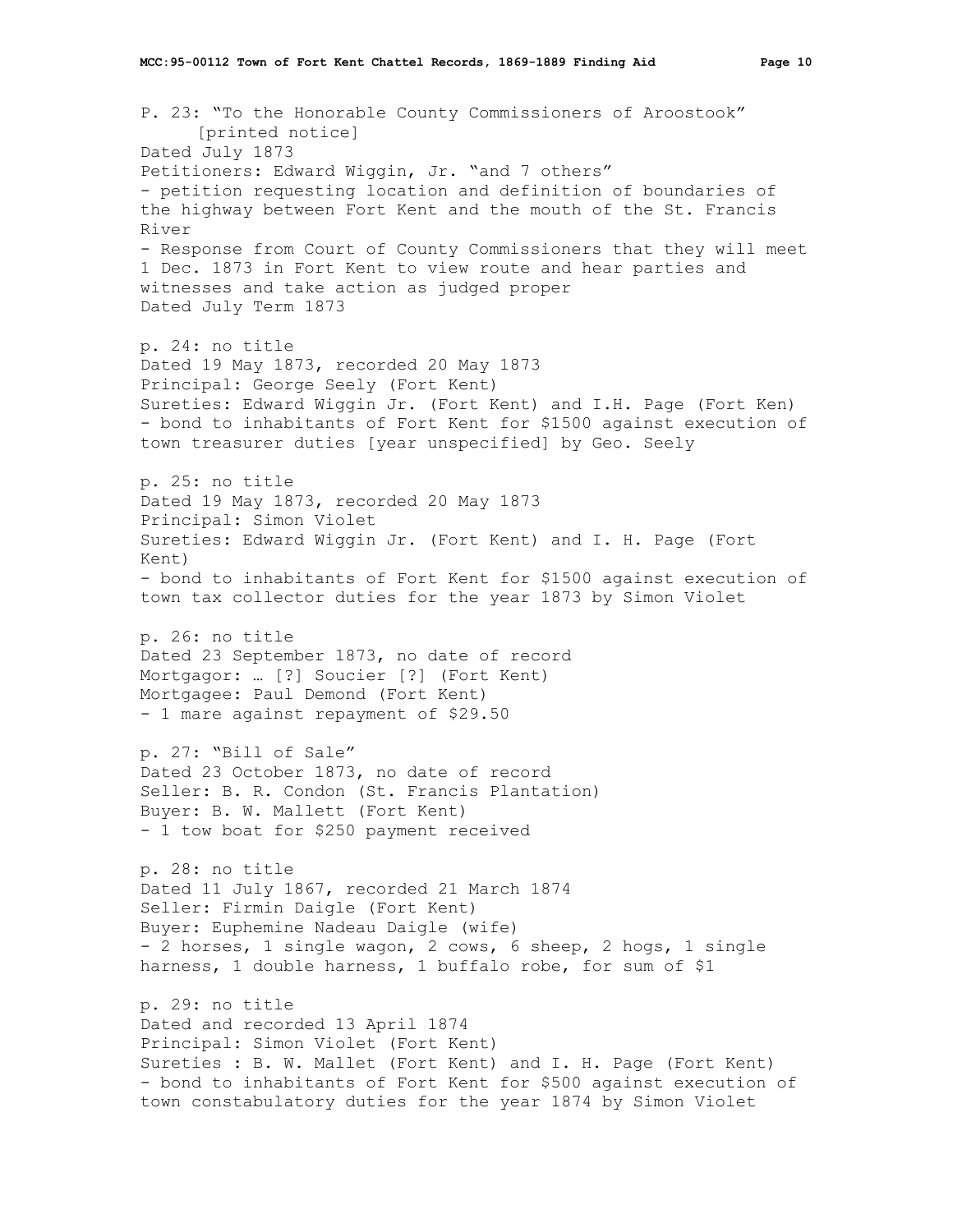p. 30: no title Dated 15 September 1874, recorded 16 April 1874 Principal: Francis Pinet (Fort Kent) Sureties W. Dickey and Levi Sears - bond to inhabitants of Fort Kent for \$500 against execustion of town constabulatory duties for the year 1874 by Francis Pinet

p. 31: "Bond" Dated 13 April 1874, recorded 29 April 1874 Principal: George Seely (Fort Kent) Sureties: I. H. Page (Fort Kent) and Edward Wiggin (Fort Kent) -bond to inhabitants of Fort Kent for \$2000 against execution of town treasurer duties for the year 1874 by George Seely

p. 32: no title Dated 1 May 1874, recorded 2 May 1872 Seller: Peter Lefrance (Fort Kent) Buyers: Cunliffe and Stevens (Fort Kent) - 1 horse for \$130 payment received

p. 32: "bill of sale" Dated and recorded 8 April 1875 Seller: Samuel Stevens Buyer: Peter Clair - 1 sleigh for unnamed sum (sleigh was bought from I. H. Page by Se Se Jones, who sold it to Stevens to pay for his board bill)

p. 33: "Solomon Martin Bond of Collector of Taxes for the 1874" Dated 4 June 1874, recorded 24 June 1874 Principal: Solomon Martin (Fort Kent) Sureties: Alsem [?] Daigle (Fort Kent) and Mitchell [also spelled "Michel"] Daigle (Fort Kent)

-bond to inhabitants of Fort Kent for \$2000 against execution of town tax collection duties for the year 1874 by Solomon Martin

p. 34: no title Dated and recorded 6 November 1874 Seller: Finley McLennan [?] (Allash (sic) County) Buyers: Cunliffe and Stevens (Fort Kent) - 300 bushels of merchantable oats for 75 cents per bushel and 10 tons of merchantable hay at \$20 per ton, for a total value of \$425 dollars in consideration for received payment of \$425 New Brunswick currency

p. 35: "bill of sale" Dated 6 April 1875, no record date Seller: Frederick Lafarier [?] (Fort Kent) Buyer: Bertha Lafarier (wife of Frederick) - 1 mare or horse, 1 plough, 1 cart, 1 bridle, 1 hoe, 1 spinning wheel and \$7.75 in cash, 1 rake, and 1 table in consideration of the maintenance of his son John until the age of 15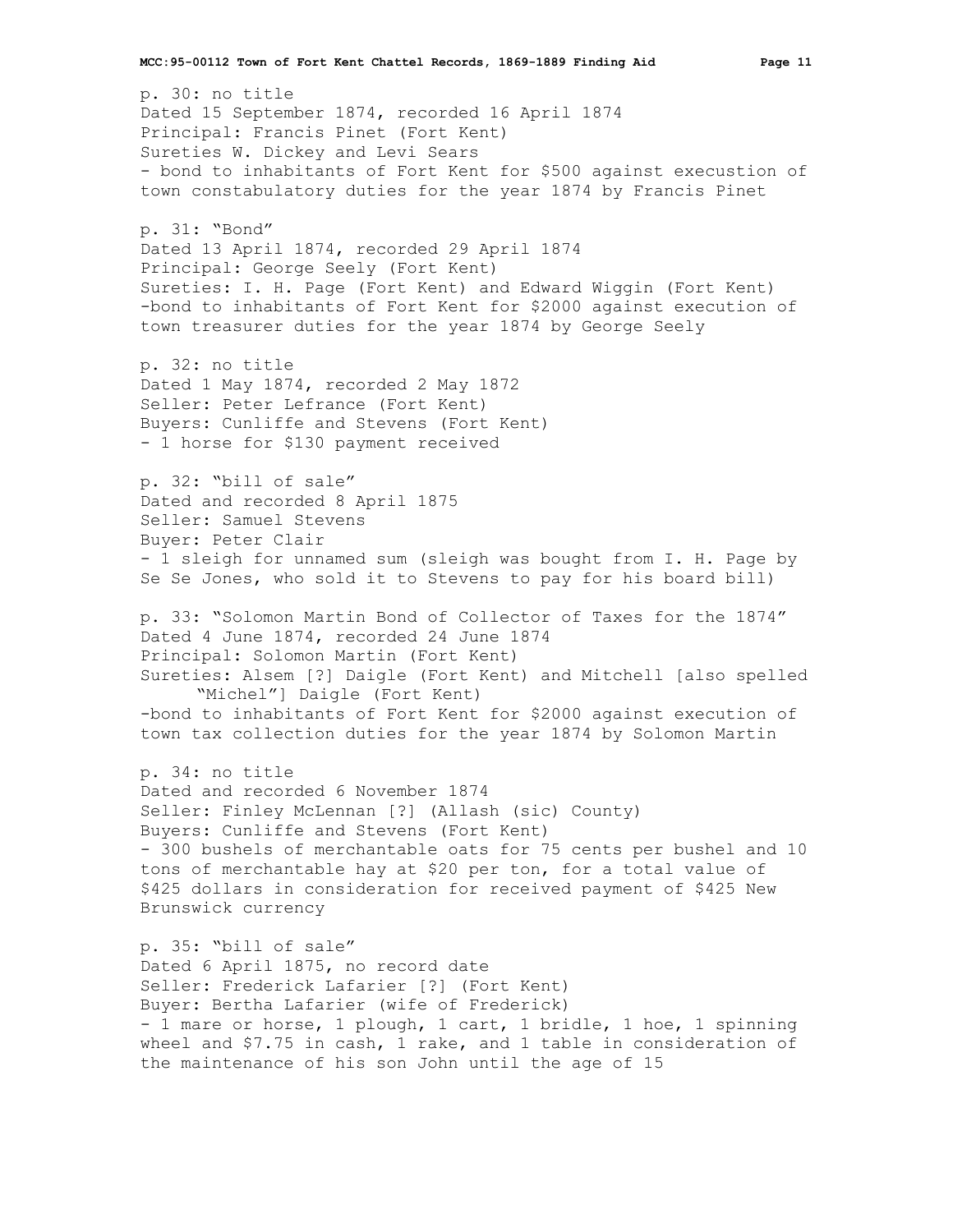p. 36: "Mortgage bill Sale" Dated 14 April 1875, recorded 15 April 1875 Mortgagor: Francis Penett (Fort Kent) Morgagees: W. H. Cunliffe, S. W. Stevens and J. S. Stevens - 1 horse (8 yrs. old), 1 horse (11 yrs. old), 1 mar (14 yrs. old), 4 bobsleds and chains and spreaders, 2 sett double harnesses, 1 single harness, all blocks and laie [?] warps in his possession, 2 double camp spreads, all camp furniture used last winter, 1 cow, 5 sheep for payment received of \$1000, against repayment of \$1000 and interest in two years p. 37: "An Agreement between Francis Corbor and Francis Corbor Jr." Dated and recorded 26 April 1875 Seller: Francis Corbor (Fort Kent) Buyer : Francis Corbor Jr. - 1 five yr. Old mare, 1 seven yr. old horse, 1 four yr. old mare, 1 8 yr. old cow, 1 six yr. old cow, 1 5 yr. old cow, 1 bull, 1 yearling steer, 5 sheep, 4 pigs, 1 single wagon, 1 double wagon, 1 single harness, 1 double harness, and 2 ploughs in exchange for support, maintenance and care of the seller by the Buyer during the Buyer's life, including benefit of doctor in illness and appropriate burial services. pp. 38-9: "Bill of Sale and Agreement between Samuel Stevens and Mrs. C. M. Stevens" Dated 26 April 1875, recorded 27 April 1875 Seller: Samuel Stevens Buyer: Cynthia M. Stevens (wife) - seller deeds personal goods and chattels [too numerous for detailed enumeration] in exchange for Buyer's agreement to support and maintain herself for the rest of her life and to educate, maintain, support and care for Buyer's children Hattie and Samuel Stevens during their minority p. 40: no title Dated and recorded 18 June 1875 Seller: Finley McLennan (Aroostook County) Buyers: William H. Cunliffe (Fort Kent) and S. W. Stevens (Fort Kent) - 2 mares in consideration for \$300 payment received p. 41: "bill of sale" Dated and recorded 25 June 1875 Seller: B. W. Mallet Buyer: John H. Watson - 1 single wagon, 1 pung, 1 single harness for a total value of \$140 against repayment of \$140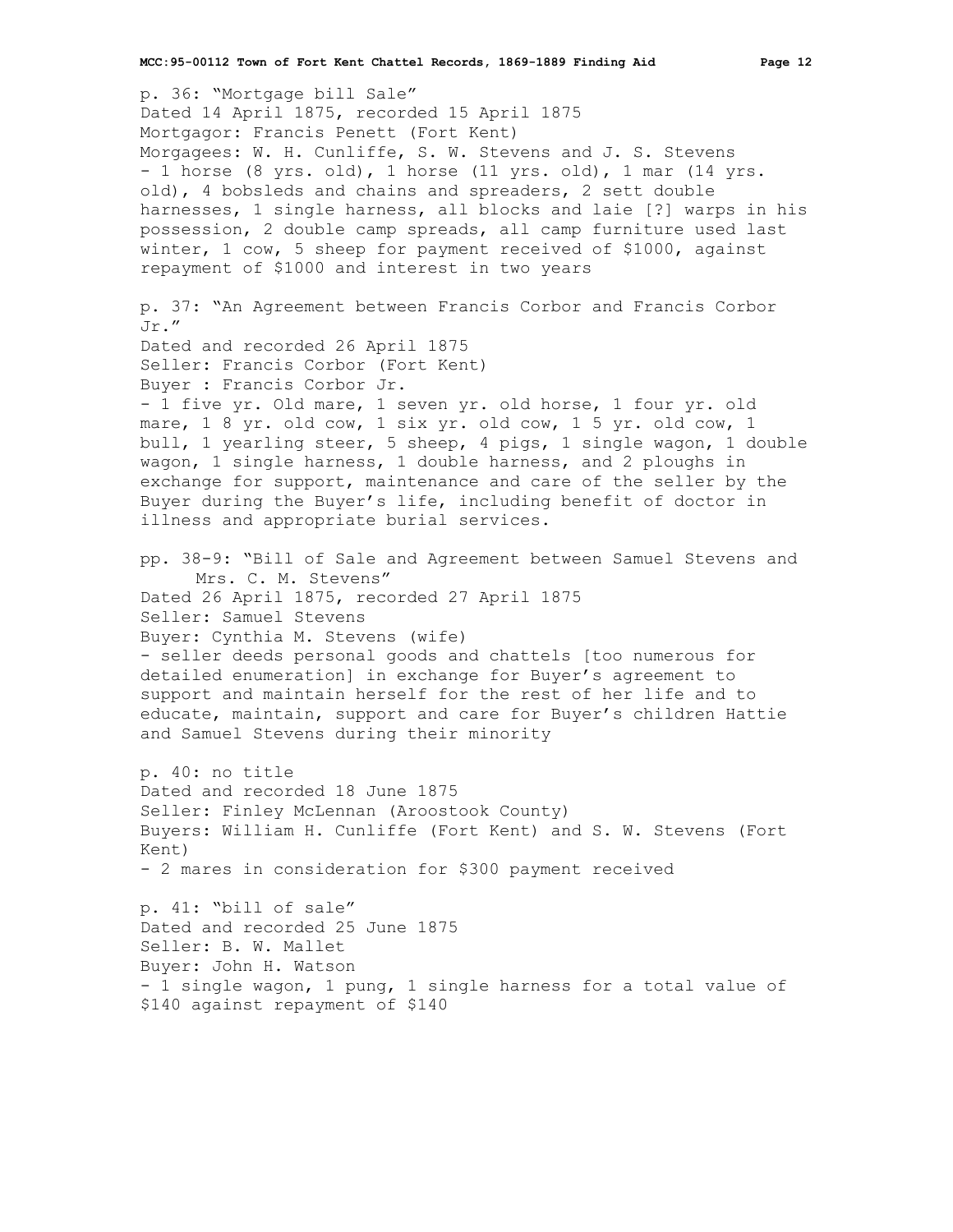p. 42: no title Dated and recorded 28 June 1875 Seller: William H. Cunliffe (Fort Kent) Buyer: James W. Bolton (Frenchville) - 1 Wal. [?] chamber suit, 1 parlor suit, 1 chamber suit, 2 He..k mattresses, 2 spring mattresses, 1 center table, 1 looking glass, 1 matting [?] and water [?], 1 double harness, 1 concord wagon, 1 carriage, 1 pung, for a total value of \$700 in consideration of \$700 payment received p. 43: "Bill of Sale" Dated 20 September 1875, no date of record Seller: Bartlett W. Mallett Buyer: John H. Watson -1 colt valued \$51 against repayment of Buyer by seller of \$51 dollars plus 10% interest by 1 January 1876 p. 43: no title Dated and recorded 4 October 1875 Resignor: Silas Niles - letter to Fort Kent Board of Assessors from Silas Niles requesting leave to resign from position of town tax collector, and acceptance of the same by Assessors John A. Nadeau and I. H. Page p. 44: "Collectors appointment." Dated 4 October 1875, no date of record Appointers: John A. Nadeau (Fort Kent) and I. H. Page (Fort Kent) Appointee: Simon Violet (Fort Kent) - Fort Kent town assessors appoint Simon Violet town tax collector for the year 1875 p. 44: no title Dated and recorded 27 October 1875 Principal: Simon Violet Sureties: I. H. Page (Fort Kent) and William Dickey (Fort Kent) - bond to inhabitants for Fort Kent for \$500 against execution of town tax collection duties for the 1875 by Simon Violet p. 45: "bill of Sale" Dated and recorded 6 December 1875 Mortgagor: Joseph Martin (Fort Kent) Mortgagee: August [also spelled Auguste] Daigle (St. Francis, New Brunswick) - 4 cows [?], 10 sheep, and 9 pigs against repayment of \$59 in New Brunswick currency p. 46: "Bill Sale" Dated and recorded 18 February 1876 Mortgagor: Daniel Hafford Mortgagee: I. H. Page - 1 pair of oxen valued \$52 against repayment of \$52 with 12% interest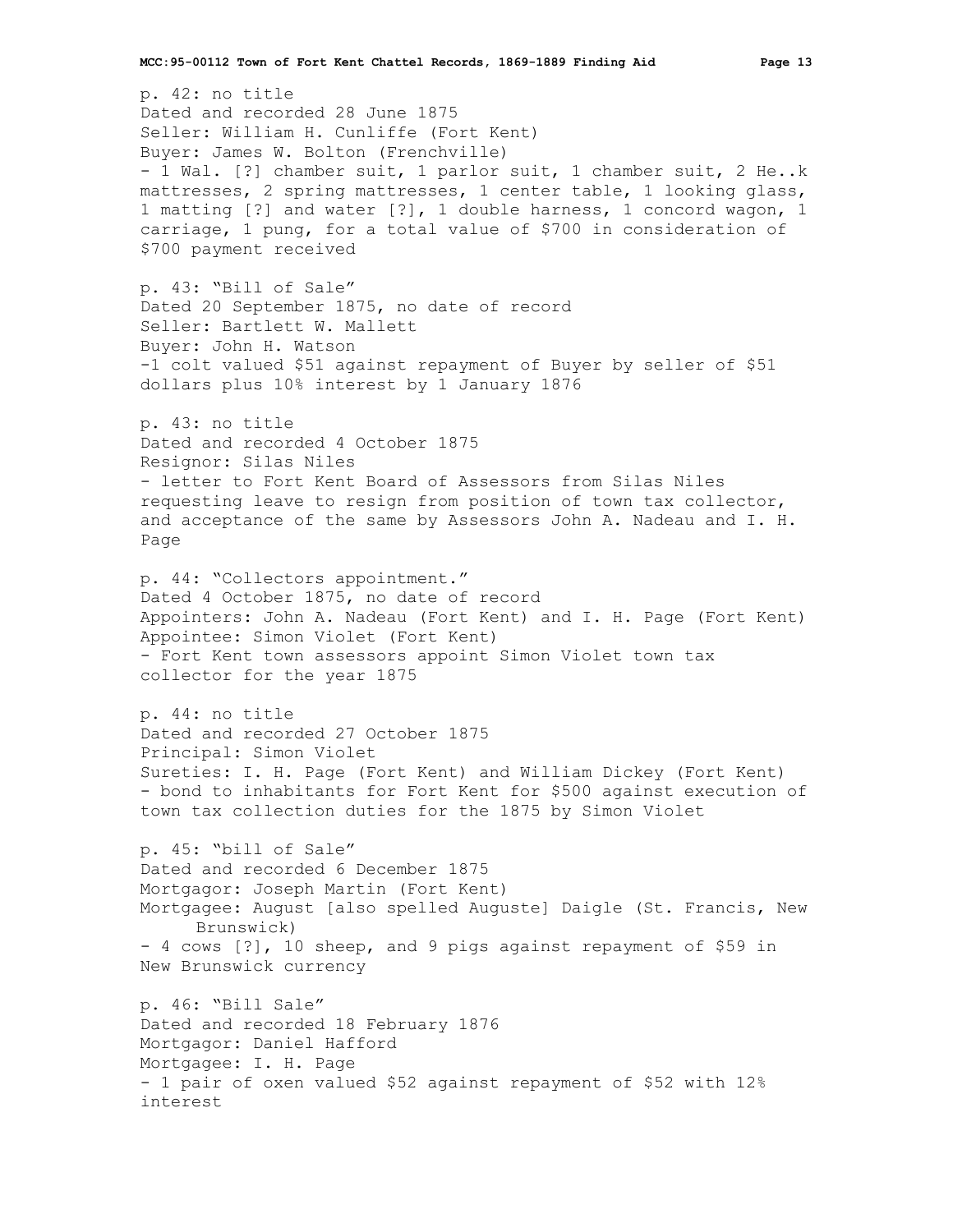**MCC:95-00112 Town of Fort Kent Chattel Records, 1869-1889 Finding Aid Page 14**

p. 47: "Bill Sale" Dated 21 February 1876, recorded 26 February 1876 Mortgagor: A. G. Fenlason (Fort Kent) Mortgagee: Mitchell Tarrio (Fort Kent) - 1 colt for \$50 payment received against repayment of \$50 plus 12% interest

pp. 47-8: "Constable Bond" Dated 27 March 1876, no date of record Principal: Simon Violet (Fort Kent) Sureties: Regis Violet (Fort Kent) and John B. Shoret (Fort Kent) - bond to inhabitants of Fort Kent for \$500 against execution of town constabulatory duties for the year 1876 by Simon Violet

p. 49 "Bill Sale and Deed" Dated and recorded 27 March 1876 Mortgagor: A. G. Fenlason (Fort Kent) Mortgagee: Mitchell Tarrio (Fort Kent) - 1 mare for \$50 payment received against repayment of \$51 plus 12% interest

p. 49: no title Dated 11 August 1876, no date of record Mortgagor: A. G. Fenlason Mortgagee: Mitchell Tarrio - record of discharge of mortgage from previous entry

p. 50: "Copy, To the Hon. County Commissioners of Aroostook" Dated [and Recorded?] April 1876 Petitioners: Samuel Stevens and 49 others - petition requesting county road leading from New Sweden to Fort Kent

pp. 50-51: "State of Maine. Aroostook. SS.-Court of County Commissioners, January adjourned Term, April 11 1876." - response from Court of County Commissioners that they will meet 16 August 1876 in New Sweden and hear all parties interested in said road and view the route Recorded 26 June 1876

p. 51: printed notice of petition and response on pp. 50-51

p. 52: "(Copy) To the Hon. County Commissioners of Aroostook." No date Petitioners: Zebulon [?] Michaud and 85 others - petition requesting re-routing of road leading from Fort Kent to Wallagrass Plantation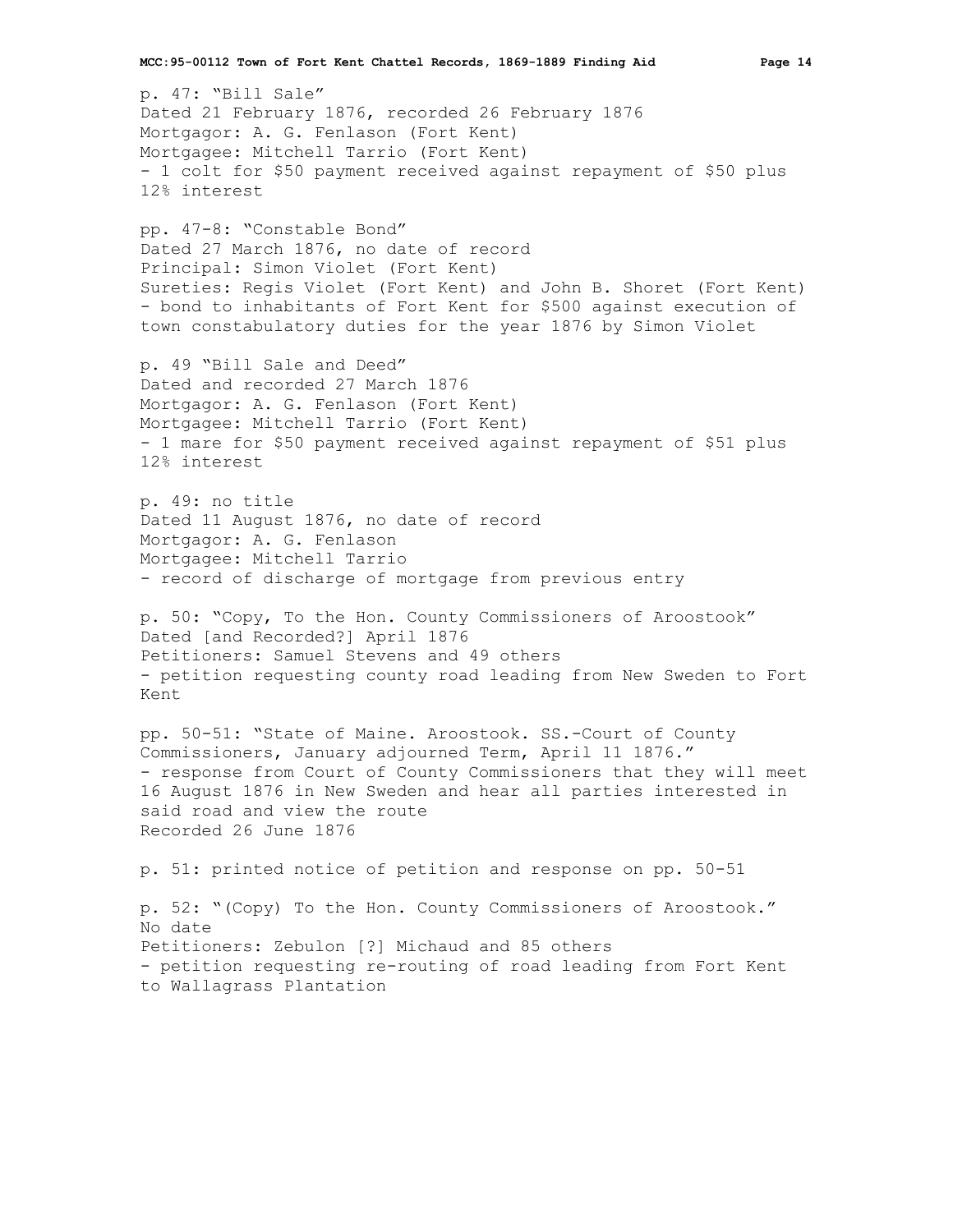p. 52: "State of Maine. Aroostook. SS-Court of County Commissioners January adjourned, 1876" Recorded 24 July [no mention of year] - response from Court of County Commissioners to foregoing petition that they will meet 29 August 1876 in Fort Kent and view the route mentioned and hear the parties and their witnesses and take appropriate action. p. 53: no title Dated 26 September 1876, recorded 29 September 1876 Mortgagor: Simon Voilet *[sic]* Mortgagee: John H. Watson - 1 mare for \$30 payment received against repayment of \$30 plus 10% interest p. 54: no title Dated 23 September 1876, no date of record Principal: Dedime Daigle (Fort Kent) Sureties: Regis Daigle (Fort Kent) and Vital Daigle (Fort Kent) - bond to inhabitants of Fort Kent for \$1500 against executions of town tax collection duties for the year 1876 by Dedime Daigle p. 55: no title Dated and recorded 23 September 1876 Principal: Dedime Daigle (Fort Kent) Sureties: Regis Daigle (Fort Kent) and Vital Daigle (Fort Kent) - bond to inhabitants of Fort Kent for \$500 against executions of town constabulatory duties for the year 1876 by Dedime Daigle p. 56: "Bill of Sale" Dated 2 February 1877, recorded 10 February 1877 Mortgagor: Samuel Hafford (Allagash) Mortgagee: Alex Prat (Fort Kent) - 1 pair of oxen in consideration of \$60 payment received, against repayment of \$60 p. 57: "Lease" Dated [?] 5 April 1877, no date of record Lessor: George Bushard Lessee: School District No 1  $1/4$ <sup>th</sup> acre parcel of land and all properties thereon for 15 years in return for maintenance of good fences around parcel and \$1 per year p. 57: no title Dated 10 July 1876, no date of record Seller: Frank Stevens Buyer: John H. Watson - 1 colt for \$35 payment received

**MCC:95-00112 Town of Fort Kent Chattel Records, 1869-1889 Finding Aid Page 15**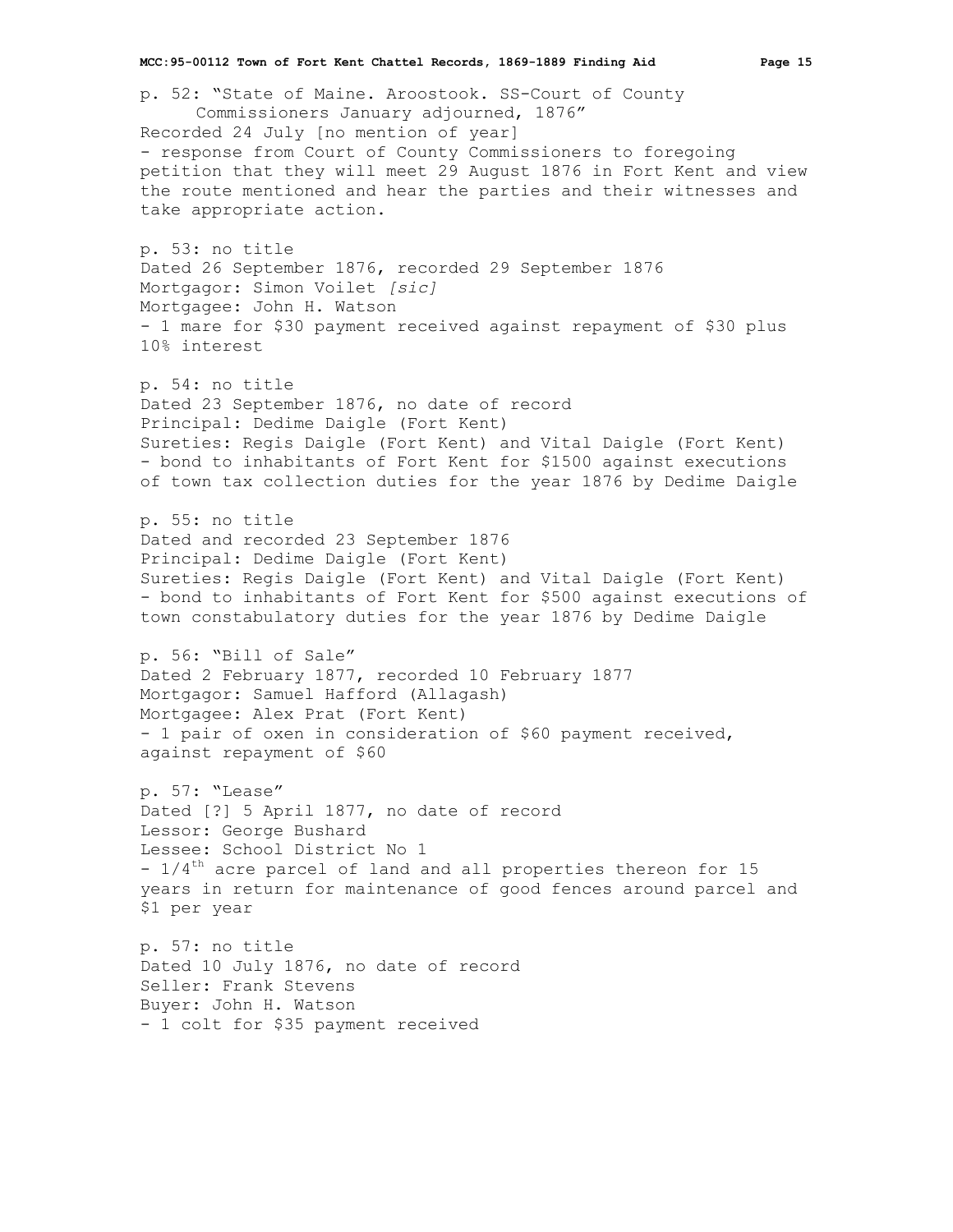p. 57: no title [continuation of preceding entry] Dated 10 April 1877 [?], no date of record Seller: John H. Watson Buyer: Frank Stevens -1 colt for unnamed payment received

pp. 58-59: no title Dated and recorded 19 May 1877 Mortgagor: John Charrette (Fort Kent) Mortgagee: David Charrette (Fort Kent) - 2 horses, 1 colt, 2 cows, 2 heifers, 5 sheep, 3 pigs, 1 single wagon, 1 double wagon, all farming implements, all household furniture, in consideration of \$1 received against support and maintenance by mortgagee of John Charette and his wife Julia during their natural lives [detailed]

p. 59: "Agreement Russiau [?] and Corbin" Dated 24 October 1876, no date of record Carpenter: Charles Russiau [?] House Owner: Francis Corbin - Russiau agrees to finish outside of Francis Corbin's house before or during summer or fall of 1877 in exchange for receipt in 7 months time of the choisi [?] of Corbin's three cows valued at \$30 plus \$12 in "trade" as work on house progress; if Russiau fails to perform said labor, will deliver to Corbin 1 colt and 2 cows or enough of the value of said animals to pay all related advances received from Corbin

p. 60: "Bill of Sale" Dated 7 June 1877, no date of record Mortgagor: Cynthia M. Stevens Mortgagee: John H. Watson - 2 cows for \$25 payment received against repayment of \$25 plus 10% interest

p. 61: "Bill of Sale!" Dated 17 September 1877, no date of record Mortgagor: Robert Savage (Fort Kent) Mortgagee: Alex Pratt (Fort Kent) - 1 pair of steers for \$50 payment received (a store account) against repayment of \$50

p. 61: "Bill of Sale" Dated 18 September 1877, no date of record Mortgagor: Robert Savage (Fort Kent) Mortgagee: Silas Niles (Fort Kent) - 1 colt, 1 riding wagon, and 1 single harness for \$140 payment received against repayment of \$140

P.62: "Bill of Sale Savage and Page? Dated 13 October 1877, no date of record Mortgagor: Robert Savage (Fort Kent) Mortgagee: I. H. Page (Fort Kent) - 3 cows for \$75 payment received against repayment of \$75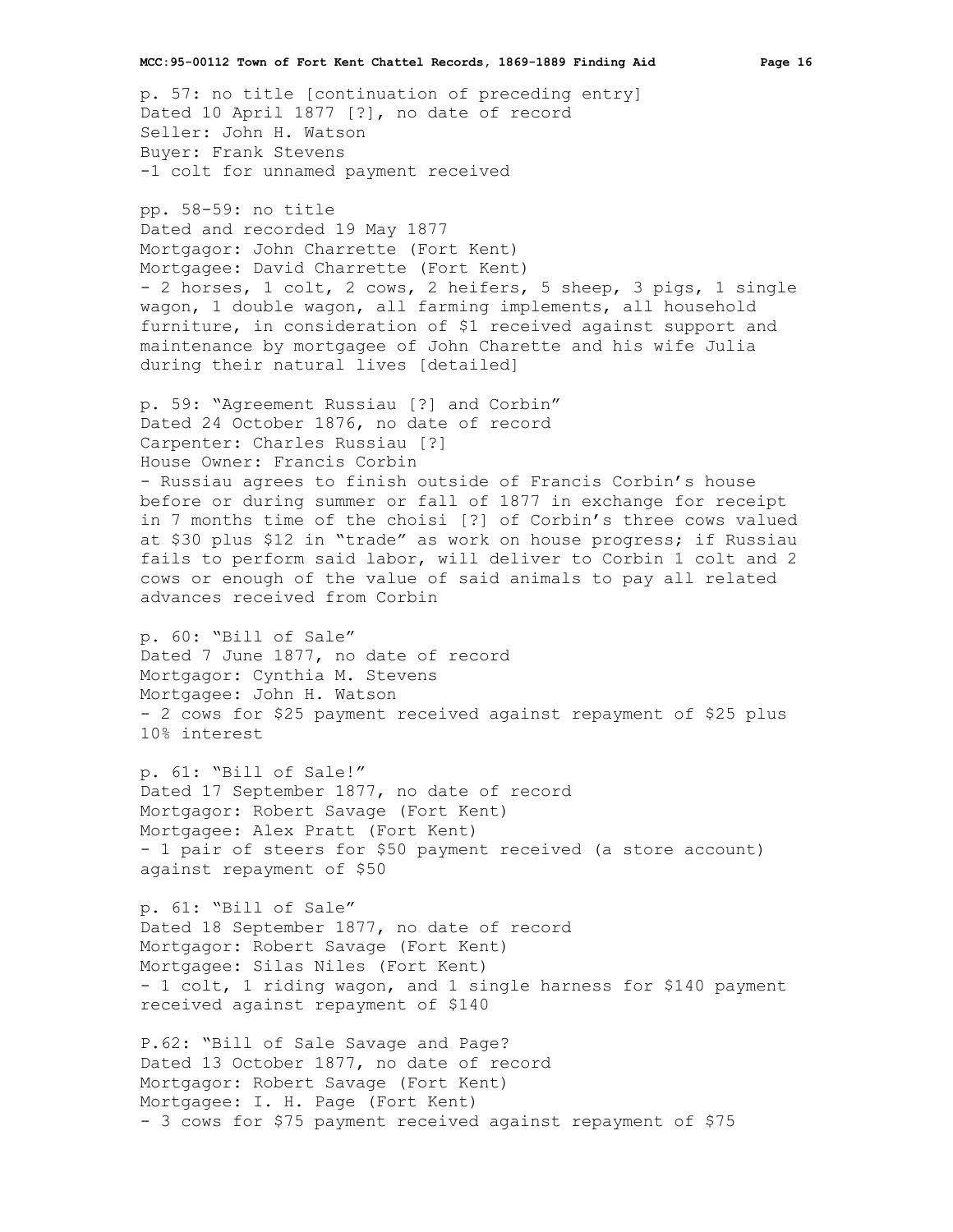p. 63: "Bond I. H. Page + B. W. Mallett, W. H. Cunliffe" Dated 13 July 1877, recorded 25 October 1877 Principal: I. H. Page (Fort Kent) Sureties: B. W. Mallett (Fort Kent) and W. H. Cunliffe (Fort Kent) -bond to inhabitants of Fort Kent for \$2000 against execution of town treasurer duties for the year 1877 by I. H. Page

p. 64: "Bond of Deedim Daigle" Dated 19 October 1877, no date of record Principal: Deedim Daigle Sureties: unnamed - bond to inhabitants of Fort Kent for \$500 against execution of town collector *[sic]* duties for the year 1877 by Deedim Daigle

p. 65: "Bill of Sale" Dated 26 March 1878, recorded 2 April [no year] Mortgagor: Thomas Vasser [?] (Fort Kent) Mortgagee: Daniel Dufaut (Fort Kent - 1 horse, 1 cow, and 1 heifer for \$10.50 payment received, against repayment of \$10.50

p. 66: "Bond of Dedhim Daigle" Dated 8 May 1878, no date of record Principle: Dedham [also spelled Deedham] Daigle Sureties: Henry Desjardin (Fort Kent) and W. Dickey (Fort Kent) - bond to inhabitants of Fort Kent for \$500 against execution of town constabulatory duties for the year 1877 by Deehim Daigle

p. 67: "Ball of Sale" Dated: 10 June 1878, recorded 26 June 1878 Mortgagor: Cynthai M. Stevens (Fort Kent) Mortgagee: John H. Watson (Fort Kent) - 1 mare and colt it is carrying for \$25 payment received against repayment of \$25 with 10% interest

p. 68: "Collector's Bond – Dedime Daigle. 1878." Dated and recorded 29 June 1878 Principal: Dedime Daigle Sureties: I. H. Page and John Baptiste Daigle (Fort Kent) - bond to inhabitants of Fort Kent for \$1500 against execution of town tax collector duties by Dedime Daigle for the year 1878.

p. 69: "Bill of Sale" Dated and recorded 4 October 1878 Mortgagor: Alex Pratt (Fort Kent) Mortgagee: Mitchel Thereault (Fort Kent) - 1 cow, 2 oxen, 1 single wagon, 1 double spring wagon for \$100 payment received against payment of \$100 with 12% interest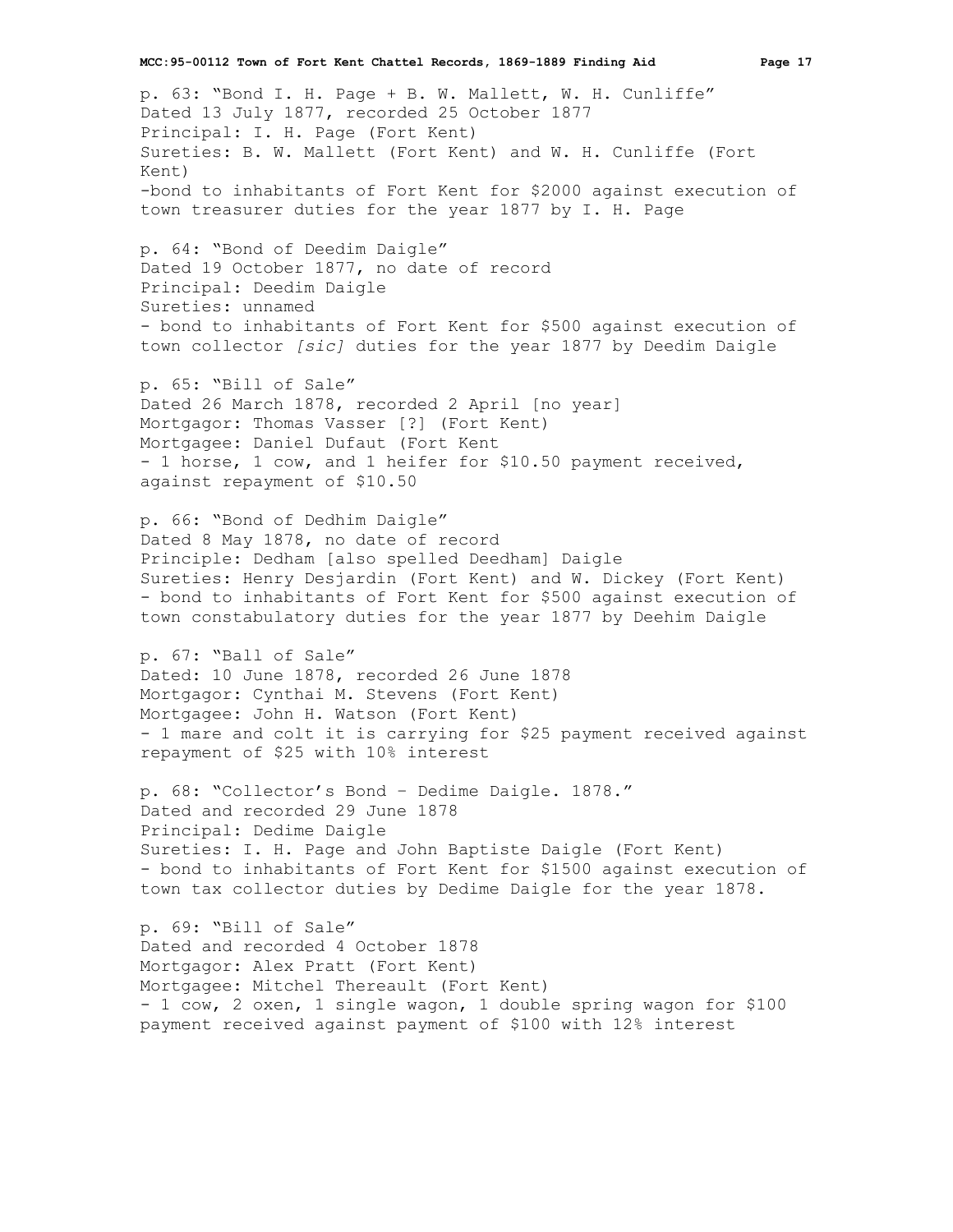p. 70: "Portage Lake Plantation 15 October 1878" Dated 15 October 1878, recorded 19 October 1878 Mortgagor: Joseph Penett Mortgagee: Henry A. Hayword [?] - 1 threshing machine, 1 two horse wagon, 1 double harness, 1 mare for \$300 payment received against two deliveries of merchantable oats: 150 bushels on 1 January 1878 and 200 bushels of oats on 1 January 1880 with interest on the last

p. 70: "Portage Lake Plantation 15 October 1878" Dated 20 October 1878, recorded 2 November 1878 - Mortgagor's agreement for previous entry

p. 71: "Bill of Sale and Rate" Dated 20 October 18878, recorded 2 November 1878 Mortgagor: Samuel Stevens (Fort Kent) Mortgagee: Hubert A. Mallett [?] (Fort Kent) - 1 colt for \$30 payment received against repayment of \$30 plus 10% interest

pp. 72-76 "Town Clerk's office" Dated 27 November 1878, no date of record - Records of a legal meeting of the acting trustees of the Ministereal [?] and School Fund of Fort Kent held 24 October 1878 at I. H. Page store called by Levis Sears, in which acting clerk William Dickey was voted to sell the lots in School block in Township No. 18 … 6 now a part of Fort Kent at \$.60 per acre and make up the papers of this date and the bonds and notes; the trustees further voted to meet at John A. Nadeau store in Frenchville and at which all parties wishing to purchase be present; that at the meeting Levis Sears, John A. Nadeau and Ansime [?] Albert were present and all the lots were sold, bonds given and notes taken; followed by field notes describing the following lots: 16, 17, School Block 18 … 6 (lots 1-15)

p. 77: "(bill of Sale of A. H. Fogg and A. Pratt) Mortgage of Personal Property Alex Pratt to A H Fogg" Dated 27 November 1878, no date of record Mortgagor: Alex Pratt (Fort Kent) Mortgagees: Almon H. Fogg and Clarence H. Pierce (= Almon H. Fogg & Co. of Houlton)

- all of the goods, wares and merchandise, store furniture and utensils of any kind now in mortgagor's store in Fort Kent, for \$500 payment received, against repayment of the account presently due to mortgagees, in addition to payment of all further sums of money and all goods, advances, and supplies furnished by mortgagees during the period of the mortgage

p. 78: "Bill of Sale" Dated 1 June 1872, recorded [?] 21 March 1879 Seller: Solomon Cyr (Fort Kent) Buyer: Fabian Cyr (Fort Kent) - 3 cows, 12 sheep, 1 single wagon, all household furniture and farming implements for \$200 payment received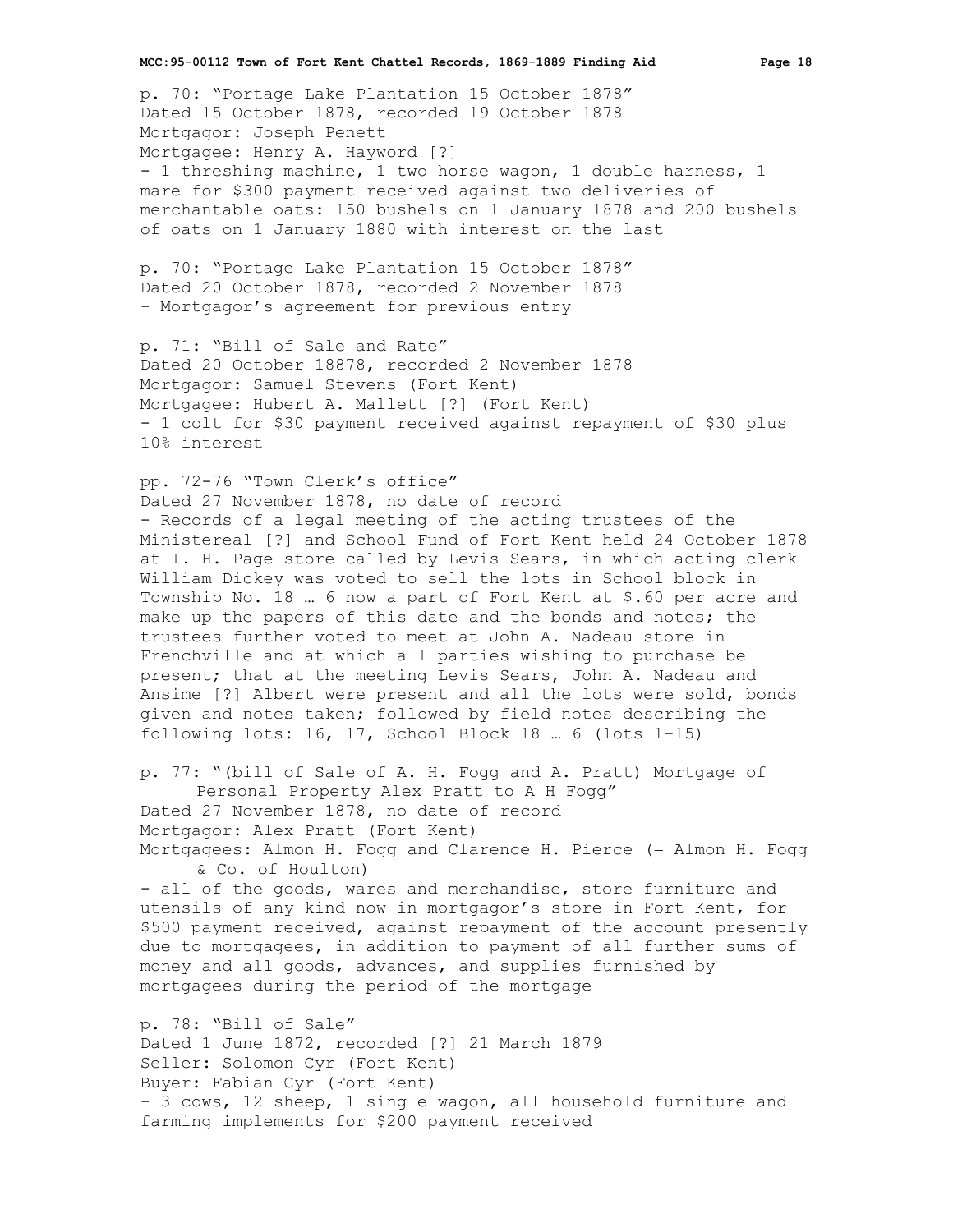p. 79: "Bill of Sale: No 2" Dated 20 March 1879, recorded 21 March 1879 Seller: Fabian Cyr (Fort Kent) Buyer: Vital Cyr (Fort Kent) - 3 cows, 3 sheep, 2 single wagons, 1 single harness, 1 double harness, 2 horses and all household furniture and farming implements for \$200 payment received

p. 80: no title Dated 24 March 1879, no date of record Mortgagor: Robert Savage (Fort Kent) Mortgagee: A. G. Fenlason (Fort Kent) - 1 mare for \$40 payment received against repayment of \$40 with 12% interest

p. 81: no title Dated … [unclear] April 1879, no date of record Mortgagor: Henry Daigle (Fort Kent) Mortgagee: Mitchel Teriault (Fort Kent) - 1 mare, 1 horse, 1 double wagon, 1 single riding wagon, 3 cows and \$66 payment received against repayment of \$66 with 12% interest

p. 82: no title Dated 14 August 1879, recorded 12 August 1879 Mortgagor: Robert Savage (Fort Kent) Mortgagee: Martin Savage (St. Francis Plantation) - 1 mare for \$60 payment received against repayment of \$60 with 12% interest

p. 83: "Bill of Sale" Dated 22 July 1879, recorded 15 August 1879 Seller: Henry Bully Buyer: Levi Rioux - 2 horses, 3 cows, 15 sheep, 1 calf, 1 wagon, all farming implements and household furniture, for \$445 payment received

p. 84: "Collectors Bond Frank Carpenter for 1879" Dated 23 September 1879, recorded 26 September 1879 Principal: Frank Carpenter Sureties: I. H. Page (Fort Kent) and Levis Sears (Fort Kent) - bond to inhabitants of Fort Kent for \$1500 against execution of town tax collector duties by Frank Carpenter for the year 1879

p. 85: no title Dated and recorded 24 September 1879 Mortgagor: Firmin Daigle (Fort Kent) Mortgagee: Frank Perkins (Belfast in Waldo County, Maine) - 1 yoke of oxen and 1 buggy wagon for \$45 payment received against repayment of \$45 with 12% interest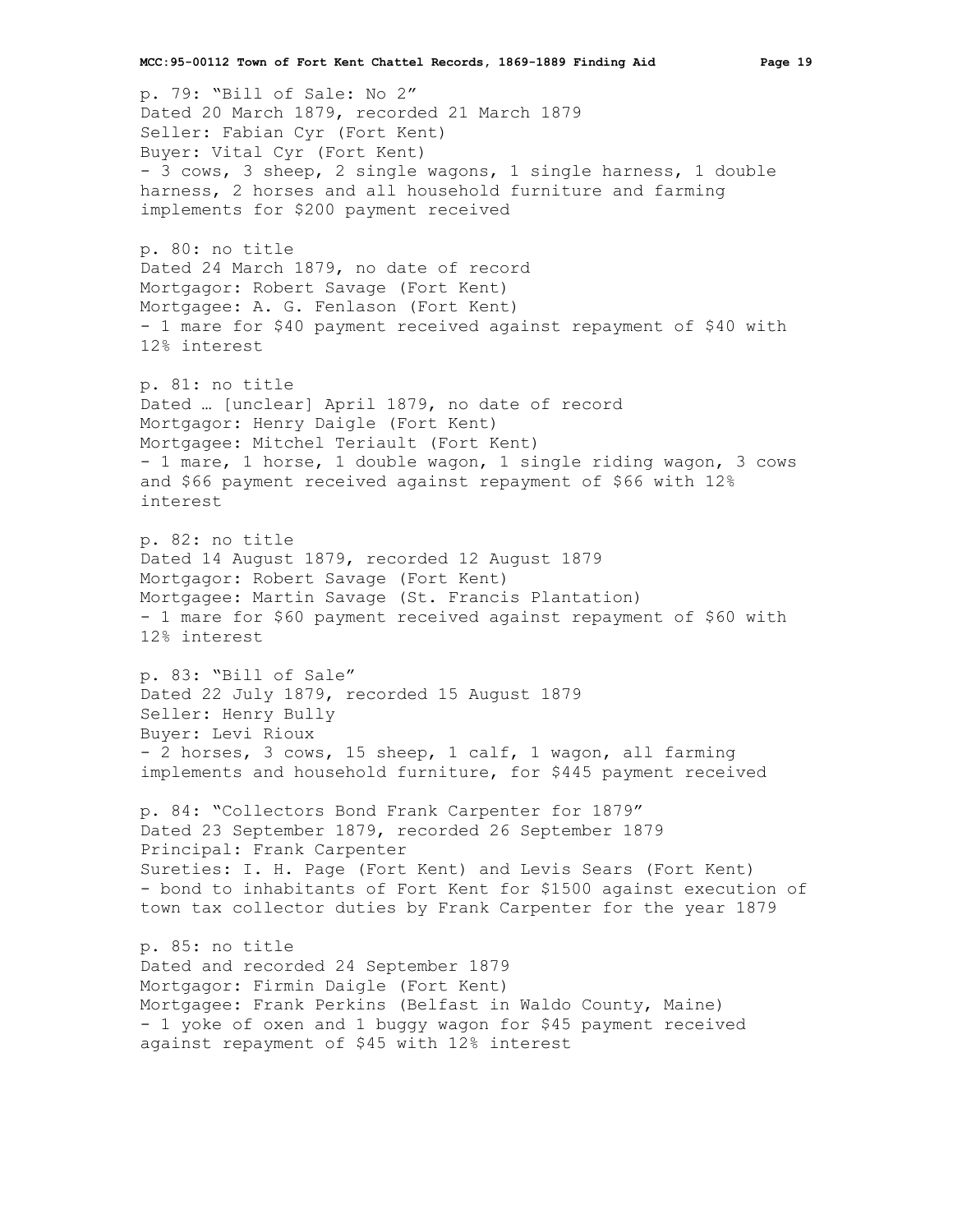p. 86: "Bill of Sale W H Cunliffe to I. H. Page" Dated and recorded 9 October 1879 Mortgagor: W. H. Cunliffe Mortgagee: I. H. Page - 1 large tow boat, 1 small tow boat, 1 set of tow harness, 4 sets of team harness, 6 bob sleds, 10 Be…ok [?] chains, 4 camp spreads, 10 pots, 1 kettle, 6 tin bakers, 1 double wagon, 1 horse, 4 coils rope, 6 batteaus, 40 peavys, 3 …{?} shooles and 1 tent, for \$739 payment received, against repayment of \$739 p. 87: "Bill Sale" Dated 19 October 1879, no date of record Seller: Louis Duforce Buyer: C. E. La…an [?] - 1 two-seated wagon as security for payment of \$10 note of obligation p. 87: no title Dated 17 September 1879, recorded 24 October 1879 Mortgagor: Hubert Caron Mortgagee: Michal [also spelled Mitchell] Tarrault - 1 pair steers for unnamed payment received, against payment by mortgagor to mortgagee for \$11.50 with 12% interest p. 88: "Order" Assignor: Paul Charette Assignee: Alphonse Butrude [?] Dated [?] 24 October 1879, no date of record - Paul Charette gives power to Alphonse Butrude [?] to collect wages due to Charette from Mr. Jarvis [?] Haywood [?] p. 88: no title Dated 27 October 1879, recorded 28 October 1879 Mortgagor: Cleophas Rioux Mortgagee: Frank Carpenter - 1 mare and 1 cow for unnamed consideration received, against payment to mortgagee for \$20

p. 89: "Order of John Hafford to Daniel Hafford" Maintenance Deed Grantor: John Hafford (Fort Kent) Maintenance Deed Grantee: Daniel Hafford Dated and recorded 3 October 1879 - John Hafford (Fort Kent) gives all his personal property and all monies that may be due to him for "Pentions" or any and all claims otherwise, to son Daniel Hafford, for his good attention to and maintenance in this life to John Hafford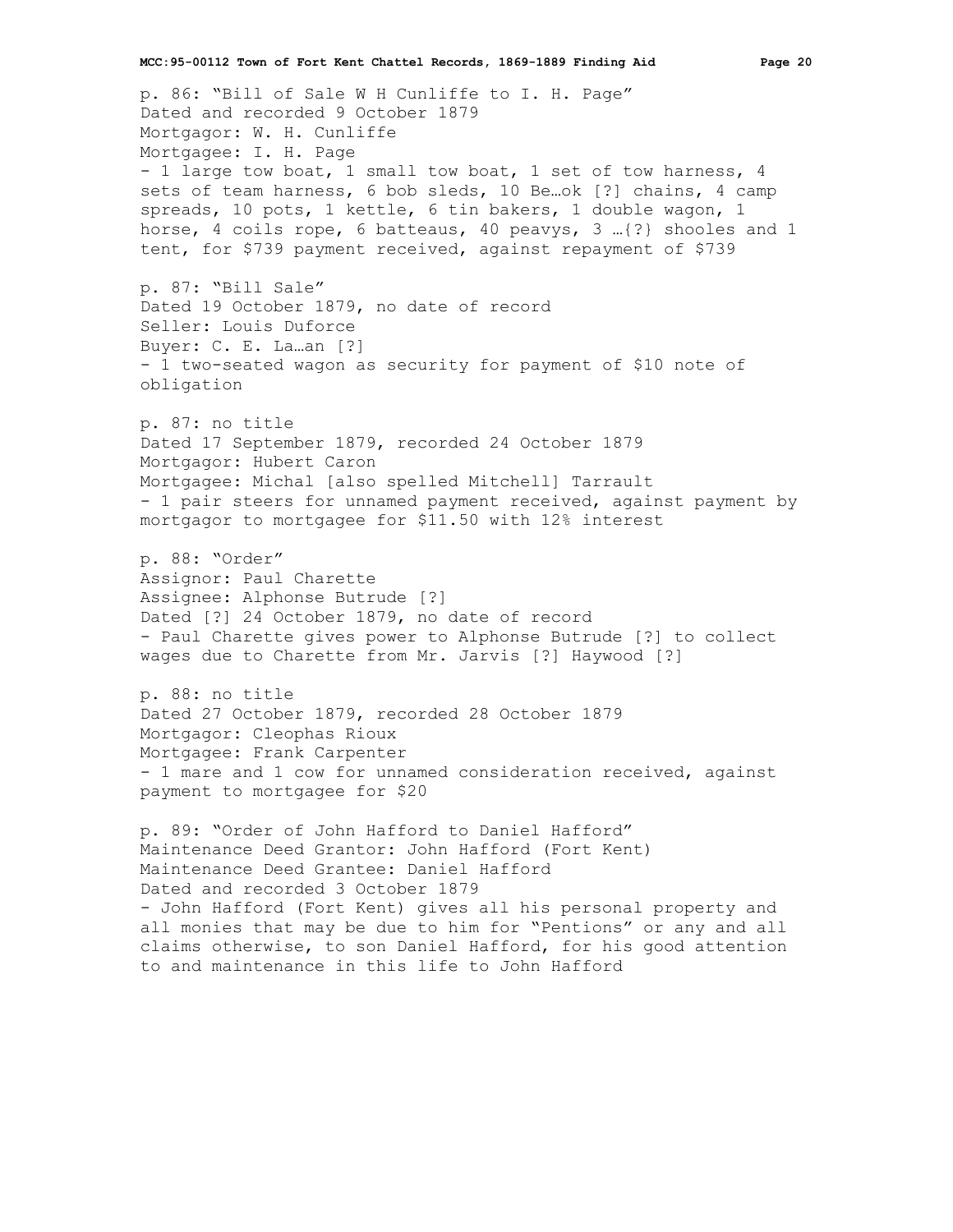pp. 90-91: "Town Clerk's Office Nov 22 1879" Dated 11 October 1879, recorded 22 November 1879 Licensors: E. S. Coe, D. B. Hinckley's heirs, Thos N. Egery, David Fuller, Second National Bank, Merchants Nation Bank, Geo Stetson, Ruggles or [?] Ca…[?], Peter Dunn, E. G. Dunn Licensee: W. H. Cunliffe (Fort Kent) - an agreement and conditional license during ensuing logging season to cut and remove pine, spruce, suitable for boardlogs and dimension timber from the premises of the south half of Township 15, range 10 p. 92: no title Dated 11 October 1879, recorded 22 November 1879 Grantors: E. S. Coe, N. G. Ayre, Geo Stetson, H. Blake, David Fuller, Hiram Ruggles, … Fuller, Thos. N. Egery, David Hinckley, Peter Dunn, E. G. Dunn Grantee: W. H. Cunliffe - consent to licensee of previous entry (W. H. Cunliffe) to assign the foregoing permit as collateral for supplies and money to carry out the related logging operation No date p. 92: no title Dated 20 November 1879, recorded 22 November 1879 Seller: W. H. Cunliffe (Fort Kent) Buyer: I. H. Page (Fort Kent) - license granted on pp. 90-91 for \$1 payment received pp. 93-5: no title License date 11 October 1879, assignment of permit dated 20 November 1879, recorded 22 November 1879 Licensors: E. S. Coe, Daniel B. Hinckley, Thomas N. Egery, Second Nation Bank, Merchants National Bank (all from Bangor, Penobscot County); Peter Dunn (Ashland, Aroostook County); E. G. Dunn (St. John, St. John County, N.B.) Licensee: W. H. Cunliffe (Fort Kent, Aroostook County) - for permission during the following logging season to cut and remove pine, spruce, logs suitable for board logs, and dimension timber on premises in Township 14, range 10 in Aroostook County' grantee to pay grantor stumpage fees of \$4.00 for every thousand feet board measure for all pine logs; and \$1.50 for every thousand feet board measure for all spruce logs, to be paid 1 July 1880; grantors retain full ownership of all lumber until all maters pertaining to license are settled, stumpage paid, and any damages paid; grantee allowed to assign permit as collateral security for supplies and money to carry on the logging operation contemplated within the same; grantee assigns permit to I. H. Page (Fort Kent) for \$1.00 and other considerations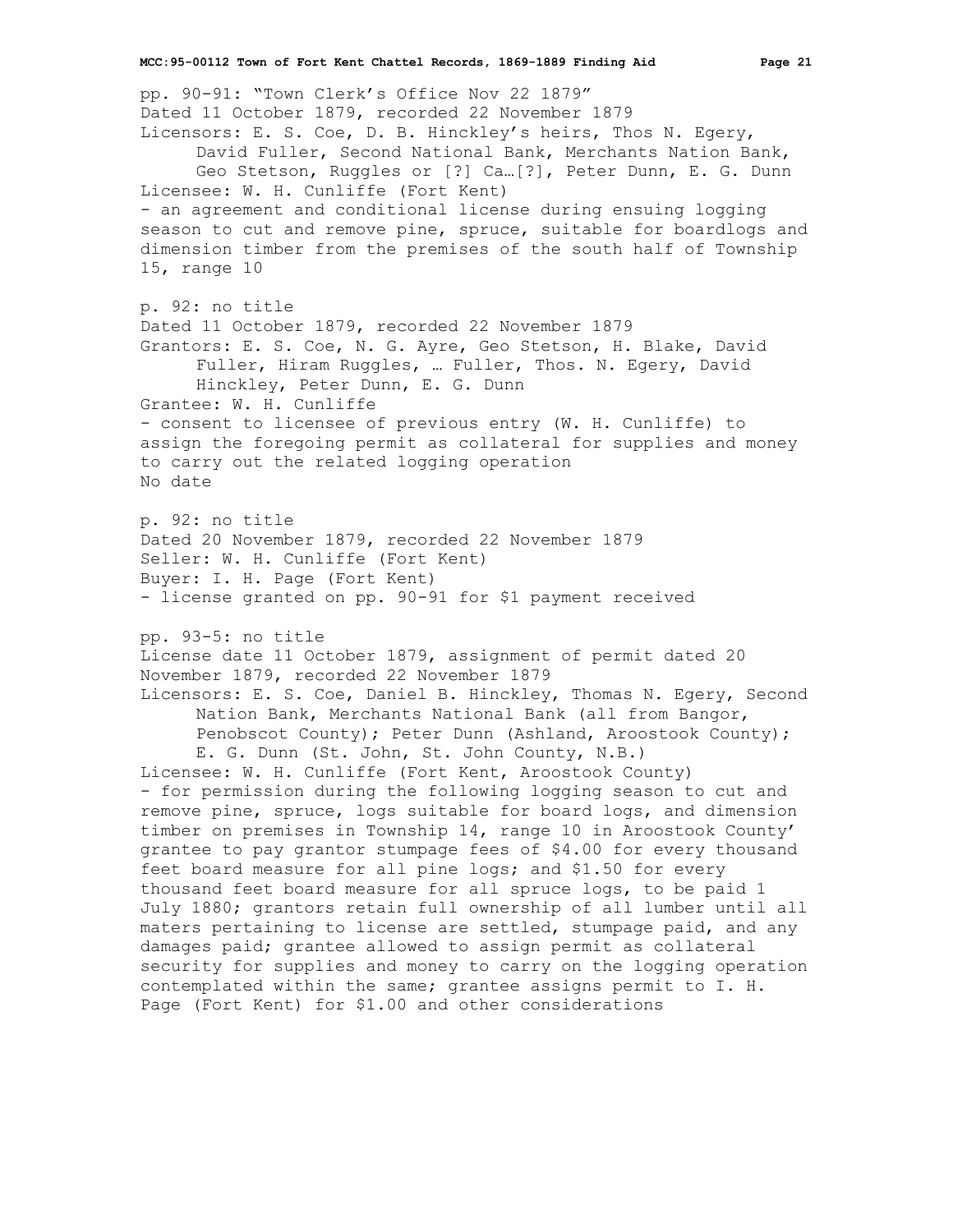p. 95: no title Date 26 April 1879, recorded 27 November 1879 Mortgagor: Joseph Martin (Fort Kent) Mortgagee: Mitchel James (Fort Kent) - 2 mare colts, 1 double wagon against repayment of \$55 p. 96: "Bill of Sale" Received and recorded 24 January [?] 1880 Seller: Leon Rioux Buyer: Thomas Desjardins - 1 mare colt for \$60.00; 1 cow for \$15.00; 2 sheep for \$4.00 p. 96: "Bill of Sale" Dated 28 October 1879 Seller: William C… Buyer: Xavier Long - 1 horse, 1 cow 4 sheep, 2 yearling heifer, 2 swine [?], 1 single riding wagon and harness, 1 yearling bull 1 double stove, all farming tools, all household furniture, 12 hens in consideration of \$224.50 received p. 96: no title Received and recorded October [no date, no year] Seller: William C… Buyer: Xavier Long - half of crop in consideration for payment of half of all debts p. 97: no title Dated and recorded 9 March 1880 Mortgagor: Cyrill Beaulieu (Township 17, R. R. 6, Aroostook County) Mortgagee: A. G. Fenlason (Fort Kent) - 1 mare against repayment of \$30.00 with 12% interest p. 98: "Bill of Sale" Date 24 May 1880, recorded 28 May 1880 Seller: Joseph Long (Middle St. Francis, N.B.) Buyer: Francis Carpenter - 1 red mare in consideration of \$35.00 p. 98: "To the Honorable County Commissioners of Aroostook" [printed notice] Dated 12 March 1880 Petitioners: Calvin B. Roberts "and 216 others" - petition requesting a county road leading from New Sweden to Fort Kent by the most direct and feasible route. - Response from Court of County Commissioners that they will meet 20 September 1880 in New Sweden to view route and hear parties and witnesses and take action as judged proper Dated July Term 1880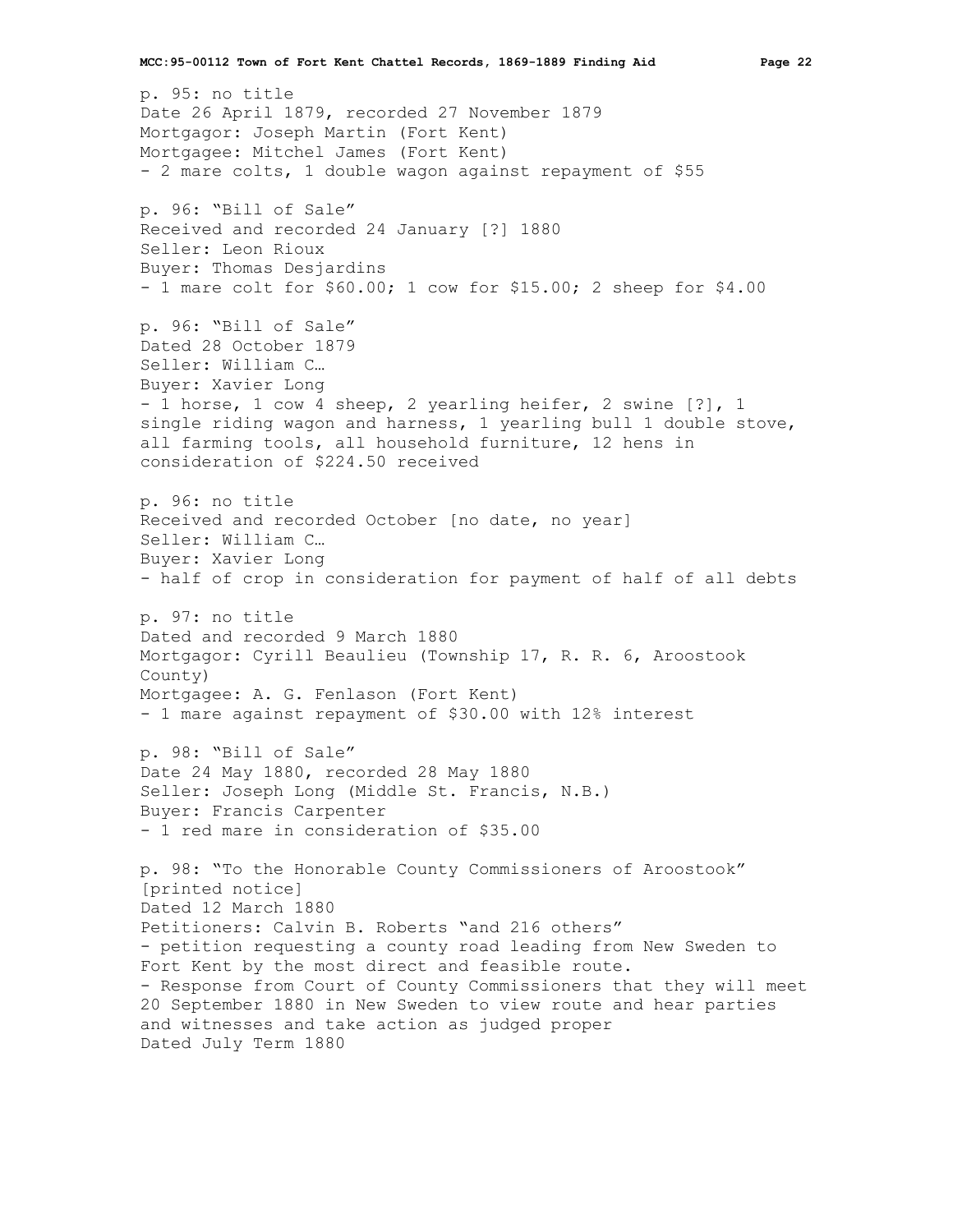p. 99: "Bill of Sale" 9 May and 28 May 1880 [two dates of record] Mortgagor: John Dustin [?] (Bulley Settlement) Mortgagee: Alex Pratt - 1 yoke of oxen against repayment of \$40.00 p. 99: no title Dated and recorded 2 August 1880 Mortgagor: Vital Daigle (Fort Kent) Mortgagee: J. W. S. … and Co. (Dayton, Ohio) - 1 mare against repayment of \$40.00 with 6% interest p. 100: no title Dated 31 May, 1880, recorded 1 June 1880 Seller: Thomas Lachance [?] (Fort Kent) Buyer: Alphonse Bertrand (Fort Kent) - 2 heifers for \$15.00 p. 100: no title Dated … 1879 Mortgagor: Frank Pinette Mortgagee: Thomas Daigle - 2 yearling colts for \$100 received against repayment by Pinette of thirteen dollars per month in merchantable goods at cash prices or wages [?] during the coming winter and spring; any balance due Daigle as of 1 August 1880 to be paid in money p. 101: "Certificate of Adoption" Dated and recorded 14 August 1880 Adopters: Levi Sears, A. G. Fenlason, S. S. Committee, Town of Fort Kent - certificate of adoption of 4 textbooks for use in the schools of Fort Kent for the following 5 years p. 102: "Memorandum of Agreement" Dated 27 August 1879, recorded 23 August 1880 Signer: John H. Watson (Fort Kent) - agreement between Watson and Samuel Stevens concerning payment of \$200 with 6% annual interest, contingent upon deeding of a certain lot of land conveyed to Watson by Stevens 27 August 1879 p. 103: "Bill of Sale Goods" Dated and received 14 September 1880 Buyer: Lenore Lafrance (Fort Kent) Seller: Peter Lafrance (Fort Kent) - 1 single buggy wagon in consideration of \$40 received p. 104: no title Dated and received 6 October 1880 Mortgagor: Louis Belanger (Fort Kent) Mortgagee: Francis Corbin (Fort Kent) - 1 Single wagon against repayment of \$18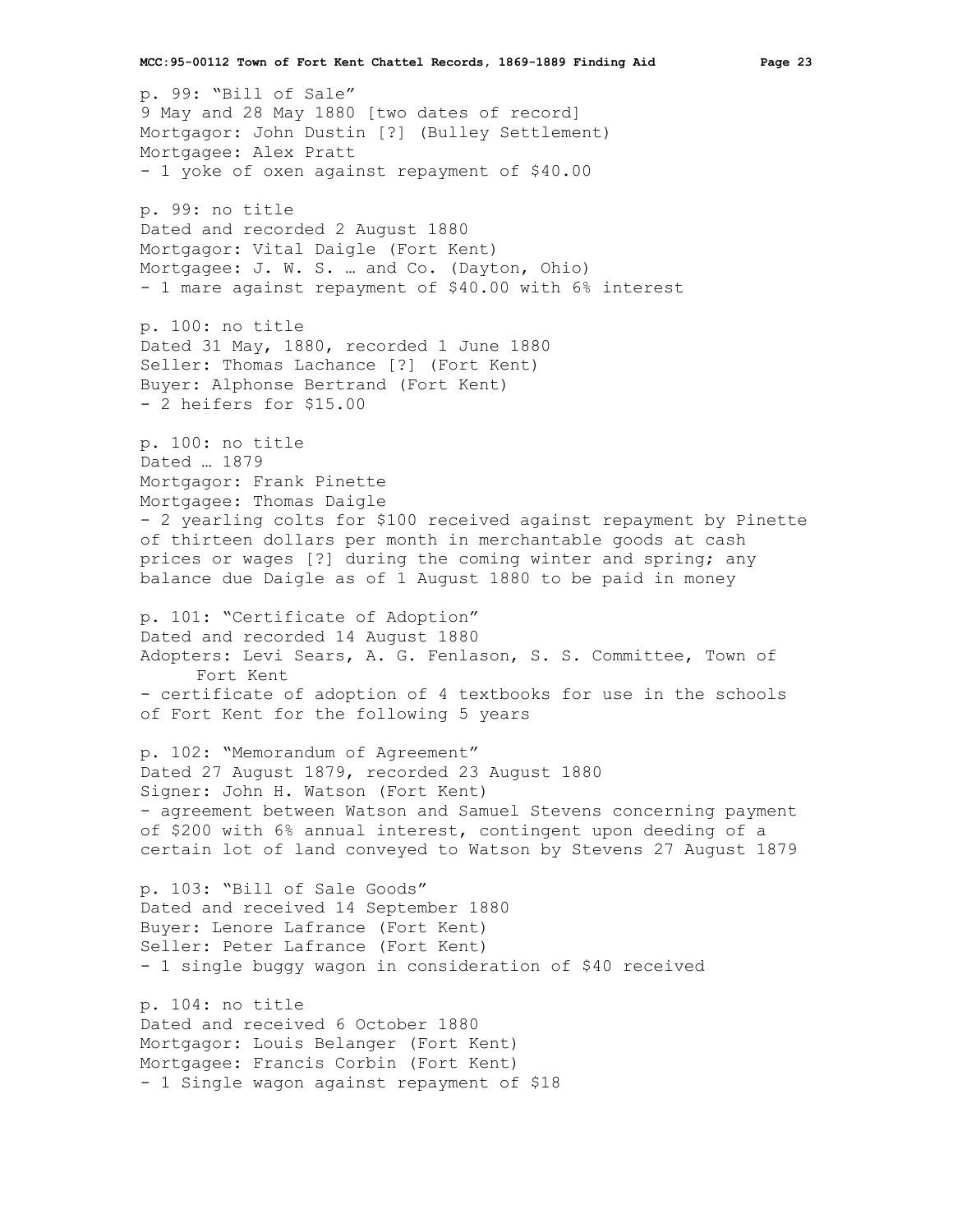p. 104: no title Assignor: Paul Charette Assignee: Alphonse Bertrand Received and recorded 6 October 1880 - Paul Charrette gives power to Alphonse Bertrand to collect wages due to Charrette for the coming winter from W. H. Cunliffe p. 105: no title Dated 28 October 1879, recorded 7 December 1879 Seller: William Coron Buyer: Richard Coron - 1 horse, wagon and harness, 1 pung, 1 cow, 4 sheep, 1 calf, 2 pigs, 1 hide lether [?] in consideration of \$148 received; also one half of crop in consideration of payment by Richard Caron of half of William Coron's debts p. 105: no title Dated 6 May 1881, recorded 7 May 1881 Assignor: Paul Charette Assignee: Alphonse Bertrand - Paul Charrette gives power to Alphonse Bertrand to collect wages du to Charrette for his driving next spring from Jarvis Haywood p. 106: "Collectors Bond Frank Carpenter" Dated and received 11 January 1881 Principal: Frank Carpenter (Fort Kent) Sureties: W. H. Cunliffe (Fort Kent), Alphonse Bertrand (Fort Kent) - bond to inhabitants of Fort Kent for \$1500 against execution of tax collection duties for the year 1880 by Frank Carpenter p. 107: no title Dated 12 January 1881, recorded 1 March 1881 Mortgagor: Magloire Fortin (Fort Kent) Mortgagee: Mrs. Mary Tario (Fort Kent) - 1 yoke of oxen against repayment of \$20 with interest p. 108: no title Dated and recorded 8 April 1881 Mortgagor: Francis Long (Fort Kent) Mortgagee: Herbert Bouchard (Fort Kent) - 1 colt against repayment of \$14 with 10% interest p. 108: no title Dated 20 May 1882 Mortgagor: Francis S. Amond (Fort Kent) Mortgagee: Alphonse Bertrand (Fort Kent) - 1 mare and 1 yearling colt against repayment of \$27 plus 10% interest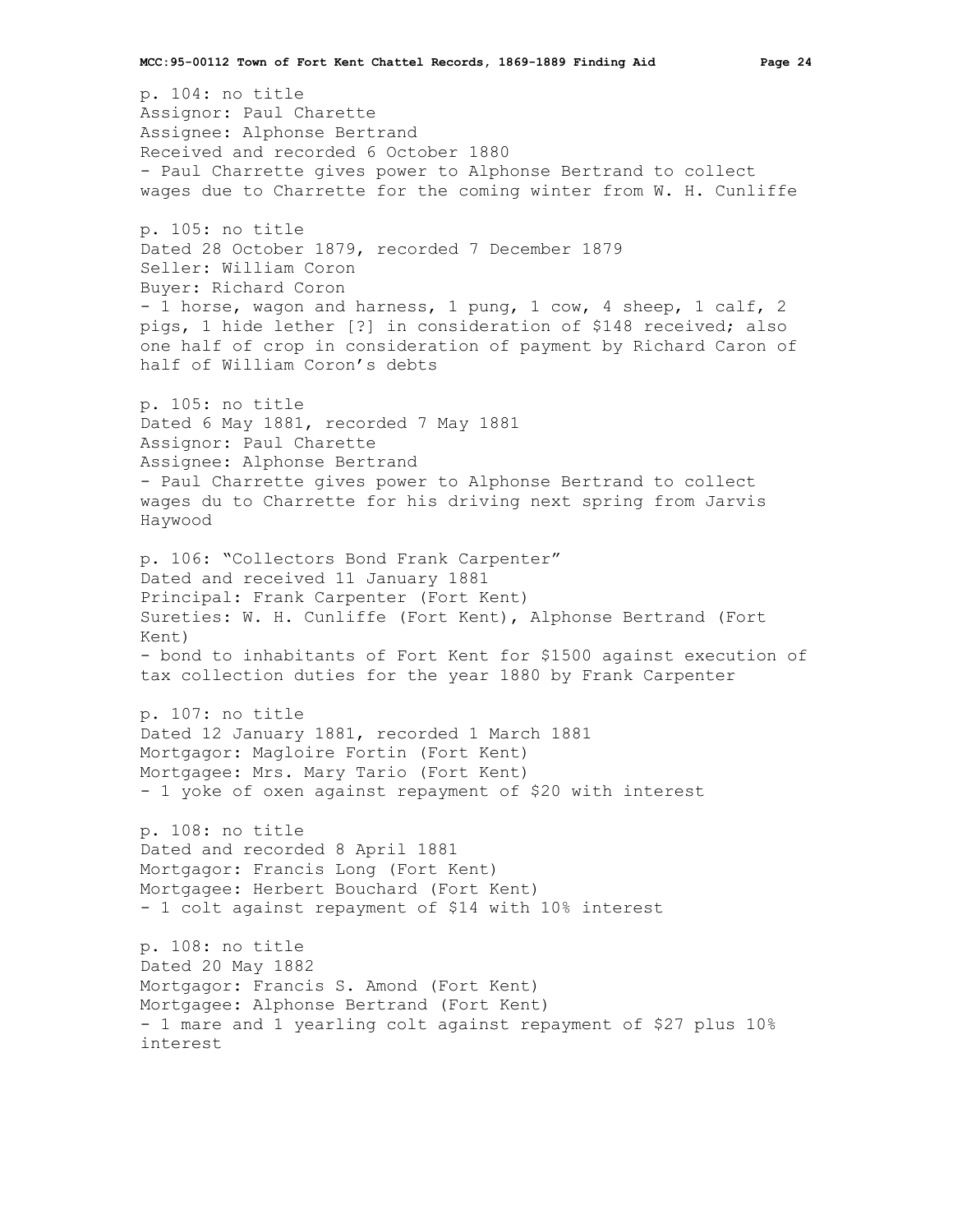p. 109: "Mortgage Bill of Sale" no date of record Mortgagor: Frank Penette Mortgagee: I. H. Page - 1 single wagon against repayment of \$90 with [unspecified] interest

p. 110: no title Dated 2 November 1880, received and recorded 22 July 1881 Mortgagor: Fabien Cyr (Fort Kent) Mortgagee: Singer Manufacturing Company - 1 pair of steers against repayment of \$22

p. 111: "Bill of Sale" Dated 31 May 1881, received and recorded 22 July 1881 Mortgagor: … Cote Mortgagee: Louis Corron - 1 colt against repayment of \$12

p. 111: no title Dated 2 September 1881, no date of record Assignor: George … Assignee: Alphonse Bertrand (Fort Kent) - George … gives power to Alphonse Bertrand, merchant of Fort Kent, to sell his farm and crops or any other property owned in Fort Kent and to send whatever balance due him in Patten, Maine after paying cost for selling said property

p. 112: no title Dated 3 September 1881, recorded 10 September 1881 Mortgagor: Firmin [?] Nadeau Mortgagee: I. H. Page - 1 yoke of oxen against repayment \$40

p. 113: no title Dated and recorded 20 October 1881 Assignor: Paul Sharrette Assignee: Alphonse Bertrand (Fort Kent) - Paul Sharrette gives power to Alphonse Bertrand, merchant of Fort Kent, to collect his wages for the coming winter and spring drive from Jarvis Haywood

p. 113: no title Dated 24 October 1881, received and recorded 25 October 1881 Assignor: Robert Me… Assignee: Alphonse Bertrand (Fort Kent) - Robert Me… gives power to Alphonse Bertrand, merchant of Fort Kent, to collect his wages for the coming winter and spring drive from W. H. Cunliffe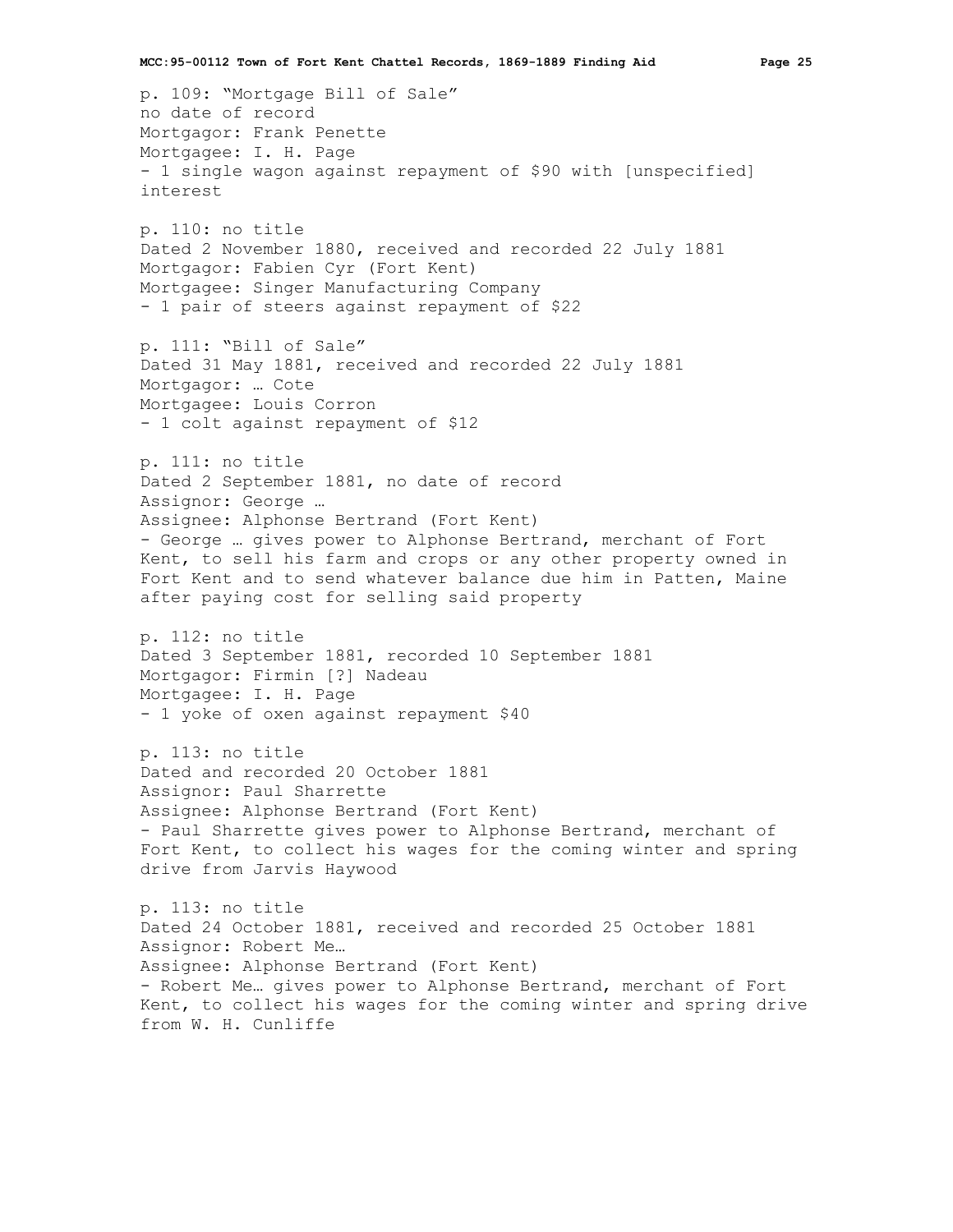p. 114: "Bill of Sale …" Dated 18 April 1881, recorded 26 October 1881 Mortgagor: Henry Daigle (Francis) (Fort Kent) Mortgagee: Herbert Bouchard (Fort Kent) - 1 horse rake and 1 sewing machine against repayment of \$30 with 12% interest p. 115: "Bond" Dated 30 September 1881 Principal: Joseph Martin (Fort Kent) Sureties: Regis Daigle (Fort Kent), Benjamin St. Germain (Fort Kent) - bond to inhabitants of Fort Kent for \$1500 against execution of constabulatory and tax collection duties for the year 1881 by Joseph Martin p. 116: no title Recorded 22 November 1881 Record Date for entry on page 115 p. 116: no title Date 1882 [no month or day] Seller: John … (Fort Kent) Buyer: Alex Pratt (Fort Kent) - 1 mare in consideration of \$14.13 received p. 117: [blank page] p. 118: no title Dated 1882 [no month or day] Buyers: Woodsman … & Co. (Portland, Cumberland County) Seller: Alex Pratt (Fort Kent) -1 horse, 1 single harness, and 1 buggy in consideration of \$200 received p. 119: "Bill of Sale." Dated 28 July 1882 Mortgagor: Francis St. Amond (Fort Kent) Mortgagee: Mitchell Therriault (Fort Kent) - 2 cows and 10 sheep against repayment of \$20 without interest p. 120: "Bill of Sale." Received 14 August 1882 Mortgagor: Frank Penette Mortgagee: Louis Paradis - 1 horse against payment of \$25 p. 121: no title Dated 13 September 1882 Mortgagor: Thomas Daigle Mortgagee: A. G. Fenlason - 1 single riding wagon against repayment of \$29 with 6% interest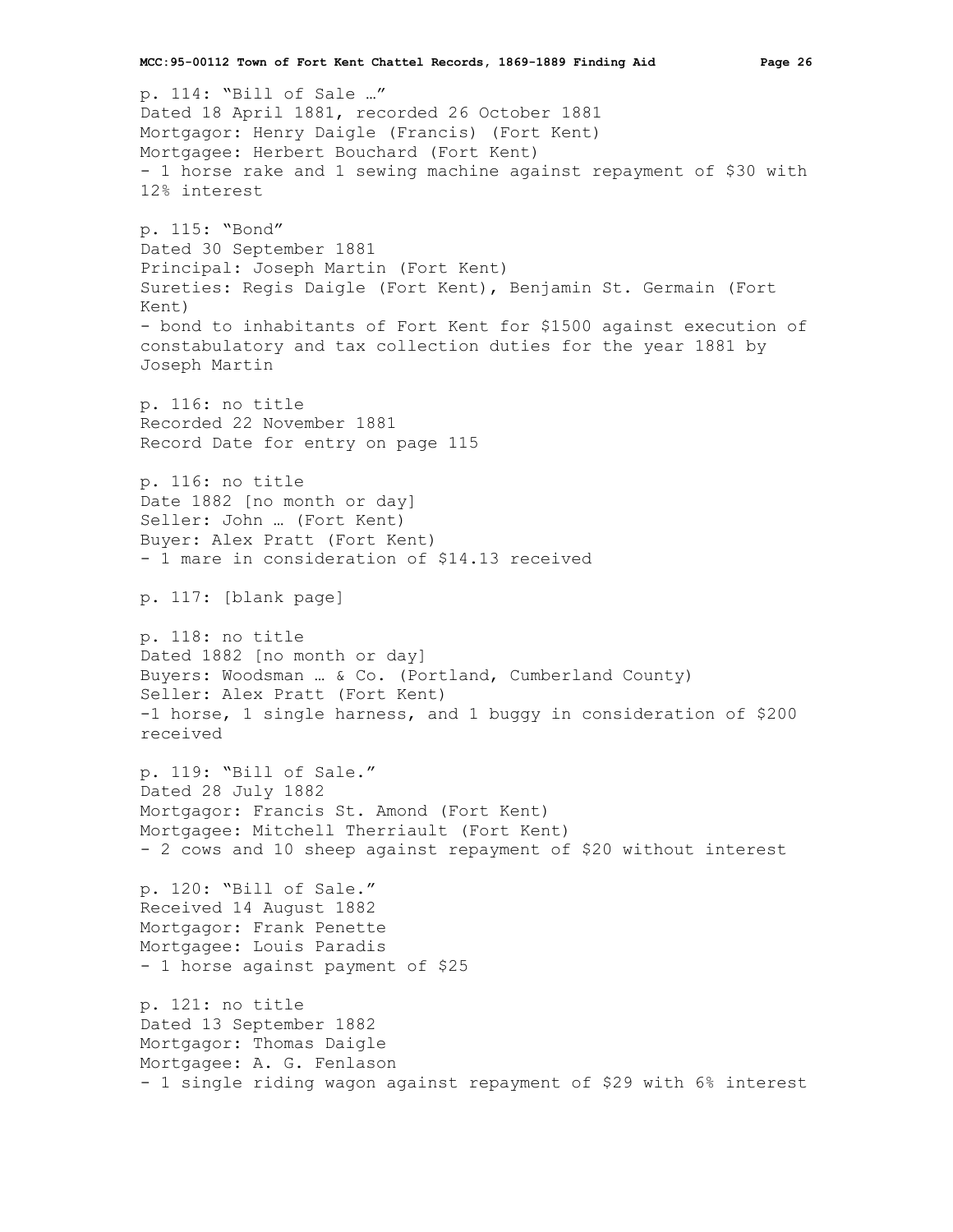p. 121: no title Dated 25 September 1882 Assignor: Paul Shorett Assignee: Modest Shorett - Paul Shorett assigns all monies due him in wages from W. H. Cunliffe for the coming winter to Modest Shorett p. 122: no title Dated 21 December 1882 Mortgagor: Frank Carpenter (Fort Kent) Mortgagee: I. H. Page (Fort Kent) - 2 colts against repayment of \$100 p. 123: no title Dated 10 November 1882 Assignor: …addy Violette Assignee: Alphonse Bertrand (Fort Kent) - …addy Violette assigns power to Alphonse Bertrand (trader in Fort Kent) to collect Violette's wages due him by S. W. Stevens for the coming winter p. 123: no title Dated 4 November 1882 Mortgagor: Leyman Steven Mortgagee: Alex Pratt - 1 Dexter Box Buggy against payment of a note amounting to \$40 p. 124: no title Dated 6 March 1883 Lessor: Samuel Stevens (Fort Kent) Lessee: Steven Audibert (Fort Kent) - Samuel Stevens (Fort Kent) rents his store to Steven Audibert (Fort Kent) for 16 months for \$40 p. 124: no title Dated 12 May 1883 Mortgagor: Charles Ramsey (Fort Kent) Mortgagee: Mitchell Theriault (Fort Kent) - 1 pair oxen against repayment of \$46 p. 125: no title Dated 18 June 1883 Mortgagor: Adolph Daigle (New Canada Plantation) Mortgagee: Mitchell Theriault (Fort Kent) - 1 horse and 1 cow against repayment of \$14 p. 125: no title Dated 26 June 1883 Mortgagor: Louis Deprey Mortgagee: Hilaire Dubey - 1 double wagon against payment of \$13 with 6% interest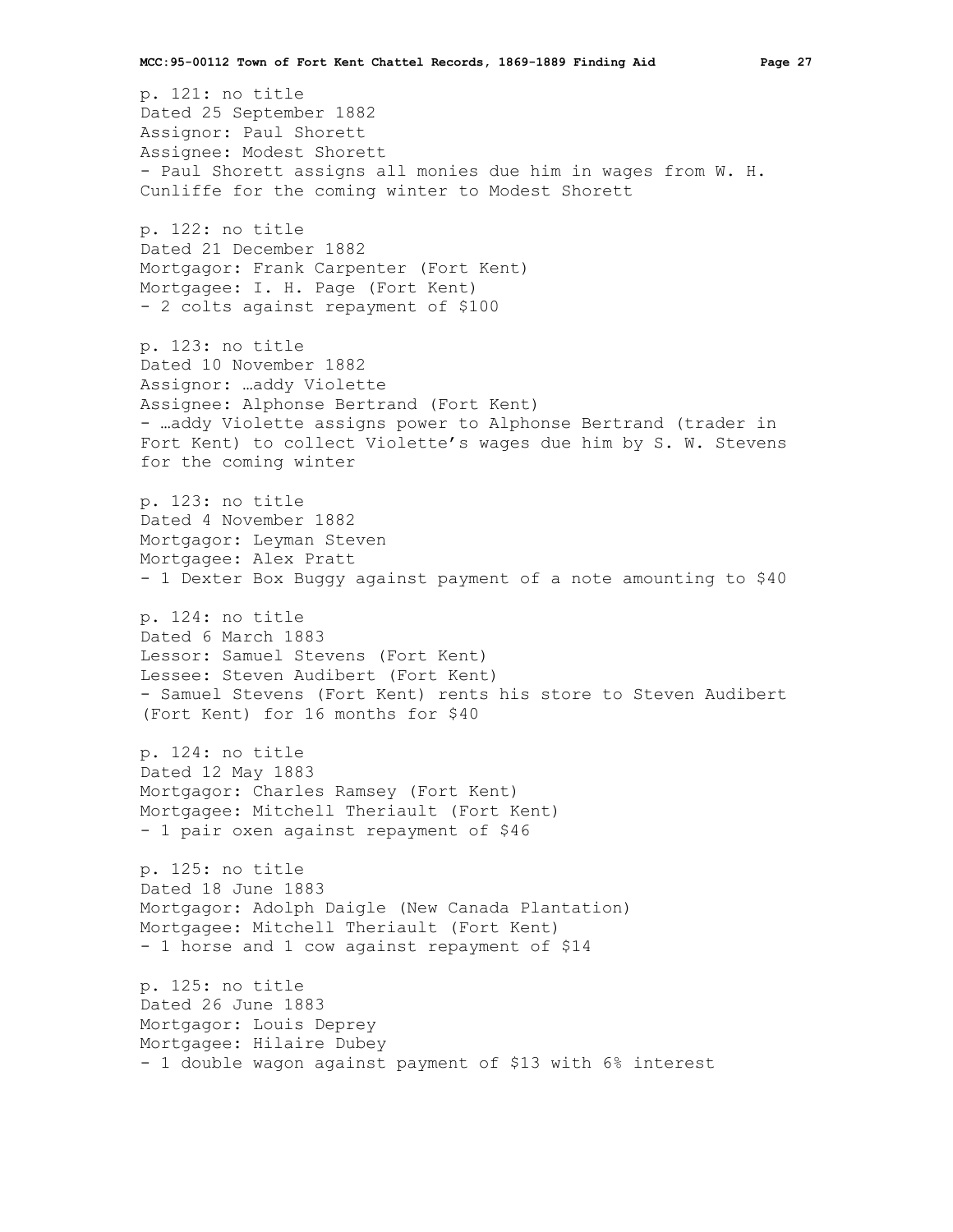p. 126: no title Dated 26 June 1883 Mortgagor: Hilair Dubey Mortgagee: Charles Ramsey - 1 double wagon against payment of \$13 with 6% p. 126: no title Dated 2 July 1883 Mortgagor: Dedam Daigle (Fort Kent) Mortgagee: Page and Mallett (Fort Kent) - 1 new single riding wagon against repayment of \$55 with interest [unspecified] p. 127: no title Dated 13 April 1882 Seller: James Hunter Buyer: Duncan Stuart - 1 horse, harness and sled [?] for partial payment received (\$25 of \$100 total) p. 127: no title Dated 6 July 1883 Mortgagor: Alexander Sutherland (Wallagrass Plantation) Mortgagee: Page & Mallett - 1 horse against repayment of \$17 p. 128: no title Dated 13 July 1883 Mortgagor: Israel Willett (Frenchville) Mortgagee: Page & Mallett - 1 single riding wagon against repayment of \$70 p. 128: no title Dated 11 August 1883 Mortgagor: Frank St. Amand Jr. (Fort Kent) Mortgagee: Mitchell Theriault (Fort Kent) - 1 double wagon against payment of \$37 p. 129: no title Dated 21 August 1883 Mortgagor: Arsenne [?] Therriault (Fort Kent) Mortgagee: William Corbin (Fort Kent) - 1 horse against payment of \$38 p. 129: Collection Bond Page Dated and Received 1 May 1883 Principal: I. H. Page (Fort Kent) Sureties : John H. Watson - bond to inhabitants of Fort Kent for \$1000 against execution of constabulatory and treasurer duties for the year 1883 by I. H. Page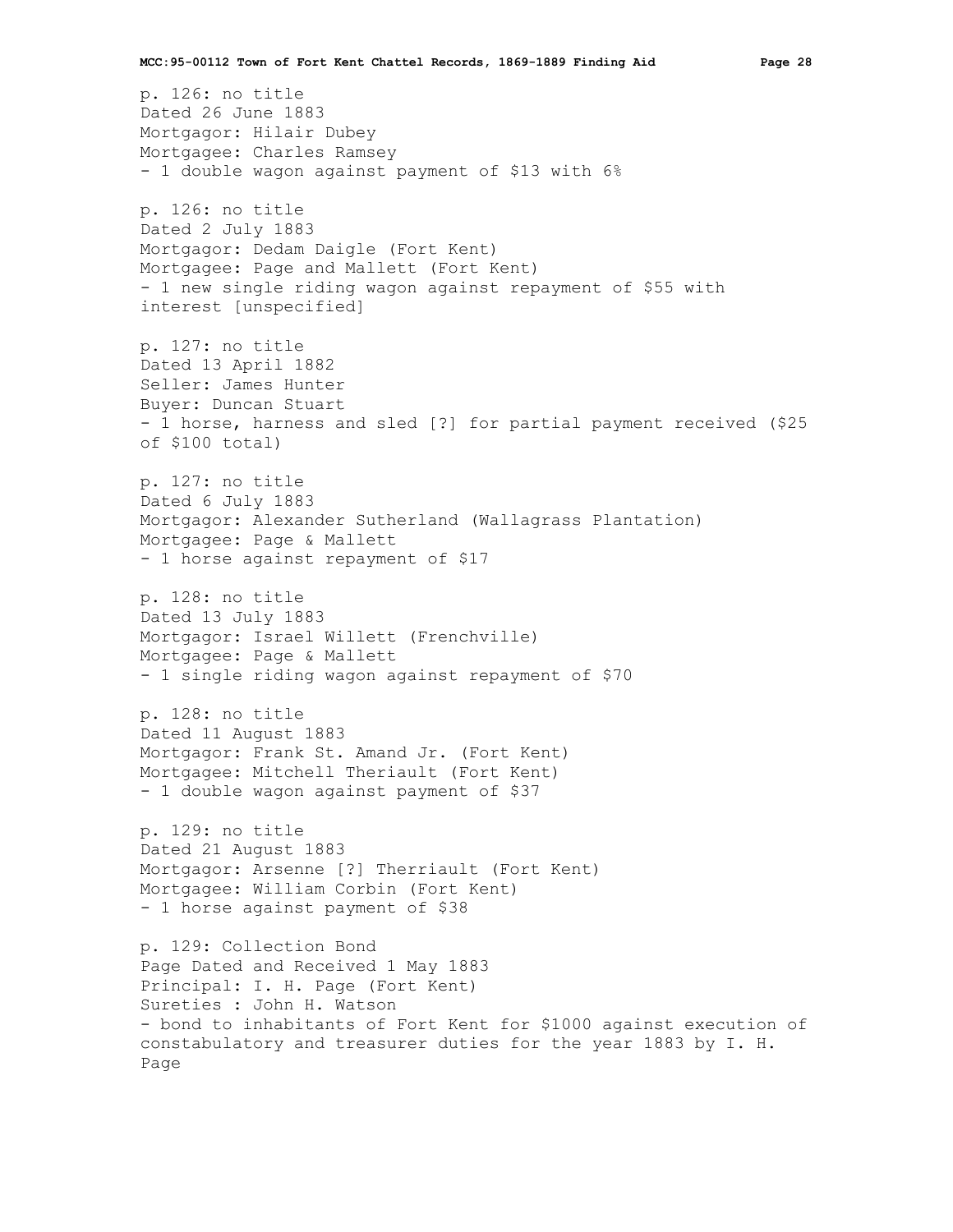p. 130: no title Dated 23 December 1882 Mortgagor: Henry Germain (Frenchville Mortgagee: E. C. [?] Goodrow (Calais) - all the goods, wares and merchandise, store furniture, and utensils now in the store occupied by Germain in Frenchville; also all shingles at or near store at or any other place; also 2 [?] single wagons, 1 single harness, 2 horses, and sleigh; and all book accounts, all grain [?] in Germain's possession against repayment of the account due to Goodrow plus all further sums of money and goods, advances and supplies received p. 130: no title Dated 18 September 1884 - Acquittal of mortgage on p. 130 p. 131: no title Dated 7 September 1883 Assignor: Robert Merrill Assignee: W. H. Cunliffe (Fort Kent) - Robert Merrill gives power to Alphonse Bertrand (Fort Kent) to collect from W. H. Cunliffe (Fort Kent) wages due Bertrand for coming winter and spring p. 131: no title 1 November 1883 Assignor: Paul Shorett Assignee: George Billings - Paul Shorett assigns to George Billings all his rights and interest in monies earned by him the coming winter and spring in labor for W. H. Cunliffe p. 131: Bill of Sale Dated 21 April 1884 Mortgagor: Thomas Lamarre (New Canada) Mortgagee: Mitchell Theriault (Fort Kent) - 1 horse against repayment of \$26 p. 132: Bill of Sale Dated 9 January 1884 Mortgagor: Israel Bouchard (Fort Kent) Mortgagee: Henry Germain (Fort Kent) - 2 horses against repayment of "100 and 75/100 dollars" p. 132: no title Dated 25 May 1883 Mortgagor: Jeremi Souci (Fort Kent) Mortgagee: Peleg [?] B. Tr…[?] (Fort Kent) - 1 horse against repayment of \$15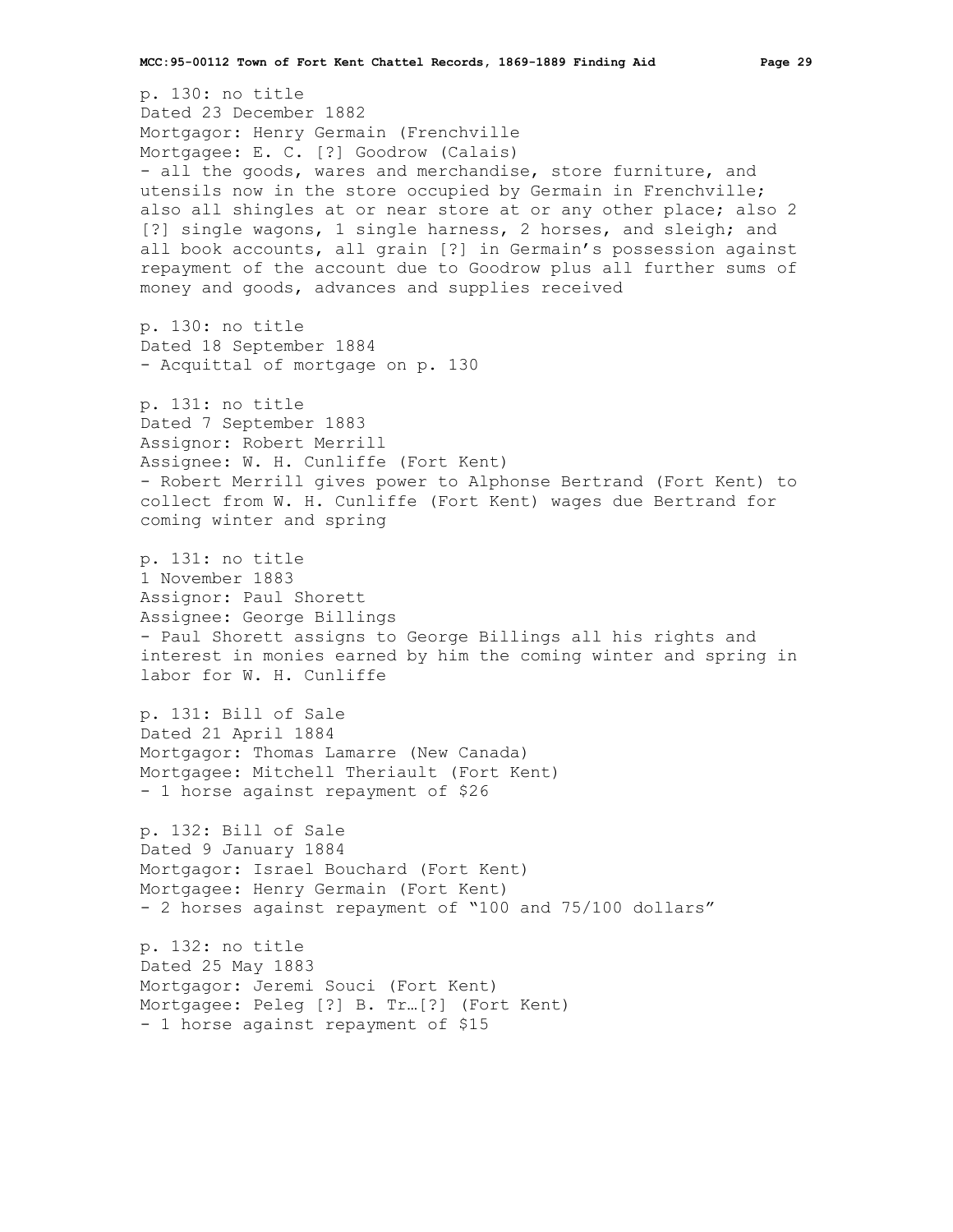p. 133: no title Mortgagor: Antoine Belanger (Fort Kent) Mortgagee: Alex Pratt (Fort Kent) - 1 cow and 1 horse against repayment of \$50 p. 134: no title Dated 5 February 1884 Mortgagor: Fred Vaillancourt (Fort Kent) Mortgagee: Alex Pratt (Fort Kent) - 1 horse against repayment of \$23.50 with interest [unspecified] p. 135: no title Dated 29 August 1884 Mortgagors: Bruno Buruby [?] (Fort Kent) and Francis Buruby [?] (Fort Kent) Mortgagee: Henry Germain (Fort Kent) - 1 mare against repayment of \$27 p. 136: no title Dated 9 May 1884 Mortgagor: Henry Daigle, son of Francis Daigle (Fort Kent) Mortgagee: I. H. Page (Fort Kent) - 1 mare, 1 horse, 1 double wagon, 1 single wagon, 1 colt against repayment of \$120 with 12% interest p. 137: no title Dated 13 June 1884 Mortgagors: Mary I. Dionne and Harry Dionne Mortgagee: Moody and Prescott - 1 single riding wagon and single harness against repayment of \$80 with 8% interest p. 138: no title Dated 14 June 1884 Mortgagor: Charles Rousseau (New Canada) Mortgagees: D. M. Moody and N. M. Prescott [Moody and Prescott] (Caribou) - 1 horse against repayment of \$57 with 10% interest pp. 139, 141: no title Dated 22 May 1884 Mortgagor: Firmin Nadeau (New Canada) Mortgagee: Joseph Dastou Jr. (Fort Kent) - 1 horse, 1 cow, and 2 heifers against repayment of \$50 with [?]% interest p. 140: no title Dated 18 June 1884 Mortgagor: Israel Bouchard (Fort Kent) Mortgagee: Henry Daigle (Fort Kent) - 1 mare, 1 cow, and 1 horse against repayment of \$65 with 12% interest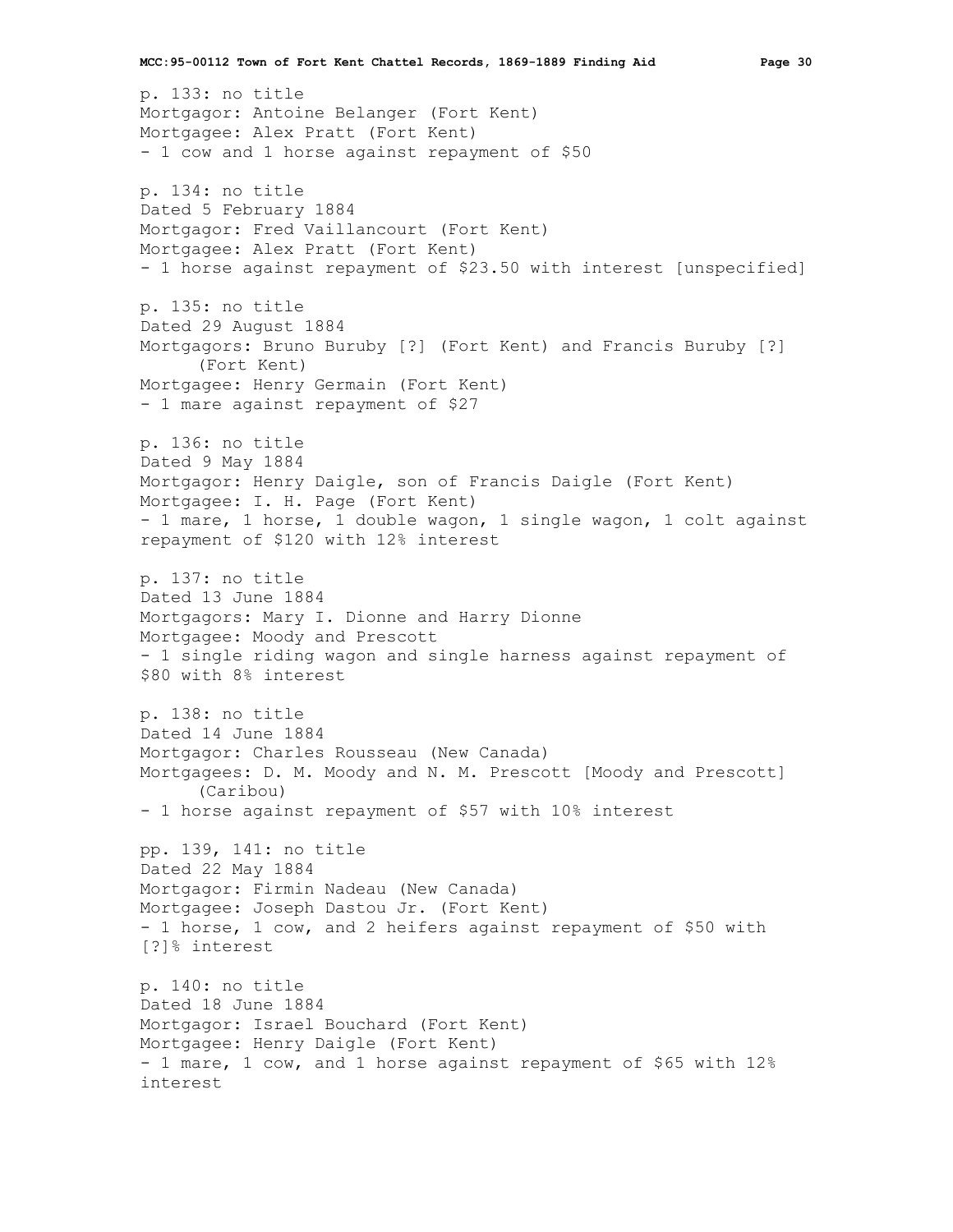p. 142: no title Dated 21 October 1884 Mortgagor: Xavier Daigle (Fort Kent) Mortgagee: Jesse J. Wheelock (St. John Plantation) - 1 mare, 1 two-seated single riding wagon, 1 Whitman Threshing Machine against repayment of \$110 with 12% interest p. 143: "Mortgage Sale" Dated 5 November 1884 Mortgagor: Arthur Michaud (Fort Kent) Mortgagee: Mitchell Therriault (Fort Kent) - 1 mare, 1 single riding wagon against repayment of \$57 p. 143: no title Dated 17 November 1884 Seller: Levi S. Ramsey [?] (Fort Kent) Buyer: Charles A. Ramsey [?] (Fort Kent) - 1 mare in consideration of \$ 5 [?] p. 144: no title Dated 15 December 1884 Mortgagor: Henry Gemain (Fort Kent) Mortgagee: W. H. Cunliffe Jr. (Fort Kent) - 1 horse against repayment of \$80 with 8% interest p. 145: no title Mortgagor: Alcime [?] Daigle Mortgagee: Arthur E. Wight [?] - 1 pung against repayment of \$20 with 8% interest p. 146: no title Dated 6 April 1885 Mortgagor: Robert Losier (Fort Kent) Mortgagee: Mitchell Therriault (Fort Kent) - 1 pair oxen against repayment of \$13.50 p. 146: no title Assignor: Paul Charett Assignee: George Billings - Paul Charett assigns to George Billings (Fort Kent) all monies earned from work during coming winter and spring for W. H. Cunliffe p. 147: no title Dated 2 July 1885 Mortgagor: Archie Boutott (Fort Kent) Mortgagee: Mitchell Therriault (Fort Kent) - 1 oxen against repayment of \$42 p. 147: no title Mortgagors: Dadim Daigle and Mary Donner Mortgagee: Moody and Prescott - 1 mowing machine and … against payment of \$35 with 6% interest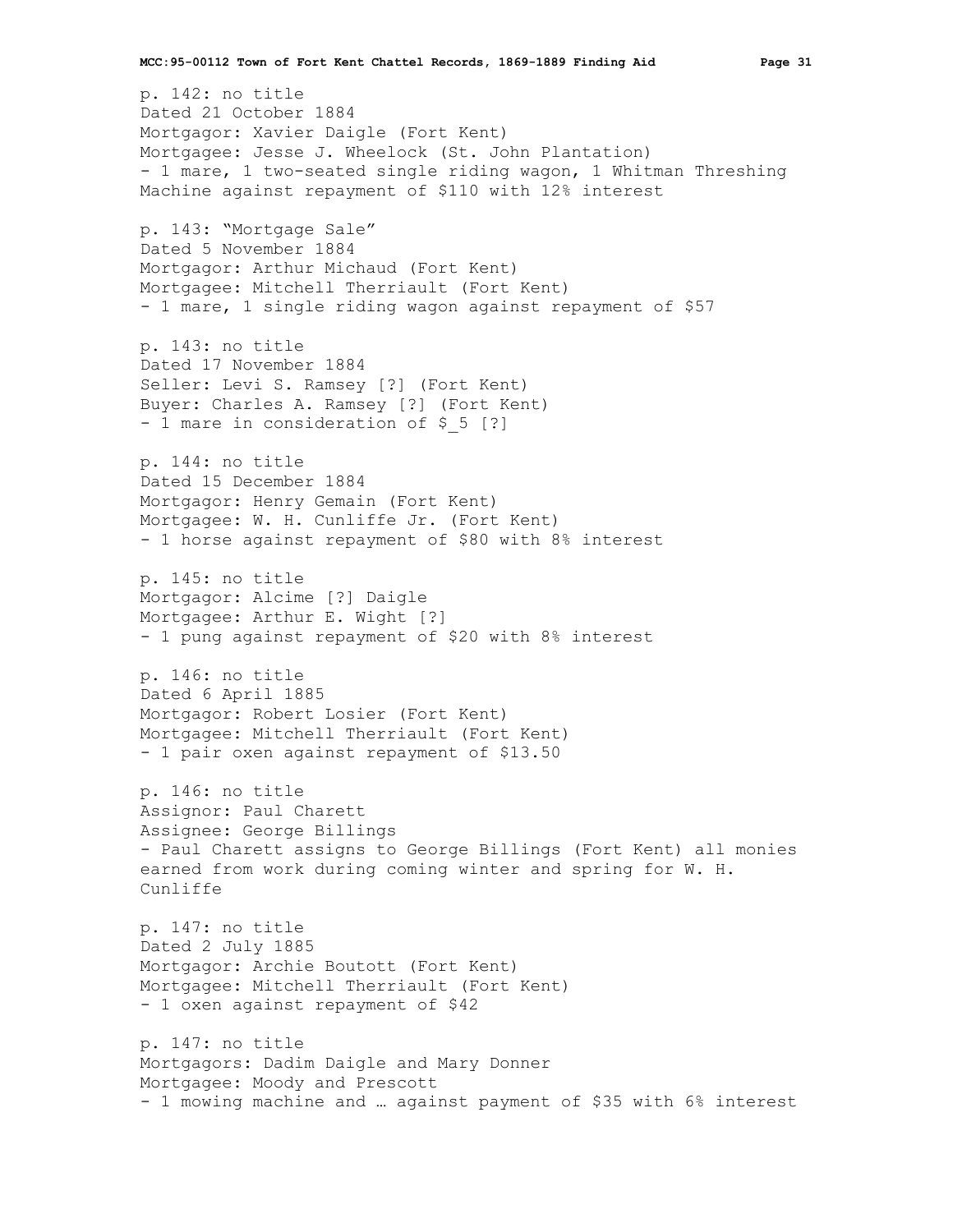p. 148: no title Dated 4 April 1885 Mortgagor: Joseph Michaud, son of Raphael Michaud (Fort Kent) Mortgagee: Mitchell Therriault (Fort Kent) - 1 mare colt against repayment of \$40 with 20% interest p. 149: no title Dated 23 April 1885 Mortgagor: Augustus [?] Daigle (Fort Kent) Mortgagee: I. Hampton Page (Fort Kent) - 1 mare, 1 pair oxen against payment of \$100 with 10% interest p. 150: no title Dated 1 April 1885 Mortgagor: Jeremy Soucy (Fort Kent) Mortgagee: Alex Pratt (Fort Kent) - 1 mare against payment of \$18 with 6% interest p. 152: "Mr. James Hunter … Duncan Stewart Dt. [?]" Dated 20 March 1885 [unclear which is creditor and which is debtor] - Balance due for debits [itemized list of store goods totaling \$99.83] less credits [itemized list of farm goods and services totaling \$55.03] p. 152: no title Dated 25 [?] June 1885 Mortgagor: Joseph Paradis, son of John B. Paradis (Fort Kent) Mortgagee: Elijah R… [?] (Monticello, Me.) -1 horse and 1 single riding wagon against repayment of \$50 p. 152: no title Dated 27 May 1885 Mortgagor: Henry Germain Mortgagee: Prescott and Moody - 1 buckboard wagon against payment of \$25 with 6% interest p. 153: no title Dated 21 October 1885 Mortgagor: Joseph Paradis Mortgagee: L. D. Hobbs - 1 double wagon against payment of \$80 with 8% interest p. 153: no title Dated 22 April 1885 Mortgagor: Cleaphor Rioux (Fort Kent) Mortgagee: Mitchell Therriault (Fort Kent) - 1 pair steer and 1 horse against repayment of \$53 p. 154: no title Dated 21 October 1885 Mortgagor: Joseph Paradis (Fort Kent) Mortgagee: L. D. Hobbs (Caribou) - 1 pair oxen, 6 sheep, and 1 mare against repayment of \$80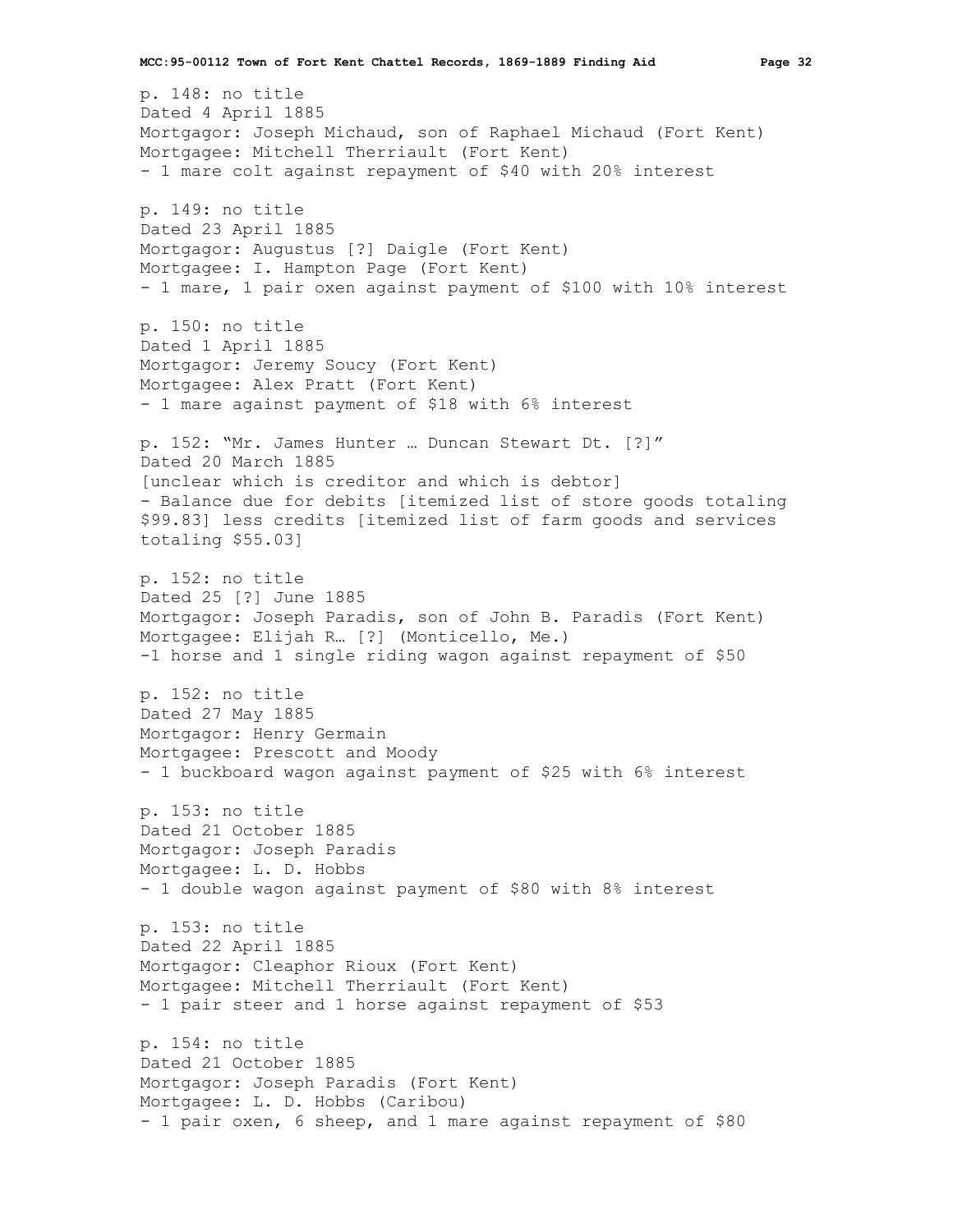p. 155: no title Dated 28 December 1885 Mortgage purchaser: Docithe Daigle (Fort Kent) Mortgagee: Mitchell Therriault - Mortgagee assigns all rights and interests in and to mortgage for a valuable consideration paid by Daigle (Mortgage dated 22 April 1885) p. 155: no title Dated 2 November 1885 Mortgagor: Louis Belanger (Fort Kent) Mortgagee: Francis Corbin (Fort Kent) - 1 pair steers against repayment of \$35 p. 156: no title Dated 29 March 1886 Mortgagor: Cleopha Beurobé [?] (Fort Kent) Mortgagee: Mitchell Therriault (Fort Kent - 1 mare against repayment of \$120 with 12% interest p. 156: no title Dated 17 August 1886 Assignor: Paul Charett Assignee: Dan [?] Laffai [?] Sen. [?] - Paul Charett assigns rights and interest in wages earned during the coming winter and spring to Dan [?] Laffai\_ [?] Sen. [?] (Fort Kent) p. 157: no title Dated 10 April 1886 Mortgagors: Samuel Stevens (Fort Kent) and Mrs. Geo. B. Hussey (Caribou) Mortgagee: Singer Manufacturing Company - 1 horse against repayment of \$75 p. 157: "Discharge" Dated 15 April 1886 Mortgagee: The Singer Mfg. Co. per M. H. Barrett [?] - Cancellation and payment of bill in previous entry p. 158: no title Dated 5 June 1886 Mortgagor: Antoine Charrette Mortgagee: L. Berce - 1 concord [?] wagon, Moody & Prescott make, against payment of \$120 with 8% interest p. 158: "Lease" Dated 29 July 1886 Leaseholder: Samuel Stevens (Fort Kent) Tenant: Henry Germain (Fort Kent) - agreement for Stevens to lease his store to Germain for 1 year for \$45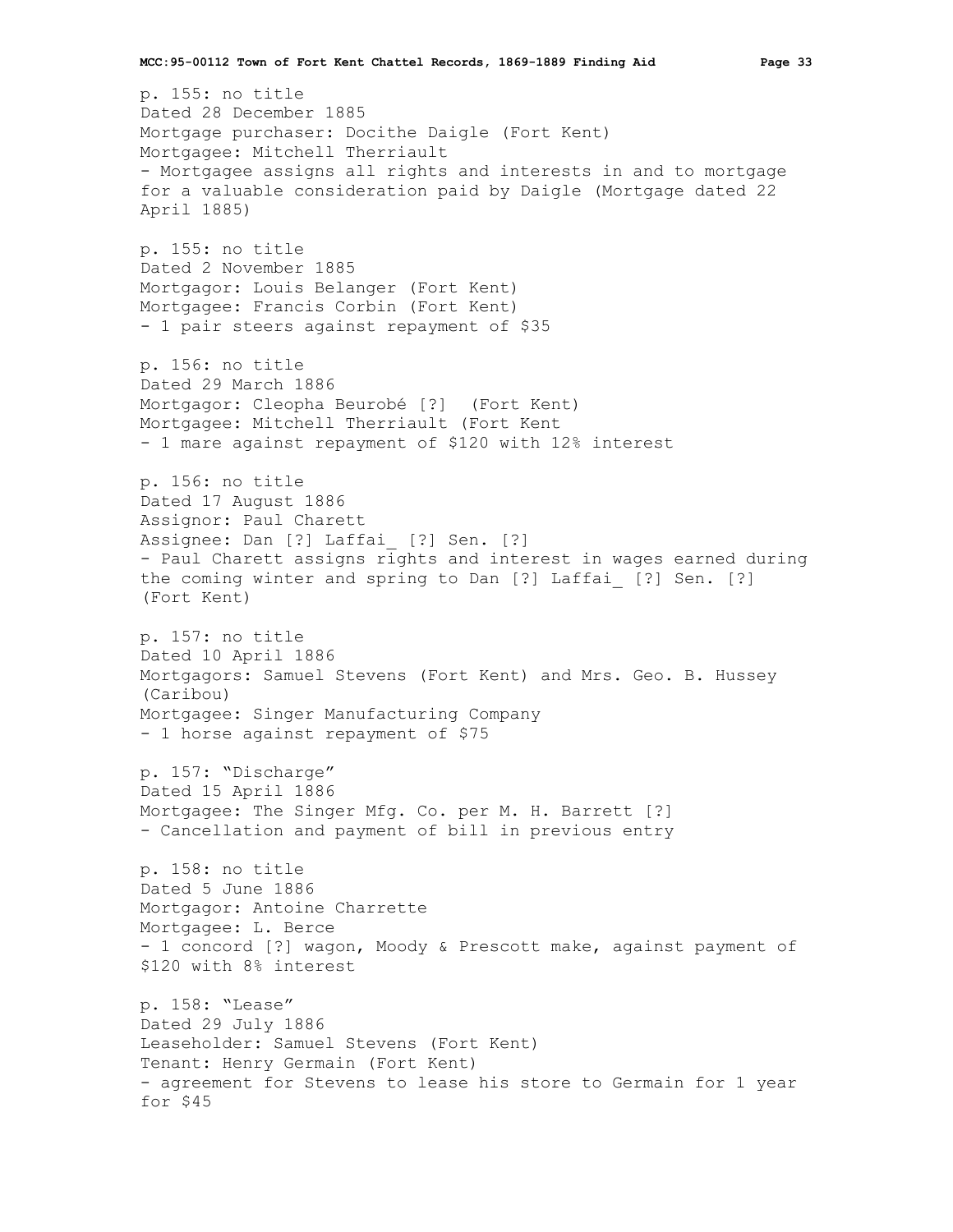p. 159: no title Dated 20 April 1886 Mortgagor: Alex Pratt (Fort Kent) Mortgagee: Mitchell Therriault (Fort Kent) - 1 mare against repayment of \$100 with 12 % interest p. 160: no title Dated 29 October 1887 Resigner: Raphael Moran - Resignation of Raphael Moran as tax collector for town of Fort Kent for the year 1887 p. 160: no title Dated 29 October 1887 Signatories: W. Dickey and H. W. Nadeau, selectmen, town of Fort Kent - Acceptance by selectmen of town of Fort Kent of Raphael Moran's resignation as tax collector for the year 1887 p. 160: no title Dated 19 October 1887 Signatories: W. Dickey and H. W. Nadeau, municipal officers, town of Fort Kent - Appointment of A. G. Fenlason by selectmen of town of Fort Kent as collector of taxes for same town for the year 1887 pp. 160-1: no title Dated 31 October 1887 Principal: A. G. Fenlason (Fort Kent) Sureties: W. H. Cunliffe Jr. (Fort Kent) and Silas Niles (Fort Kent) - \$2000 bond to inhabitants of Fort Kent against execution of tax collector duties for the year 1887 by A. G. Fenlason for the town of Fort Kent p. 161: no title Dated 31 October 1887 Signatories: W. Dickey, H. W. Nadeau, municipal officers, town of Fort Kent - Appointment of A. G. Fenlason by municipal officers of town of Fort Kent as constable for the ensuing municipal year p. 161: no title Dated 31 October 1887 Signatory: W. Dickey, Justice of the Peace - Record of swearing-in of A. G. Fenlason as constable for the Ensuing year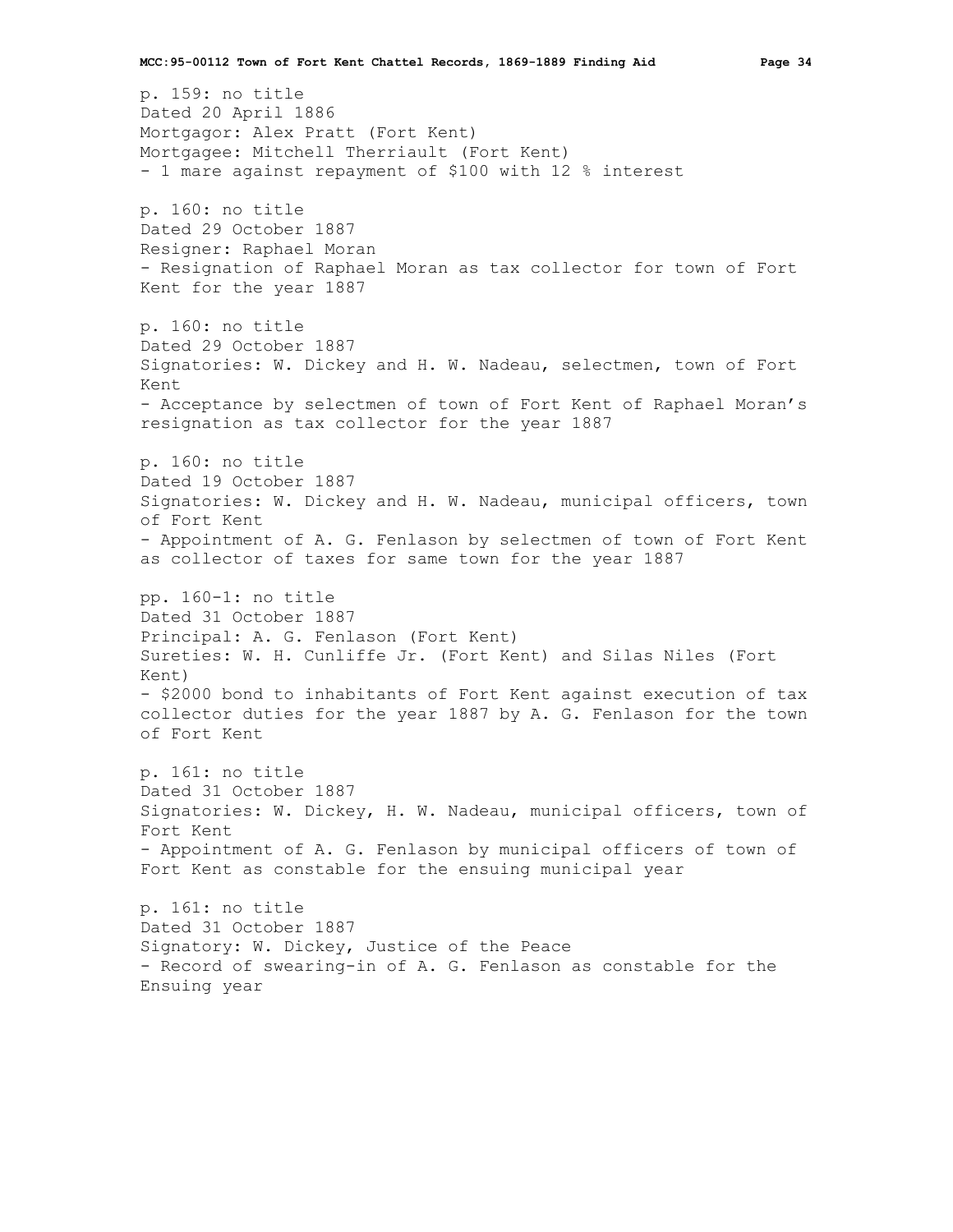p. 162: no title Dated 9 October 1889 Signatories: Henry W. Nadeau, Alsime Daigle, selectmen, town of Fort Kent - Appointment of Edward Guy Jr. by selectmen of town of Fort Kent to replace A. G. as tax collector for the year *[sic]* 1889 & 1890; appointment of Edward Guy Jr. as town of Fort Kent constable p. 162: no title

Dated 9 October 1889 Principal: Edward Guy Jr. (Fort Kent) Sureties: Alsime Daigle (Fort Kent) and Henry W. Nadeau (Fort Kent) - \$1800 bond to inhabitants of Fort Kent against constabulatory duties and collection of taxes by Edward Guy Jr. for the town of Fort Kent for the year *[sic]* 1889 & 1890 p. 162: no title

Dated 9 October 1889 Signatories: Henry W. Nadeau and Alsime Daigle, selectmen, town of Fort Kent - Approval my municipal officers of the [preceding?] bond

p. 163: blank page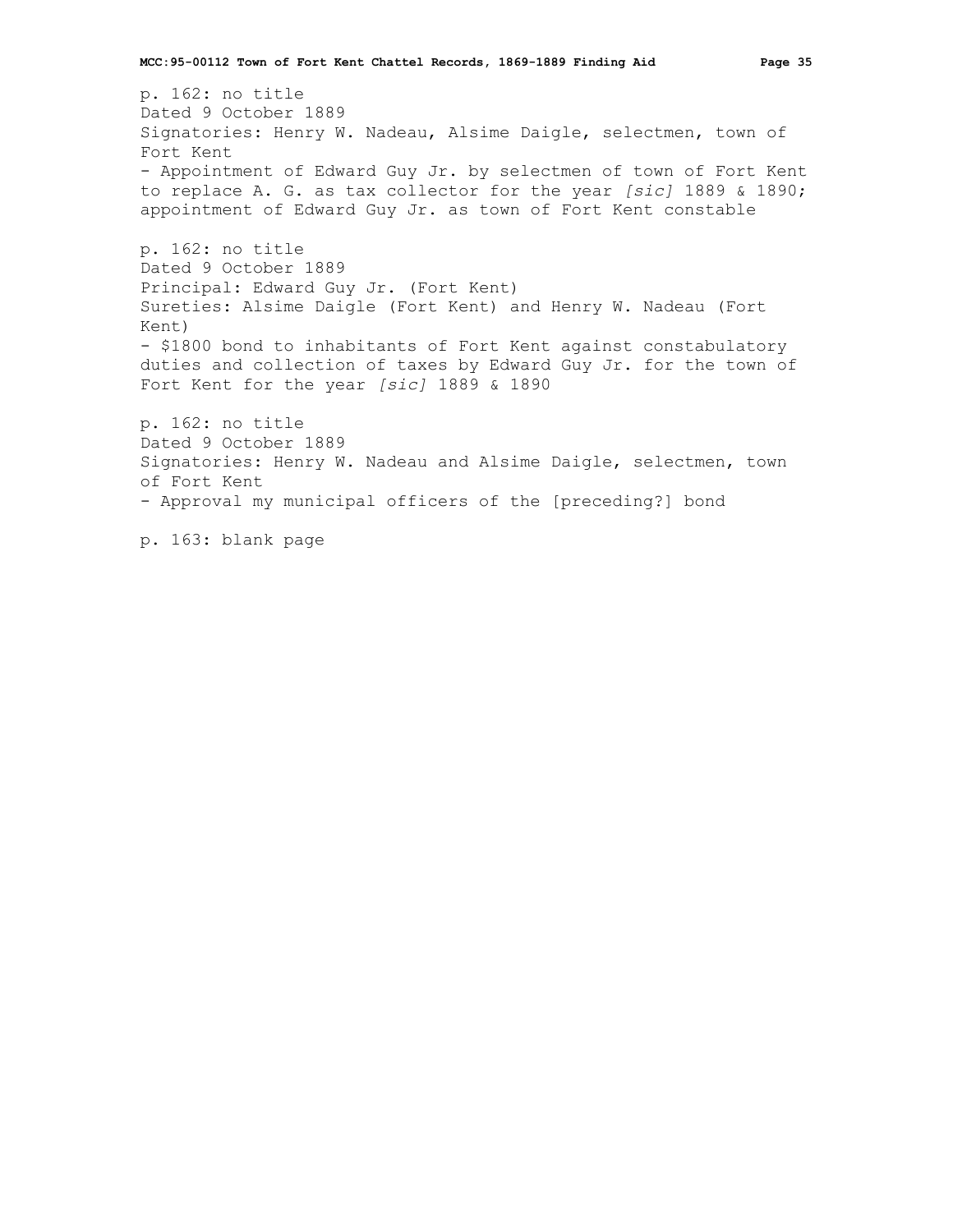## **Town of Fort Kent Chattel Mortgage Records, 1869-1889 Index of Principal Parties**

Albert, Ansime [?] 72-76 Amond, Francis S. 108 Audibert, Steven 124 Ayre, N. G. 92 Barrett, M. H. [?] 157 Beaulieu, Cyrill 97 Belanger, Antoine 133 Belanger, Louis 104, 155 Berce, L. 158 Bertrand, Alphonse 100, 104, 105, 108, 111, 113, 123, 131 Beurobé [ ?], Cleopha 156 Billings, George 131, 146 Blake, H. 92 Bouchard, Herbert 114, 108 Bouchard, Israel 132, 140 Boulton, James W. 42 Boutet [?], Ferean [?] 10 Boutott, Archie 147 Bully, Henry 83 Buruby [?], Bruno 135 Buruby [?], Francis 135 Bushard, George 57 Bushard ( or "Bouchard"), Israel 12 Butrude [?], Alphonse 88 Caron, Hubert 87 Carpenter, Francis 98 Carpenter, Frank 84, 88, 106, 122 Chandler, James N. 4-9 Charett, Paul 146, 156 Charette, David 58-59 Charette, Paul 88, 104, 105, 146 Charrette, Antoine 158 Charrette, John 58-59 Charrette, Julia 58-59 Charrotte, John 14 Clair, Peter 32 Coe E. S. 4-9, 90-91, 92, 93-95 Condon, B. R. 27 Connors [?], Robt 3 Corbain, Francis 19 Corban, Francis 20 Corbin, Francis 59, 104, 155 Corbin, William 129 Corbon, Suzanne Albert [?] 20 Corbor, Francis 12, 37 Corbor Jr., Francis 37 Coron, Richard 105 Coron, William 105 Corron, Louis 111 Cote, \_\_\_ 111

County Commissioners of Aroostook 50-51, 52, 98 Cunliffe and Stevens 32, 34 Cunliffe Jr., W. H. 160-1 Cunliffe, W. H. 63, 86, 90-91, 92, 93-95, 104, 106, 113, 121, 131, 144, 146 Cunliffe William H. 12, 40, 42, 92 Currier, J. F. 4-9 Cutter, W. 4-9 Cyr, Fabian 78, 79 Cyr, Fabien 110 Cyr, Solomon 78 Cyr, Vital 54, 55, 79 Daigle, Adolph 125 Daigle, Alsem 33 Daigle, Alsime 145, 162 Daigle, August 45 Daigle, Augustus [?] 149 Daigle, Dadim 147 Daigle, Dedam 126 Daigle, Dedham (or "Deedham") 54, 55, 56 Daigle, Deedim 64 Daigle, Dedime 68 Daigle, Docithe 155 Daigle, Euphemine Nadeau 28 Daigle, Firmin 28, 85 Daigle, Henry 81, 114, 136, 140 Daigle, Jean Baptiste 68 Daigle, Mitchell (or "Michel") 33 Daigle, Regis 54, 55, 115 Daigle, Thomas 100 Daigle, Thomas 121 Daigle, Vital 99 Daigle, Xavier 142 Dastou Jr., Joseph 139 Dejardin, Henry 66 Demond, Paul

## **Index of Principal Parties (cont'd)**

Deprey, Louis 125 Desjardins, Thomas 8-9, 96 Dickey, W. 16, 30, 66, 160, 161 Dickey, William 44, 72-76 Dickey and Eaton 13 Dionne, Harry 137 Dionne, Mary I. 137 Donner, Mary 147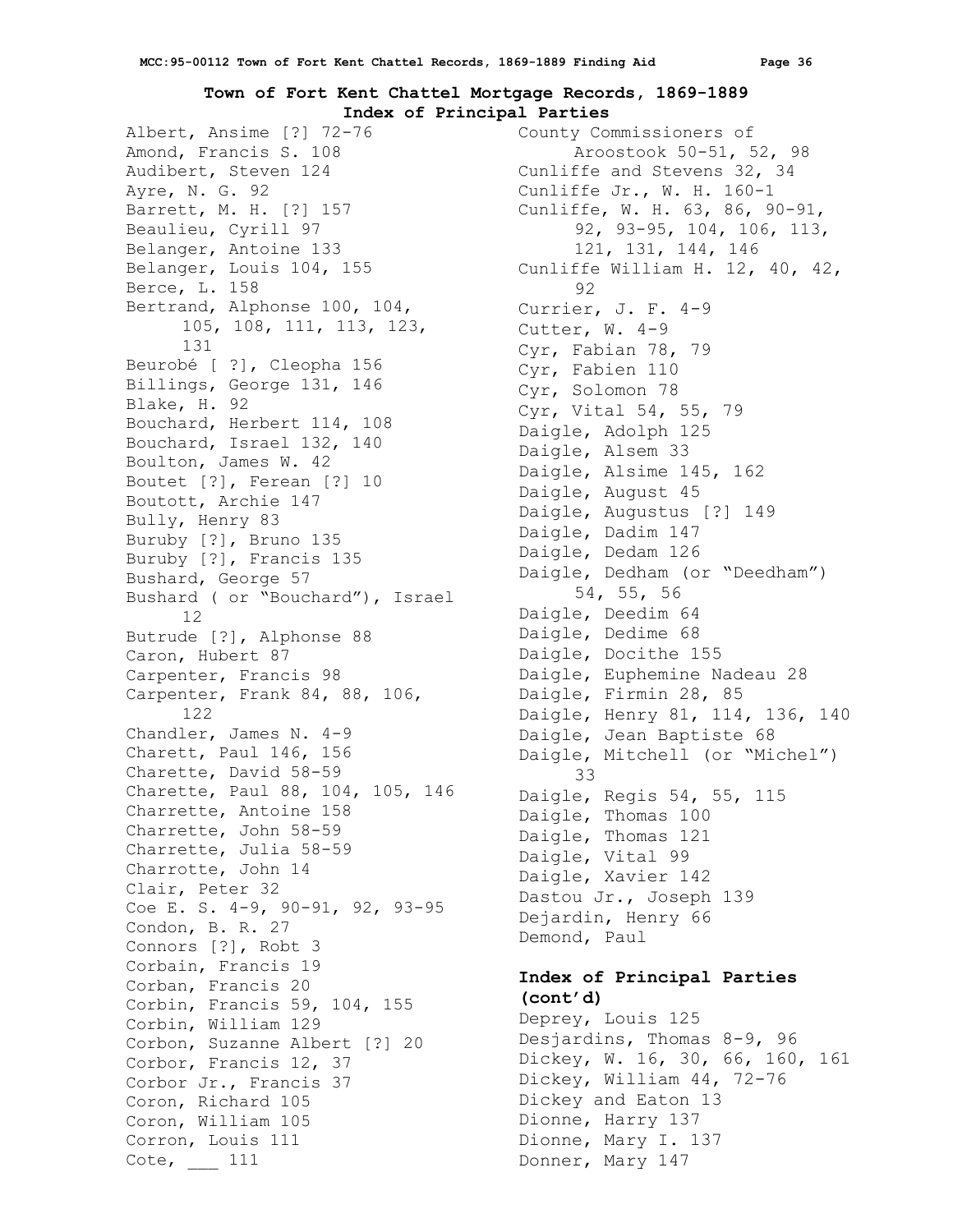Dubey, Hilaire 125, 126 Dufault, Daniel 65 Duforce, Louis 87 Dunn, E. G. 4-9, 90-91, 92, 93- 95 Dunn, Peter 90-91, 92, 93-95 Dupuy, Mitchel 3 Dustin [?], John 99 Eaton and Dickey 13 Egery, Thomas N. 90-91, 92, 93- 95 Fenlason, A. G. 47, 49, 80, 97, 101, 121, 160-1, 162 Fogg, Almon H. 77 Fortin, Magloire 107 Fuller, David 90-91, 92 Fuller, 92 Germain, Henry 130,132, 135, 144, 152, 158 Goodrow, E. C. [?] 130 Guy Jr., Edward 162 Hafford, Daniel 46, 89 Hafford, John 89 Hafford, Samuel 56 Haywood, Jarvis 88, 105, 113 Hayword [?], Henry A. 70 Hinckley, David 92 Hinckley, D. B. 90-91, 93-95 Hobbs, L. D. 153, 154 Hunter, James 127, 152 Hussey, Mrs. Geo. B. 157 James, Mitchel 95 Jones, See See 22 Lachance [?], Thomas 100 Lafarier, Bertha 35 Lafarier [?], Frederick 35 Lafrance, Lenore 103 Lafrance, Peter 103 Lamarre, Thomas 131 Lefrance, Peter 32 Long, Francis 107 Long, Joseph 98 Long, Xavier 96 Losier, Robert 146 Mallet, B. W. 18, 21, 27, 29, 63 Mallett, Bartlett W. 41, 43 Mallett, Hubert A. [?] 71 Marquis, Solman 13 Martin, Joseph 45, 95, 115 Martin, Solomon 33 McLennan, Finley 40

Merchants National Bank 90-91, 93-95 Merrill, Robert 131 Michaud, Arthur 143 Michaud, Joseph 148 Michaud, Raphael 148 Michaud, Zebulon [?] 52 Moody and Prescott 137, 138, 147, 152 Moody, D. M. 138 Moran, Raphael 160 Morrow, David 4-9 Nadeau, Firmin 112, 139 Nadeau, H. W. 160, 161 Nadeau, Henry W. 162 Nadeau, Joseph A. 43, 44, 72-76 Nadeau, Joseph 8-9 Niles, Silas 43, 61, 160-1 Page and Mallett 126, 127, 128 Page and Seely 19 Page, H. 2 Page, Hampton 17 Page, I. H. 24, 25, 29, 31, 43, 44, 46, 62, 63, 68, 72-76, 84, 86, 92, 109, 112, 122, 129, 136 Page, I. Hampton 149 Paradis, John B. 152 Paradis, Joseph 152, 153, 154 Paradis, Louis 120 Penett, Francis 15 Penett, Joseph 70 Penette, Frank 109, 120 Pennette, Frank 3 Perkins, Frank 85 Pierce, Clarence H. 77 Pinet, Francis 30 Penett, Francis 36 Pinette, Frank 100

## **Index of Principal Parties (cont'd)**

Pratt, Alex 56, Alex 61, 69, 77, 99, 116, 118, 123, 133, 134, 150, 159 Prescott and Moody 137, 138, 147, 152 Prescott, N. M. 138 Ramsey, Charles 124, 126, 143 Ramsey [?], Levi S. 143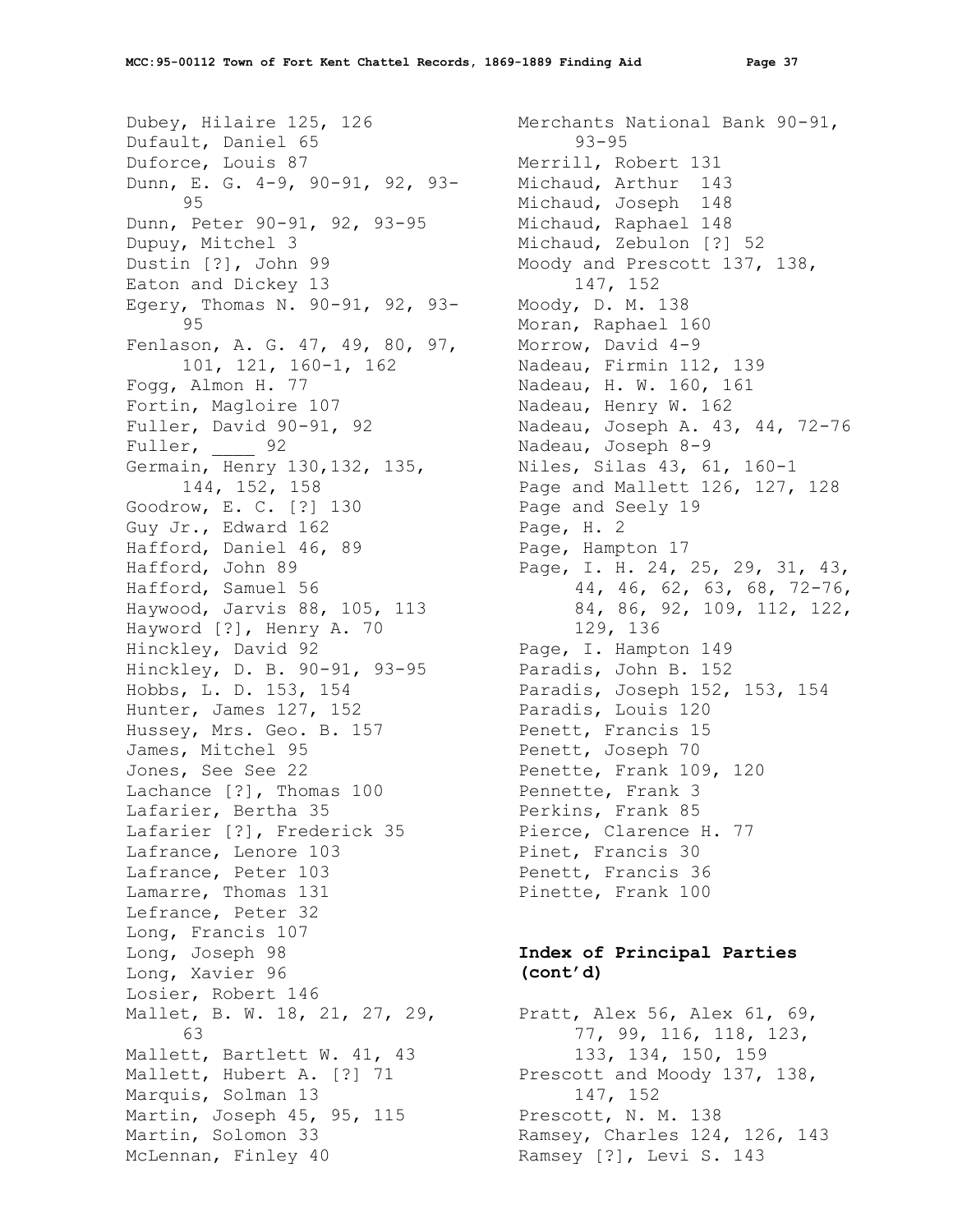Rioux, Cleaphor 153 Rioux, Cleophas 88 Rioux, Leon 96 Rioux, Levi 83 Roberts, Calvin B. 98 Rousseau, Charles 138 Ruggles, Hiram 92 Ruso, Charles 1 Russiau [?], Charles 59 Savage, Martin 82 Savage, Milton 15 Savage, Robert 61, 62, 80, 82 Sharrette, Paul 113 Sears, Levis 72-76 School District No. 1 57 Sears, Levis 30, 84, 101 Second National Bank 90-91, 93- 95 Seely and Page, Mssrs. 19 Seely, Geo 1 Seely George 17, 24, 31 Sharotte, Thedore 14, 15 Shoret John B. 47-8 Shorett, Modest 121 Shorett, Paul 131 Shorett, Paul 121 Singer Manufacturing Company 110, 157 Souci, Jeremi 132 Soucy, Jeremy 150 St. Amand Jr., Frank 128 St. Amond, Francis 119 St. Ama, Frank 2 Stetson, Geo 90-91, 92 Steven, Leyman 123 Steven, Samuel S. 23 Stevens, Cynthia M. 38-9, 60, 67 Stevens, Frank 57 Stevens, J. S. 36 Stevens, Samuel 3, 22, 23, 32, 38-9, 50, 57, 71, 102, 124, 157, 158 Stevens, S. W. 36, 123 Stevens and Cunliffe 32, 34 Stewart, Duncan 152 Strictland (or "Strickland"), Lysander 4-9 Stuart, Duncan 127 Sutherland, Alexander 127 Tario, Mrs. Mary 107

Tarrault, Michal (or "Mitchel") 87 Tarrio, Mitchell 47, 49 Terrio, Mitchel 49 Teriault, Mitchel 81 Tereault, Mitchel 69, 124, 125, 128, 131 Therriault, Arsenne [?] 129 Therriault, Mitchell 119, 143, 146, 147, 148, 153, 155, 156, 159 Thibodeau, Belonie 11 Thibodeau, Daniel 11 Vaillancourt, Fred 134 Vasser, Thomas 65 Violet, Regis 47-8 Violet, Simon 16, 18, 25, 29, 44, 47-8 Violette, addy 123 Violet, Simon 53 Watson, John H. 41, 43, 53, 57, 60, 67, 102, 129 Wheelock, Jesse J. 142 Whitney, John S. 23 Wiggin, Edward 16, 18, 31 Wiggin Jr., Edward 17, 23, 24, 25 Wight [?] , Arthur E. 145 Willet, Lewis 21 Willett, Israel 128

#### **Unidentifiable Entries**

Mortgagor 3 Mortgagee 10 Mortgagor 12 Mortgagor 26 Buyer 87 Seller 96 Mortgagee 99 Wage Assignor 111 Wage Assignor 113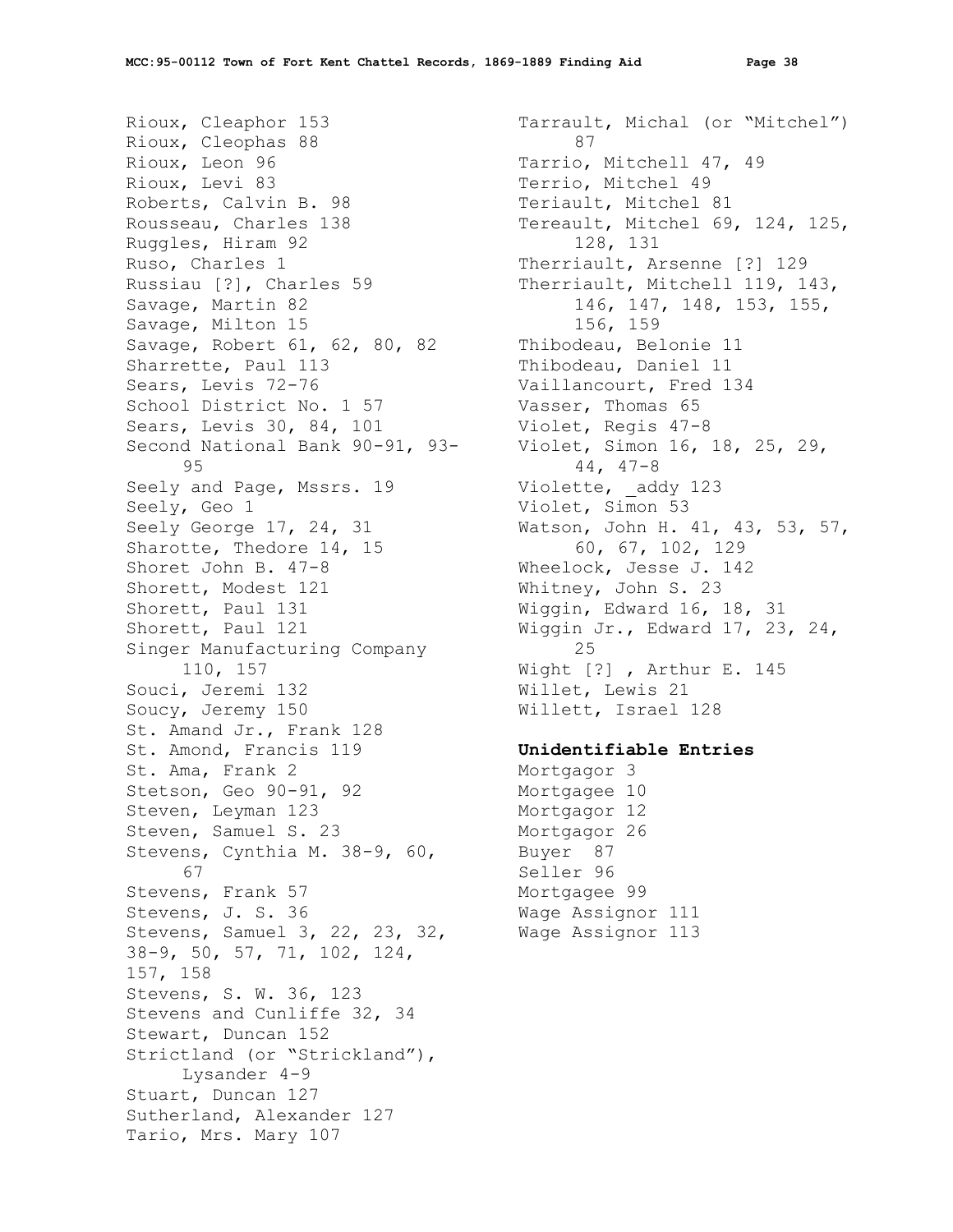**Index of Principal Parties (cont'd) : Unidentifiable Entries**

Seller 116 Buyers 118 Mortgagee 132 Seller 143 Buyer 143 Wage Assignee 156 Mortgagee 152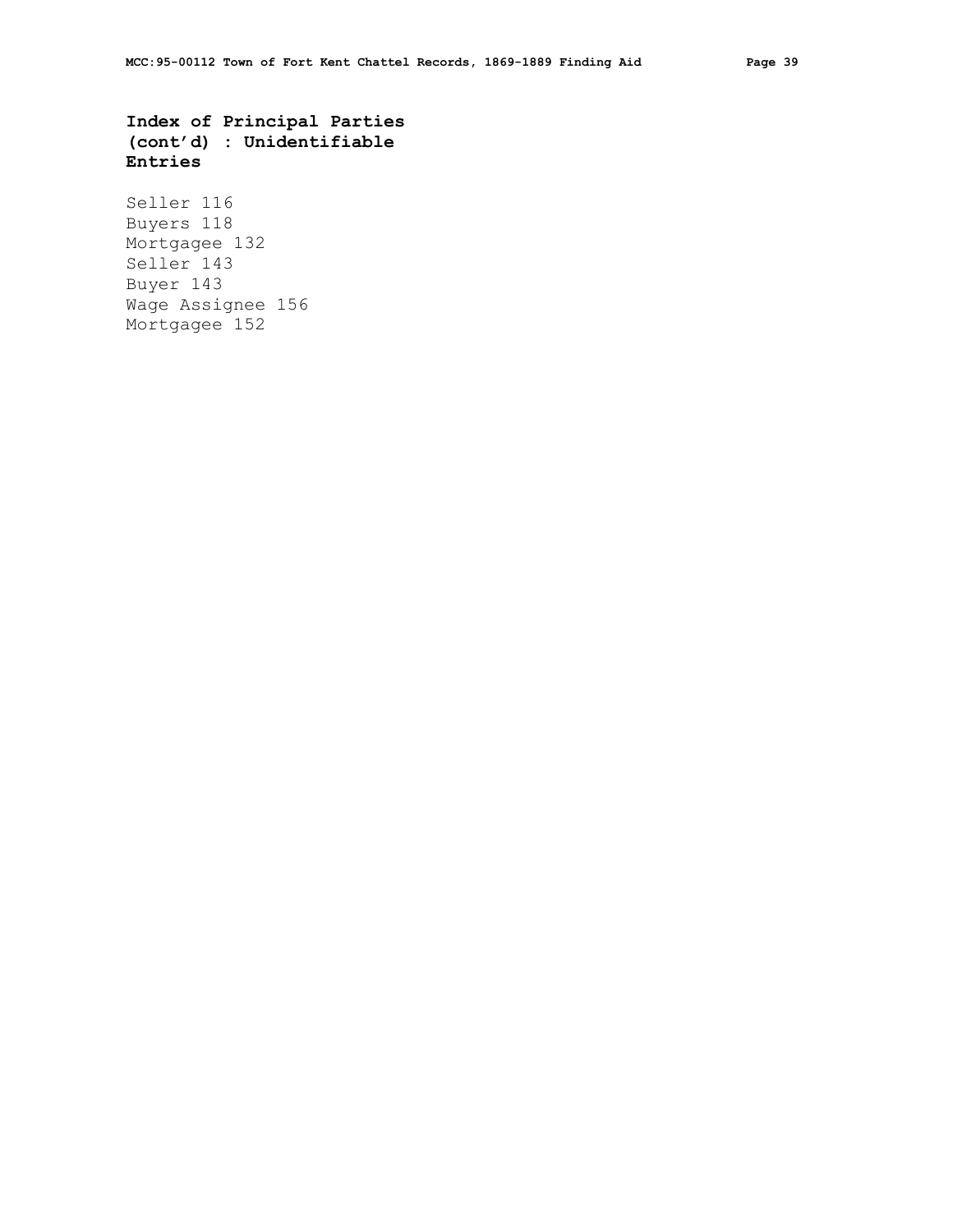## **Town of Fort Kent Chattel Mortgage Index of Mortgagors**

Amond, Francis S. 108 Beaulieu, Cyrill 97 Belanger, Antoine 133 Belanger, Louis 104, 155 Beurobé [?], Cleopha 156 Bouchard, Israel 132, 140 Boutet [?], Ferean [?] 10 Boutott, Archie 147 Buruby [?], Bruno 135 Buruby [?], Francis 135 Caron, Hubert 87 Carpenter, Frank 122 Charrette, Antoine 158 Charrette, John 58-59 Corbain, Francis 19 Cote, \_\_\_ 111 Cunliffe, W. H. 86 Cyr, Fabien 110 Daigle, Adolph 125 Daigle, Alcime [?] 145 Daigle, Augustus [?] 149 Daigle, Dadim 147 Daigle, Dedam 126 Daigle, Docithe 155 Daigle, Firmin 85 Daigle, Henry 81, 114, 136 Daigle, Thomas 121 Daigle, Vital 99 Daigle, Xavier 142 Deprey, Louis 125 Dionne, Harry 137 Dionne, Mary I. 137 Dionne, Mary 147 Dubey, Hilaire 126 Dupuy, Mitchel 3 Dustin, John 99 Fenlason, A. G. 47, 49 Fortin, Magloire 107 Germain, Henry 130, 144, 152 Hafford, Daniel 46 Hafford, Samuel 56 Hussey, Mrs. Geo. B. 157 Jones, See See 22 Lamarre, Thomas 131 Long, Francis 107 Losier, Robert 146 Marquis, Solman 13

```
Martin, Joseph 45, 95
   Michaud, Arthur 143
   Michaud, Joseph 148
   Nadeau, Firmin 112, 139
 Nadeau, Joseph 8-9
 Paradis, Joseph 152, 153, 154
  Penett, Joseph 70
  Penett, Francis 36
  Penette, Frank 109, 120
  Penette, Frank 100
  Pratt, Alex 69, 77, 159
  Ramsey, Charles 124
 Rioux, Cleaphor 153
 Rioux, Cleophas 88
 Rousseau, Charles 138
  Ruso, Charles 1
  Savage, Robert 61, 62, 80, 82
  Souci, Jeremi 132
 Soucy, Jeremy 150
  St. Amand Jr., Frank 128
  St. Amond, Francis 119
  St. Ama, Frank 2
   Steven, Leyman 123
  Stevens, Cynthia M. 67
  Stevens, Cynthia M. 60
 Stevens, Samuel 71, 157
  Therriault, Arsenne [?] 129
  Sutherland, Alexander 127
  Vaillancourt, Fred 134
  Vasser, Thomas 65
 Voilet, Simon 53
 Whitney, John S. 23
 Willet, Lewis 21
Willett, Israel 128
```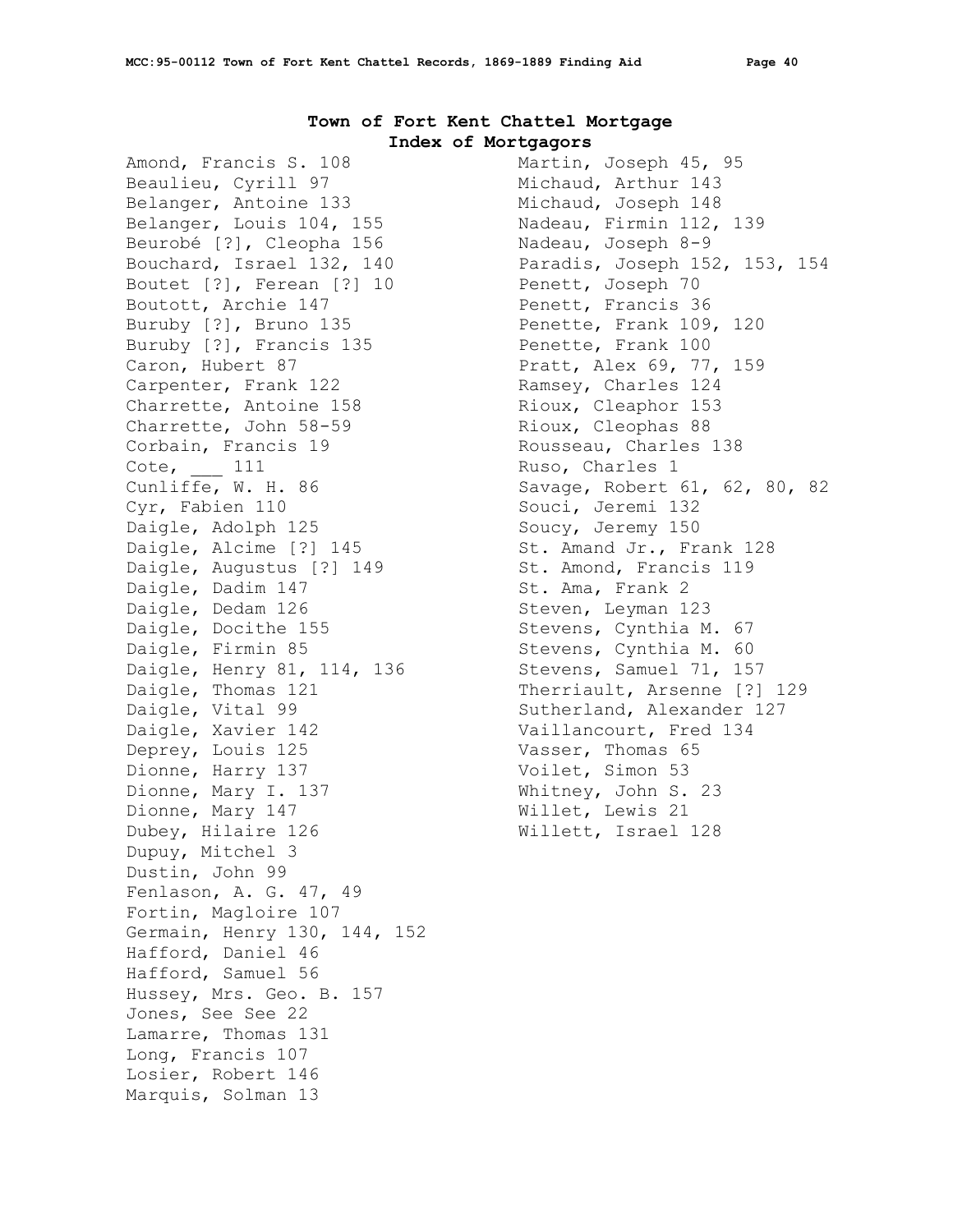## **Town of Fort Kent Chattel Mortgage Records Index of Mortgagees**

Barrett, M. H. [?] 157 Berce, L. 158 Bertrand, Alphonse 108 Bouchard, Herbert 114, 108 Carpenter, Frank Charette, David 58-59 Corbin, Francis 104, 155 Corbin, William 129 Corbor, Francis 12 Corron, Louis 111 Cunliffe, W. H. 144 Daigle, August 45 Daigle, Henry 140 Daigle, Thomas 100 Dastou Jr., Joseph 139 Demond, Paul 26 Desjardins, Thomas 8-9 Dickey and Eaton 13 Dubey, Hilaire 125 Dufault, Daniel 65 Eaton and Dickey 13 Fenlason, A. G. 80, 97, 121 Fogg, Almon H. 77 Germain, Henry 132, 135 Goodrow, E. C. [?] 130 Hayword, Henry A. 70 Hobbs, L. D. 153, 154 James, Mitchel 95 Mallett, B. W. 21 Mallett, Hubert A. 71 Moody and Prescott 137, 138, 147 Moody, D. M. 138 Niles, Silas 61 Page and Mallett 126, 127, 128 Page, H. 2

Page, I. H. 46, 62, 86, 109, 112, 122, 136 Page, I. Hampton 149 Paradis, Louis 120 Pennette, Frank 3 Perkins, Frank 85 Pierce, Clarence H. 77 Prat, Alex 56 Pratt, Alex 61, 99, 123, 133, 134, 150 Prescott and Moody 152 Prescott, N. M. 138 Ramsey, Charles 126 Savage, Martin 82 Seely and Page, Mssrs. 19 Seely, Geo 1 Singer Manufacturing Company 110, 157 Stevens, J. S. 36 Stevens, Samuel 22, 23 Stevens, S. W. 36 Tario, Mrs. Mary 107 Tarrault, Michal 87 Tarrio, Mitchell 47, 49 Teriault, Mitchel 81 Terrio, Mitchel 49 Thereault, Mitchel 69, 124, 125, 128, 131 Therriault, Mitchell 119, 143, 146, 147, 148, 153, 155, 156, 159 Watson, John H. 53, 60, 67 Wheelock, Jesse J. 142 Wight [?], Arthur E. 145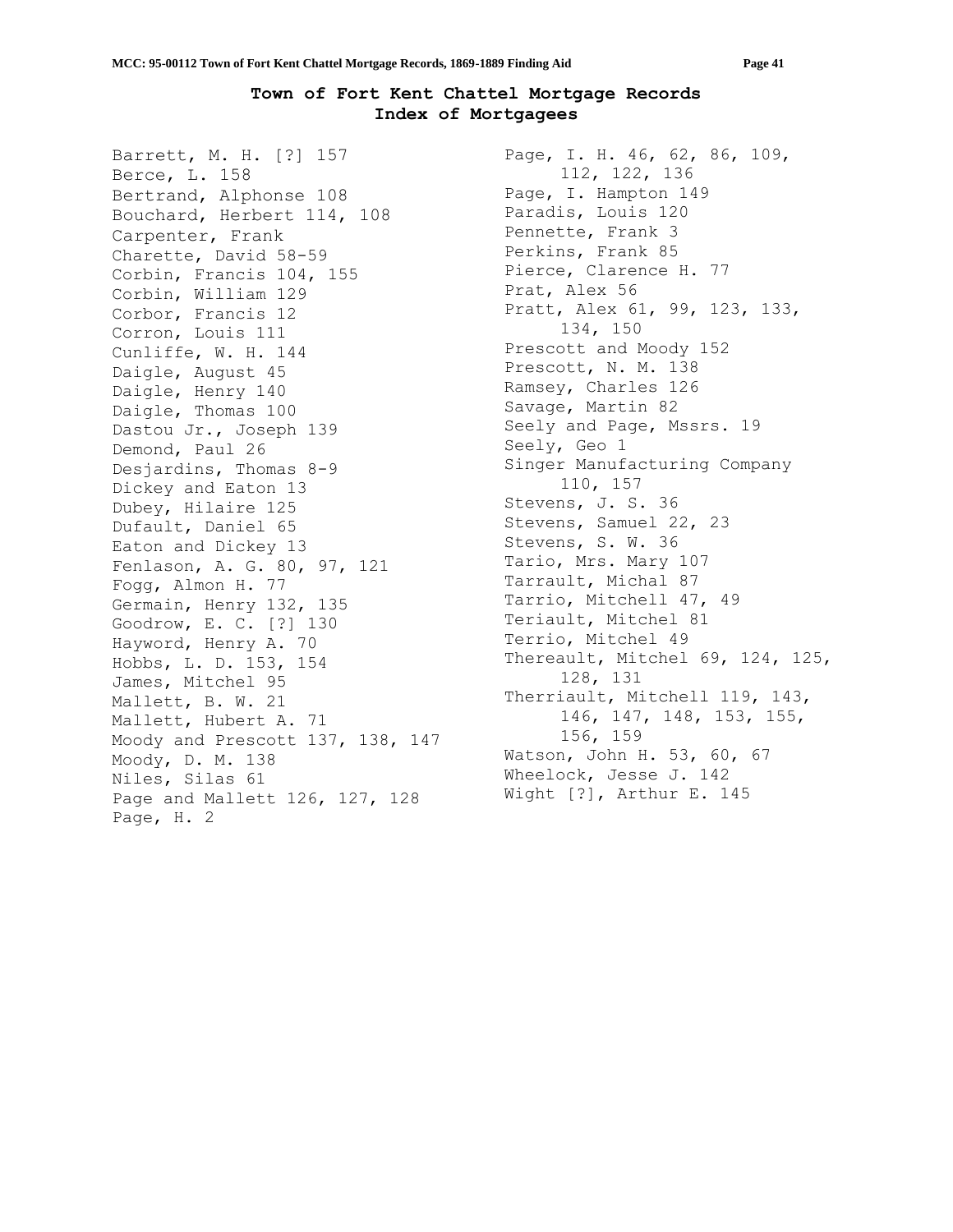## **Town of Fort Kent Chattel Mortgage Records, 1869-1889 Index: Miscellaneous Categories**

#### **Adopters:**

Fenlason, A. G. (S.S. Committee, Town of Fort Kent) 101 Sears, Levi (S.S. Committee, Town of Fort Kent) 101

### **Appointee:**

Fenlason, A. G. 160, 161, 162 Guy Jr., Edward 162 Violet, Simon 44

**Appointers:** Nadeau, John A. 44, 161 Page, I. H. 44

#### **Assessors**

Nadeau, John A. 43 Page, I. H. 43

#### **Buyers:**

Bertrand, Alphonse 100 Boulton, James W. 42 Clair, Peter 32 Carpenter, Francis 98 Corbon, Suzanne Albert [?] 20 Corbor Jr., Francis 37 Coron, Richard 105 Cunliffe, William H. 12, 40 Cunliffe and Stevens 32, 34 Cyr, Vital 79 Cyr, Fabian 78 Daigle, Euphemine Nadeau 28 Desjardins, Thomas 96 Lafarier, Bertha 35 Lafrance, Peter 103 Long, Xavier 96 Mallet, B. W. 27 Page, I. H. 92 Penett, Francis 15 Pratt, Alex 116 Ramsey [?], Charles 143 Rioux, Levi 83 Sharrotte, Theodore 14 Stevens, Samuel 57 Stevens, Cynthia M. 38-9 Stevens and Cunliffe 32, 34 Stuart, Duncan 127 Thibodeau, Daniel 11 Watson, John H. 41, 43, 57 Woodsman [?] & Co. 118

Russiau [?], Charles 59 **Grantors:** Ayre, N. G. 92 Blake, H. 92 Coe, E. S. 92 Dunn, E. G. 92 Dunn, Peter 92 Egery, Thos. N. 92 Fuller, David 92 Fuller, 92 Hinkley, David 92 Ruggles, Hiram 92 Stetson, Geo 92

#### **Grantee:**

**Carpenter:**

Cunliffe, W. H. 92

**Guarantor:** Morrow, David 4-9

**House Owner:** Corbin, Francis 59

**Husband:** Savage, Milton 15

#### **Lessees:**

Audibert, Steven 124 Germain, Henry 158 School District No. 1 57

#### **Lessors:**

Bushard, George 57 Stevens, Samuel 124, 158

#### **Licensees:**

Cunliffe, W. H. 90-91, 93-5 Currier, J. F. 4-9

## **Licensors:**

Chandler, James N. 4-9 Coe E. S. 4-9, 90-91, 93-95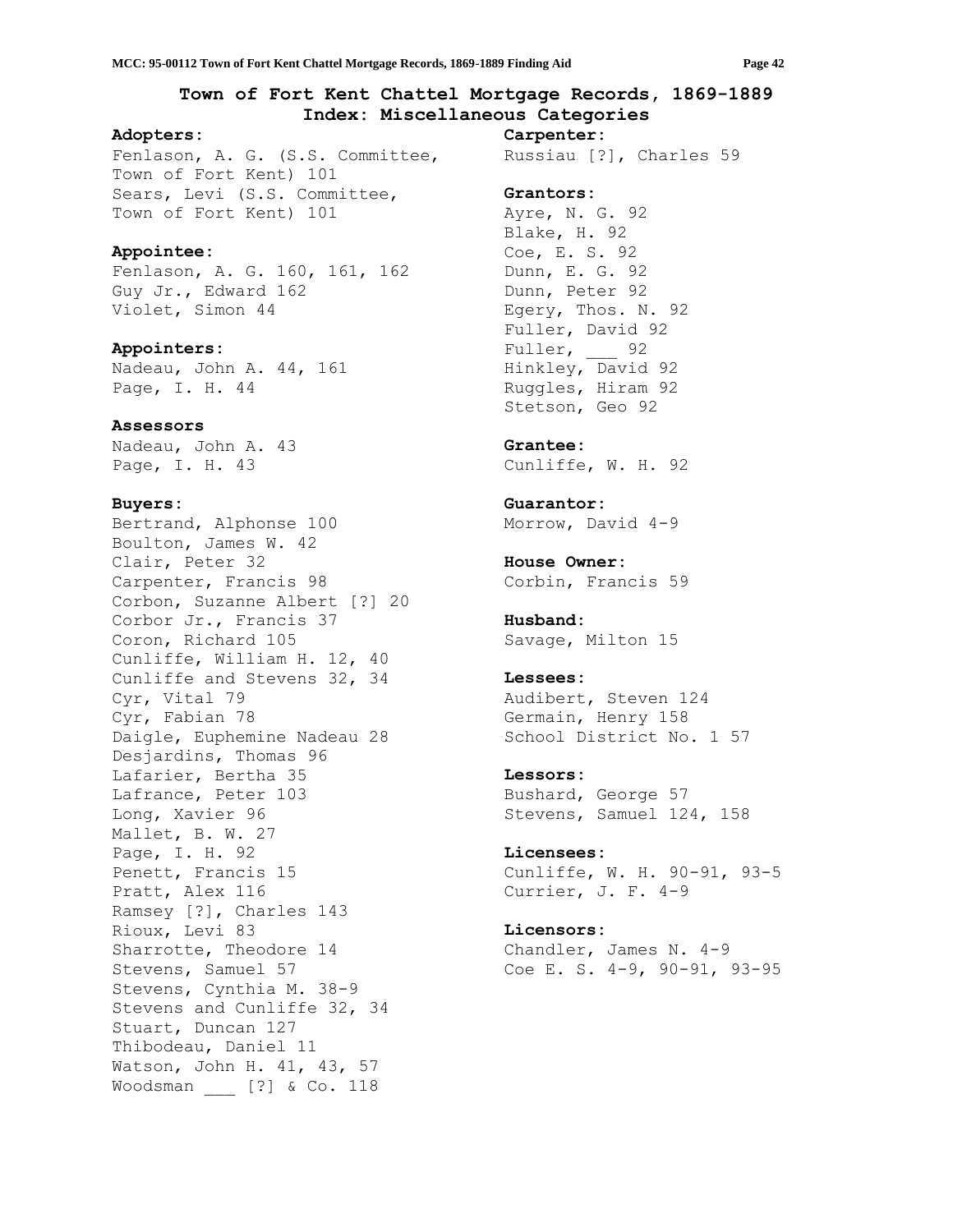## **Index of Miscellaneous Categories (cont'd)**

Cutter, W. 4-9 Dunn, E. G. 4-9, 90-91, 93-95 Dunn, Peter 90-91, 93-95 Egery, Thomas N. 90-91, 93-95

Fuller, David 90-91 Hinckley, D. B. 90-91, 93-95

Merchants National Bank 90-91, 93-95 Second National Bank 90-91, 93- 95 Stetson, Geo 90-91 Strictland (or "Strickland"), Lysander 4-9

## **Maintenance Deed Grantee**

Hafford, Daniel 89

## **Maintenance deed Grantor** Hafford, John 89

#### **Petitioners:**

Michaud, Zebulon [?] 52 Roberts, Calvin B. 98 Wiggin Jr., Edward 23 Stevens, Samuel 50

### **Principals:**

Carpenter, Frank 84 Carpenter, Frank 106 Daigle, Dedham (or "Deedham") 54, 55, 66, 68 Daigle, Deedim 64 Daigle, Vital 54, 55 Fenlason, A. G. 160-1 Guy Jr., Edward 162 Martin, Joseph 115 Martin, Solomon 33 Page, I. H. 63, 129 Pinet, Francis 30 Seely, George 17, 24, 31 Violet, Simon 16, 18, 25, 29, 44, 47-8

## **Resigner**

Moran, Raphael 160 Niles, Silas 43

### **Seller:**

Bully, Henry 83

Bushard (or "Bouchard"), Israel 12 Charrotte, John 14 Condon, B. R. 27 Corban, Francis 20 Corbor, Francis 37 Coron, William 105 Cunliffe, William H. 42, 92 Cyr, Fabian 79 Cyr, Solomon 78 Daigle, Firmin 28 Duforce, Louis 87 Hunter, James 127 Lachance [?], Thomas 100 Lafarier, Frederick 35 Lafrance, Lenore 103 Lefrance, Peter 32 Long, Joseph 98 Mallett, Barlett W. 41, 43 McLennan, Finley 34, 40 Pratt, Alex 116 Ramsey [?], Levi S. 143 Rioux, Leon 96 Sharotte, Thedore 15 Stevens, Samuel 32, 38-9 Stevens, Frank 57 Thibodeau, Belonie 11 Watson, John H. 57

#### **Signators:**

Dickey, W. 160, 161 Nadeau, H. W. 160, 161 Watson, John H. 102

## **Store Account Parties [unclear as to which is owner/account holder]** Hunter, James 152 Stewart, Duncan 152

#### **Sureties:**

Cunliffe, W. H. 63 106 Cunliffe Jr., W. H. 160-1 Daigle, Alsem 33 Daigle, Alsime 162 Daigle, John Baptiste 68 Daigle, Mitchell (or "Michel") 33 Daigle, Regis 54, 55, 115 Dejardin, Henry 66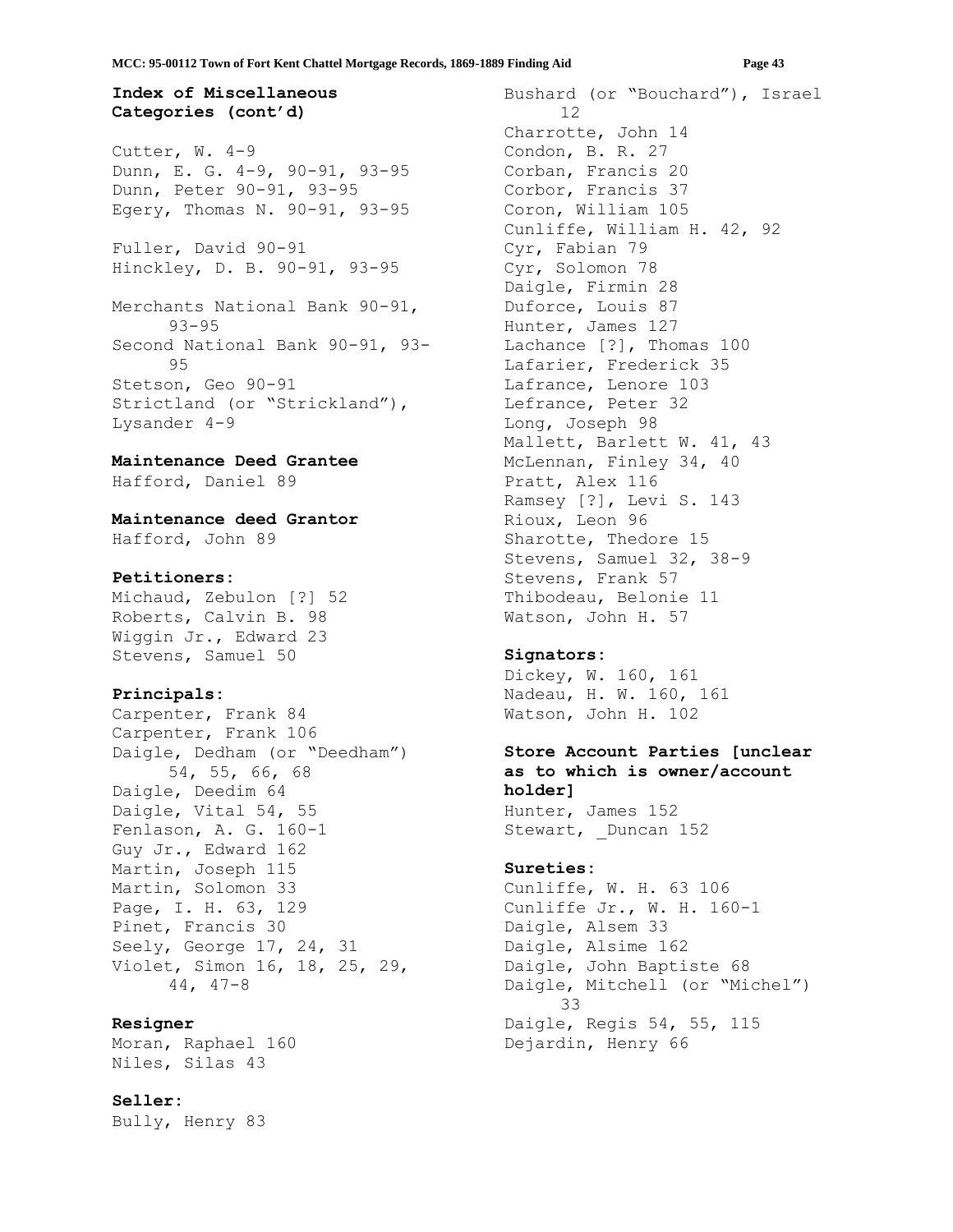## **Index of Miscellaneous Categories (cont'd)**

#### **Sureties (cont'd)**

Dickey, W. 16, 30, 66 Dickey, William 44 Mallet, B. W. 18, 29, 63 Nadeau, Henry W. 162 Niles, Silas 160-1 Page, Hampton 17 Page, I. H. 24, 25, 29, 31, 44, 68, 84 St. Germain, Benjamin 115 Sears, Levis 30, 48 Shoret John B. 47-8 Violet, Regis 47-8

Watson, John H. 129 Wiggin, Edward 16, 18, 31 Wiggin Jr., Edward 17, 24, 25

### **Wage Assignor**

Charett, Paul 146, 156 Charette, Paul 88 Charrette, Paul 104, 105 Merrill, Robert 131 Sharrette, Paul 113 Shorett, Paul 121, 131 Violette, \_addy 123

### **Wage Assignee**

Bertrand, Alphonse 104, 105, 111, 113, 123, 131 Billings, George 131, 146 Butrude [?], Alphonse 88 Shorett, Modest 121

## **Wage Payer**

Cunliffe, W. H. 104, 121, 131, 131, 146 Haywood, Jarvis 88, 105, 113 Stevens, S. W. 123

#### **Wife:**

Savage, Margret 15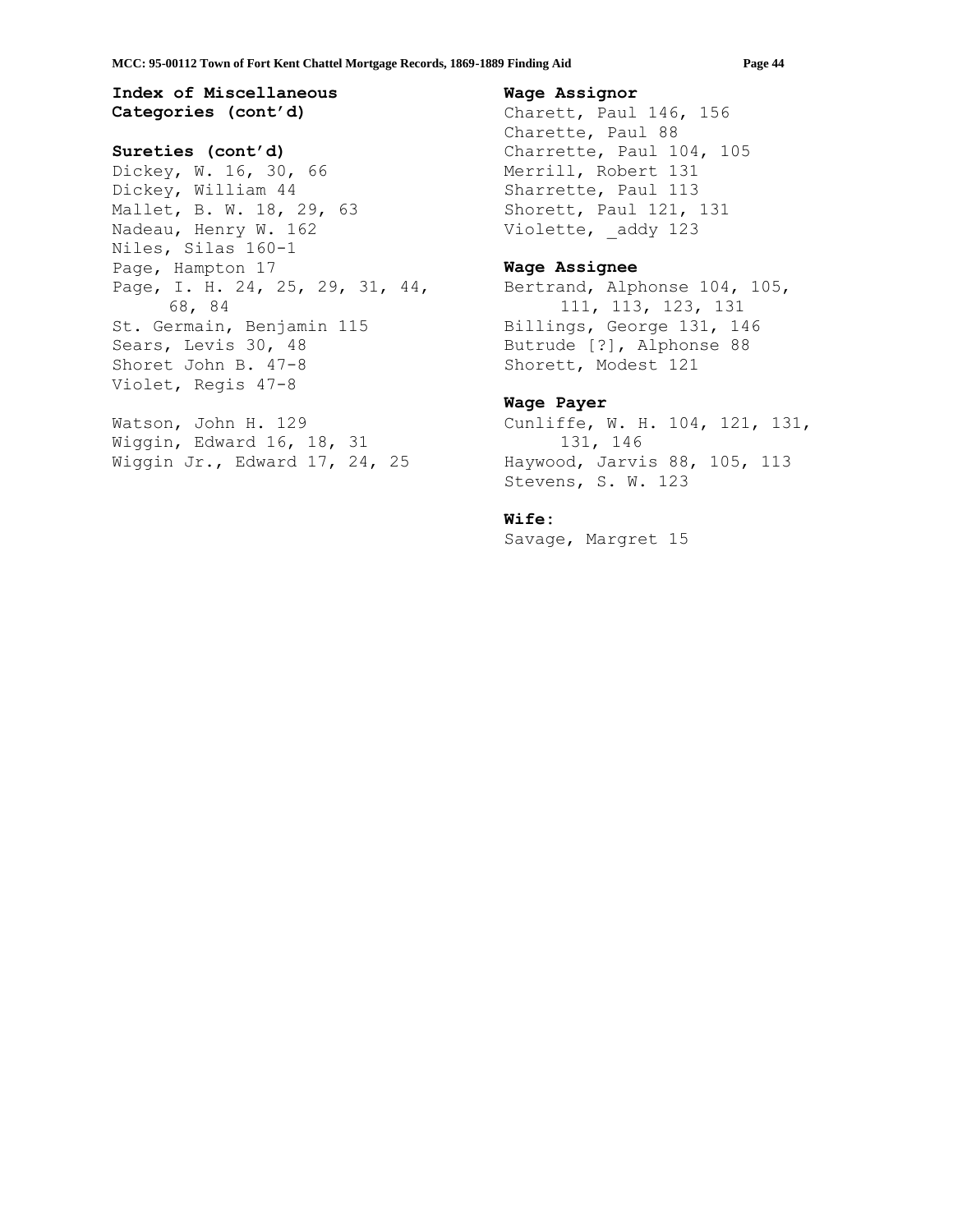# **Chattel Mortgage Records at Northern Aroostook Registry of Deeds**

There are nine volumes of chattel mortgage records at the Northern Aroostook Registry of Deeds. The volumes are consecutive and inclusively cover the periods between 28 April 1933 and 3 April 1967. The first volume is titled "Crop Waivers" and contains primarily waivers for crop sales on mortgaged real estate. The last volume is entitled "Personal Property" and contains mostly entries concerning furnishings, cars, trucks, camps, and equipment where the mortgagee is a loan company, bank, or credit agency.

**N.B.** I did not consult vols. 2-8, but the Registrar informed me that the volumes are consecutive and consecutive and inclusively covered the period between the first and last entries.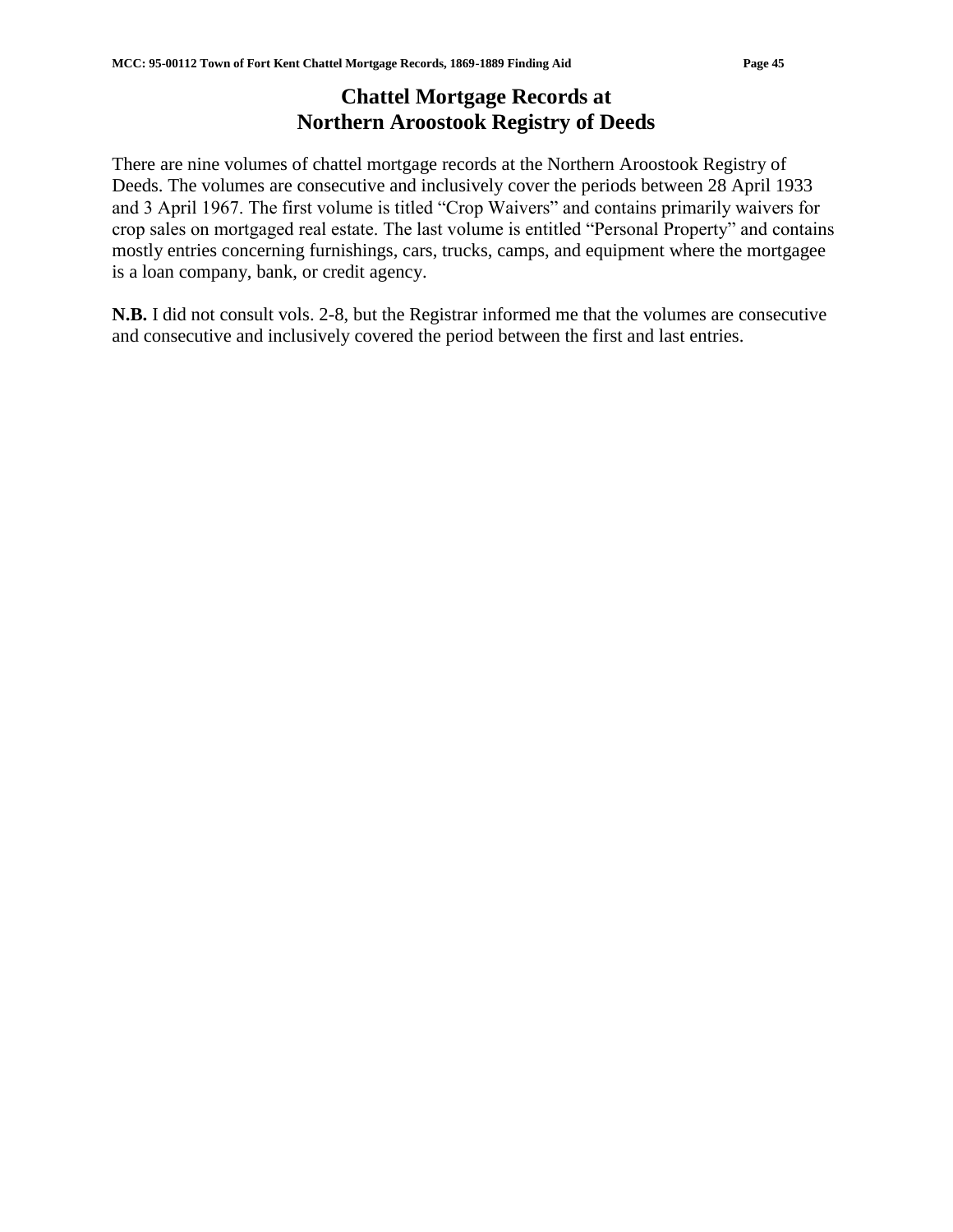## **Fort Kent Town Mortgage Records Chronological Inventory of Fort Kent Town office Vaults Conducted by Acadian Archives / Archives acadiennes staff 20 March 1995**

Physical Condition of Volumes. The mortgage books in the Fort Kent Town Office vaults are in fair to very poor condition. Many of them appear to have suffered from water damage and improper storage, which have resulted in burst spines, heavily deteriorated covers, swelling of the pages and attachments to those pages, and paper embrittlement. The burst spines and swelling account for the face that volumes containing the same number of pages may differ considerably in width.

Finding Aids. There are no finding aids to this collection. However, each record book contains and alphabetized index of mortgagors (and perhaps mortgagees; unverified). Some volumes are numbered on the spine.

Arrangement. The record books are stacked in no particular order on the top shelf of one of the vault walls. For research purposes, we have produced a chronological inventory.

| DATE RANGE                        | VOL. # | PAGES (ENTRIES/TOTAL) | WIDTH (IN INCHES) |
|-----------------------------------|--------|-----------------------|-------------------|
| June 1923 - April 1927            | 8      | 391/392 p.            | 2                 |
| 4 April 1927 - 12 August 1930     |        | 400/400 p.            | 2                 |
| 18 August 1930 - 7 June 1932      | 10     | 400/400 p.            | $\overline{2}$    |
| 5 November 1930 - 24 June 1930    | XIII   | 472/472 p.            | 6                 |
| 8 June 1932 - 26 August 1933      |        | 398/398 p.            | 4                 |
| 18 March 1933 - 15 May 1936       | XIV    | 471/472 p.            | 6                 |
| 26 August 1933 - 21 February 1935 |        | 400/400 p.            | 6                 |
| 22 February 1935 - 11 May 1936    |        | 400/400 p.            | 5                 |
| 11 May 1936 - 8 May 1937          |        | 400/400 p.            | 6                 |
| 18 May 1936 - 6 February 1939     | XV     | 471/472 p.            | 6                 |
| 11 May 1937 - 15 June 1938        |        | 400/400 p.            | 6                 |
| 15 June 1938 - 19 August 1939     |        | 400/400 p.            | 4                 |
| 8 February 1939 - 3 July 1941     |        | 471/472 p.            | 5                 |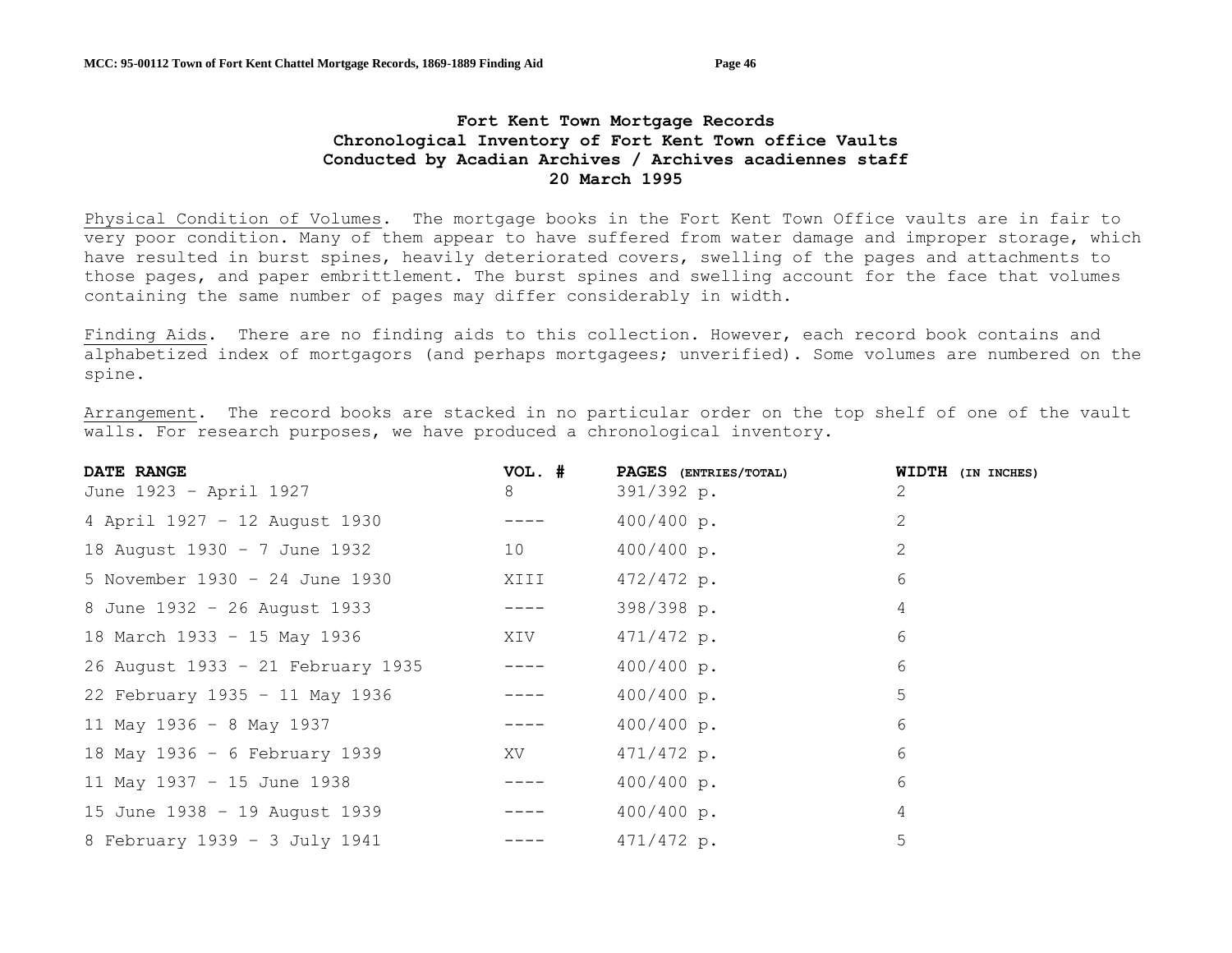| DATE RANGE                                | VOL. #      | PAGES (ENTRIES/TOTAL) | <b>WIDTH</b> (IN INCHES) |
|-------------------------------------------|-------------|-----------------------|--------------------------|
| August 1939 - 17 June 1941                | _____       | 400/400 p.            | 5                        |
| 18 June 1941 - 19 August 1943 ----        |             | 397/400 p.            | 5                        |
| XXIII<br>11 July 1941 - 8 April 1948      |             | 450/471 p.            | 6                        |
| 20 August 1943 - 4 September 1945 ----    |             | 400/400 p.            | 5                        |
| 6 September 1945 - 25 November 1946 ----  |             | 400/400 p.            | 6                        |
| 15 May 1946 - 1 April 1969                |             | 46 77/204 p.          | 12                       |
| 25 November 1946 - 22 September 1947 27   |             | 397/400 p.            | 6                        |
| 7 October 1947 - 6 April 1949 28          |             | 397/398 p.            | 6                        |
| 10 April 1948 - 10 February 1951 ----     |             | $474/484$ p.          | 7                        |
| 19 April 1949 - 30 December 1950 30       |             | 370/400 p.            | 6                        |
| 3 January 1951 - 25 May 1954 ----         |             | 476/476 p.            | 4                        |
| 2 January 1952 - 4 June 1952 ----         |             | 400/400 p.            | 4                        |
| 7 June 1952 - 5 October 1953 ----         |             | 400/400 p.            | $\overline{4}$           |
| 5 October 1953 - 11 March 1955 34         |             | 400/400 p.            | 6                        |
| 26 May 1954 - 24 April 1956 35 474/474 p. |             |                       | 4                        |
| 14 March 1955 - 23 May 1956 36            |             | 400/400 p.            | 5                        |
| 37<br>24 May 1956 - 7 April 1958          |             | 400/400 p.            | 5                        |
| 25 September 1956 - 20 March 1959 38      |             | $476/476$ p.          | 3                        |
| 7 April 1958 - 10 November 1959 39        |             | 400/400 p.            | 6                        |
| 3 March 1959 - 23 May 1961<br>40          |             | $334/508$ p.          | 6                        |
| 12 November 1959 - 26 June 1961 41        |             | 400/400 p.            | $\overline{4}$           |
| 26 May 1961 - 19 July 1963 ----           |             | 397/500 p.            | 5                        |
| 28 June 1961 - 24 April 1963 43           |             | 400/400 p.            | 5                        |
| 24 April 1963 - 13 May 1964 44            |             | $331/398$ p.          | $\overline{4}$           |
| 23 July 1963 - 30 May 1965                | $- - - - -$ | 251/300 p.            | 4                        |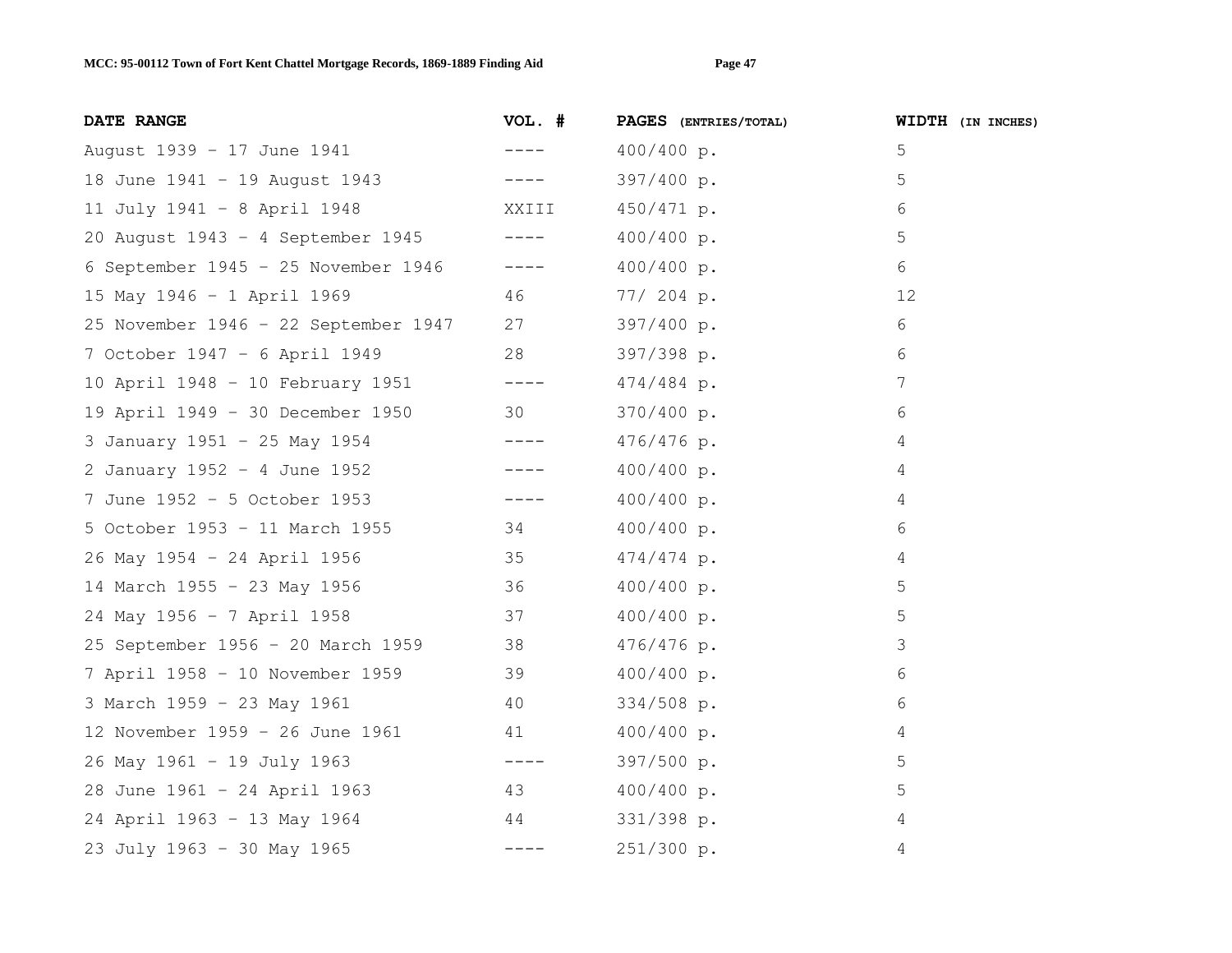# **Notes on Maine Statutory Laws Concerning Chattel Mortgage**

Fort Kent was incorporated as a town 13 February  $1869<sup>1</sup>$ . For the preceding decade the nearest incorporated town with town officers were Presque Isle (incorporated 1859) and Ashland (incorporated 1862); prior to that the nearest incorporated towns were Masardis (incorporated 1839) and the county shire Houlton (incorporated 1831).

# **In 1845, Maine statutory law stipulated**

"No mortgage of personal property, where the debt thereby secured exceeds thirty dollars, shall be valid against any other person than the parties thereto, unless possession of the mortgaged property be delivered to, and retained by the mortgagee; or unless the mortgage shall be recorded by the clerk of the town, where the mortgager resides. The clerk, on payment of his fees, shall record the same in a book kept for the purpose, noting in the book and on the mortgage, when the same was received; it shall be considered as recorded, when left as aforesaid with the clerk. His fees shall be the same as are allowed for like services to registers of deeds."

SOURCE: John P. Lord *The Maine Townsman, or Laws for the Regulation of Towns; with Forms and Judicial Decisions, Adapted to the Revised Statutes of Maine*. Portland: Sanborn & Carter, 1845: pp.275

## **In 1856, Maine statutory law stipulated:**

 $\overline{a}$ 

"No mortgage of personal property, where the debt thereby secured exceeds thirty dollars, shall be valid against any other person than the parties thereto, unless possession of the mortgaged property be delivered to and retained by the mortgagee; and unless the mortgage shall be recorded by the clerk of the town, where the mortgager resides. The clerk, on payment of his fees, shall record all such mortgages in a book kept for the purpose, noting in the book, and on the mortgage, when the same was received; it shall be considered as recorded when left as aforesaid with the clerk. His fees shall be the same as are allowed for like services to registers of deeds."

SOURCE: Benj. Kingsbury, Jr. *The maine Townsman, or, Laws for the Regulation of Towns, with Forms and Judicial Decisions, Adapted to the Revised Statutes of Maine*. Fifth Edition. Portland: Sanborn & Carter, 1856: pp.338-9.

<sup>1</sup> *Counties, Cities, Towns and Plantations of Maine: a Handbook of Incorporations, Dissolutions, and Boundary Changes.* Augusta, Me. : Maine State Archives, [1982?]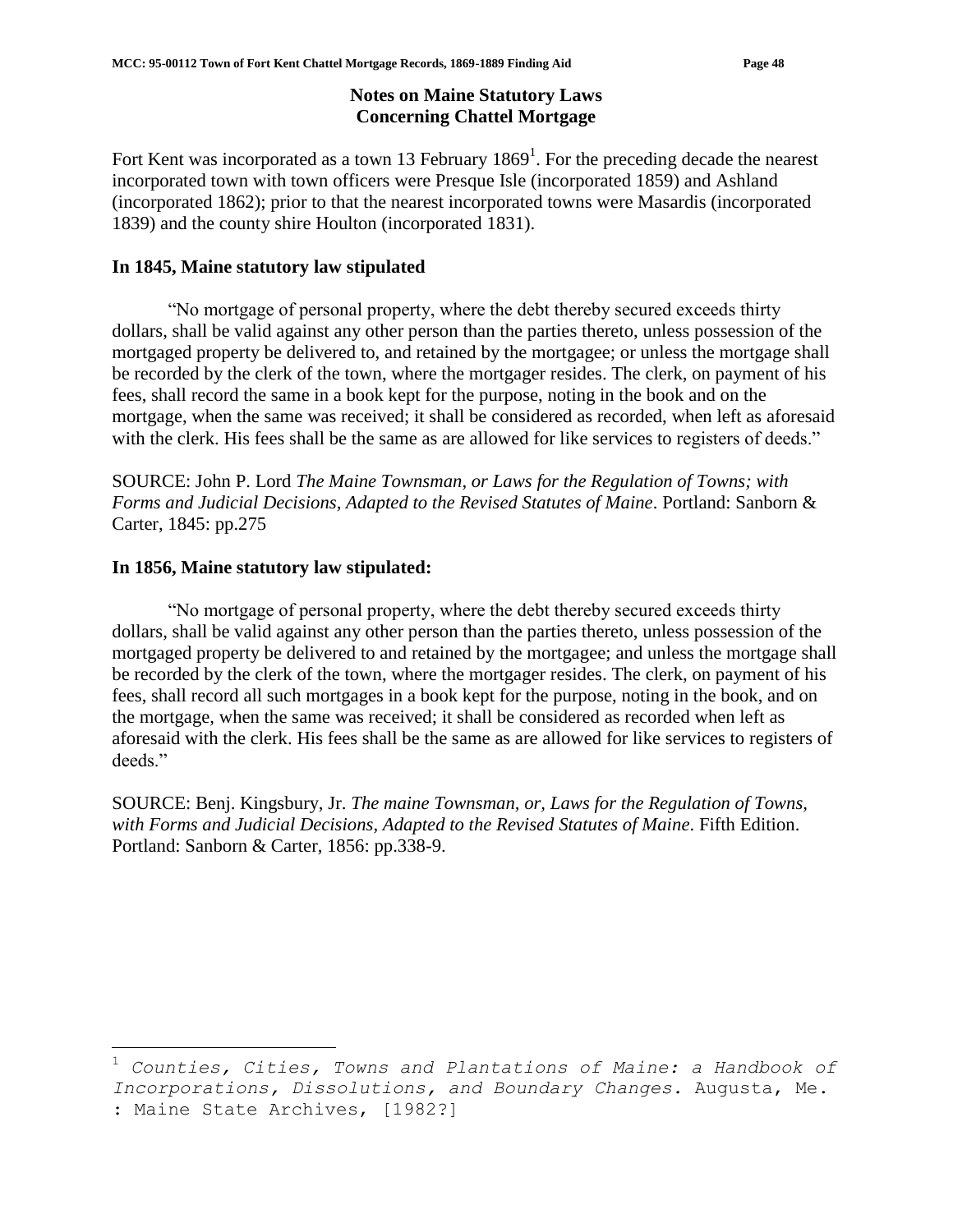# **In 1857, Maine statutory law stipulated:**

Sec. 1. "No mortgage of personal property, made to secure payment of more than thirty dollars, shall be valid against any other person than the parties thereto, unless possession of such property is delivered to and retained by the mortgagee or unless the mortgage shall be recorded by the clerk of the town where the mortgager resides. When a corporation makes a mortgage, it shall be recorded in the town where it has its established place of business. When the mortgager resides in an unincorporated place, the mortgage shall be recorded in the oldest adjoining town in the county.

Sec. 2. The clerk, on payment of the same fees allowed to registers of deeds for like services, shall record all such mortgages delivered to him in a book kept for that purpose, noting therein, and on the mortgage, the time when it was received; and it shall be considered as recorded when received.

Sec. 3. The property may be redeemed by the mortgager, or person claiming under him, within sixty days after breach of the condition, unless it has been sold by virtue of a contract, or on execution against the mortgager.

Sec. 4. To redeem, the sum due on the mortgage, with reasonable charges incurred, must be paid or tendered; and if the property is not immediately restored, it may be replevied; or damages for withholding it may be recovered in an action on the case.

Sec. 5. Nothing in preceding sections shall defeat a contract of bottomry, respondentia, transfer, assignment, or hypothecation, of a vessel or goods at sea or abroad, if possession is taken as soon as may be after their arrival within the state.

SOURCE: *The Revised Statutes of the State of Maine, Passed April 17, 1857.* Second Revision. Hallowell: Masters, Smith & Company, 1857.

# **In 1872, Maine statutory law stipulated:**

"No mortgage of personal property, made to secure payment of more than thirty dollars, shall be valid against any other person than the parties thereto, unless possession of such property is delivered to and retained by the mortgagee, or the mortgage is recorded by the clerk of the town or plantation, organized for any purpose, in which the mortgager resides. Such a mortgage, made to secure the payment of thirty dollars or less, may be so recorded, and with the same effect. When all the mortgagers reside without the State, the mortgage shall be recorded in said town or plantation where the property is when the mortgage is made; but if a part of the mortgagers reside in the State, then in the towns or plantations in which such mortgagers reside. A mortgage made by a corporation shall be recorded in the town where it has its established place of business. If any mortgager resides in an unorganized place, the mortgage shall be recorded in the oldest adjoining town or plantation, organized as aforesaid in the counties."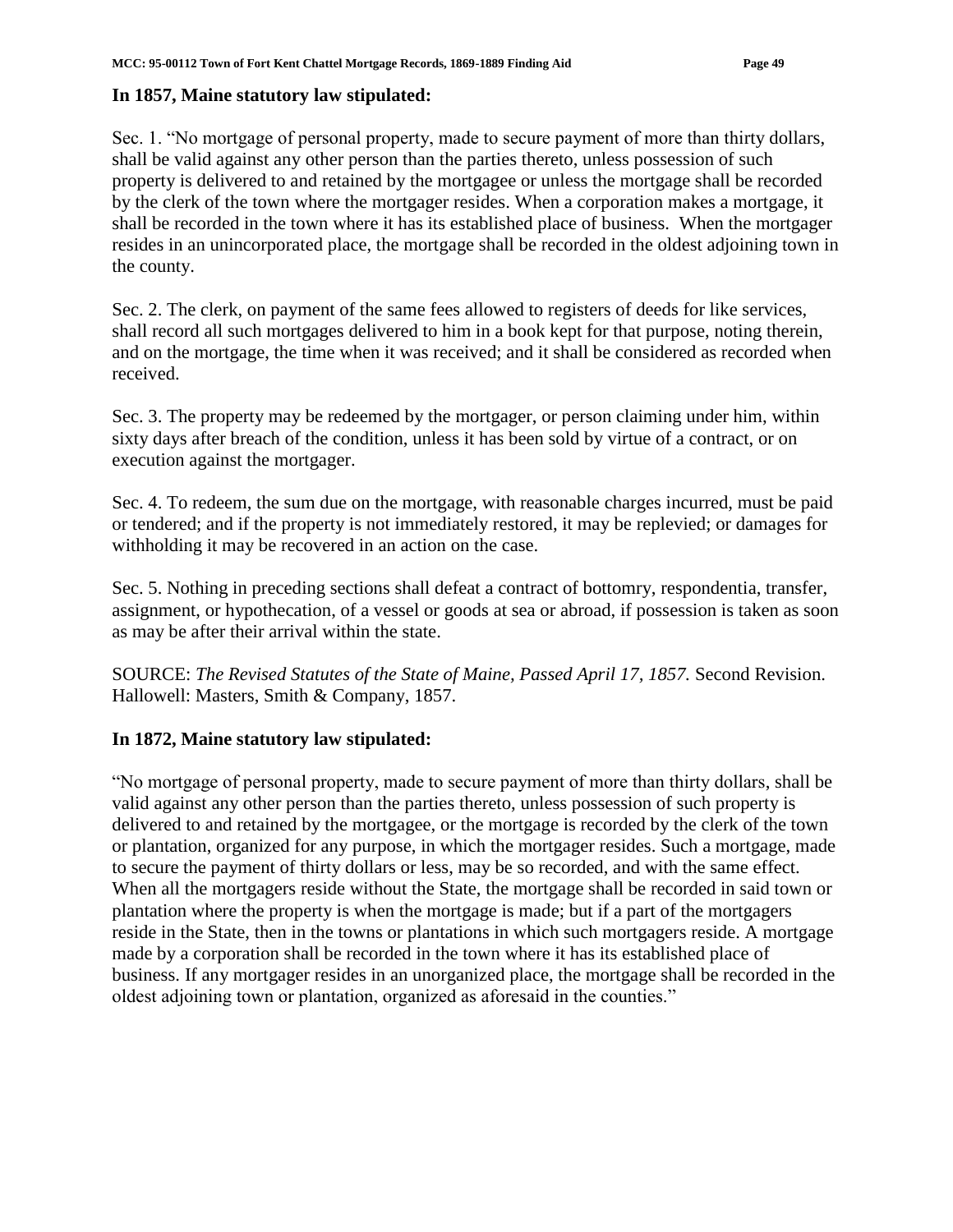"The clerk, on payment of the same fees allowed to registers of deeds for like services, shall record all such mortgages delivered to him in a book kept for the purpose, noting therein, and on the mortgage, the time when it was received; and it shall be considered as recorded when received. Such clerk may appoint a citizen of said town his deputy, who may, in the clerk's absence from his office, record mortgages with the same effect as if done by the clerk."

SOURCE: Benjamin Kingsbury, Jr. *The Maine Townsman, or Laws for the Regulation of Towns, with Forms and Judicial Decisions, Adapted to the Revised Statutes of Maine.* Fourteenth Edition. Portland: Bailey & Noyles, and Dresser & Ayer [1872]: pp. 324-5.

# **In 1884, Maine statutory law stipulated:**

Chap. 91

Sec. 1. "No mortgage of personal property is valid against any other person than the parties thereto, unless possession of such property is delivered to, and retained by the mortgagee, or the mortgage is recorded by the clerk of the city, town or plantation organized for any purpose, in which the mortgager resides. When all the mortgagers reside without the State, the mortgage shall be recorded in said city, town or plantation where the property is when the mortgage is made; but if a part of the mortgagers reside in the state, then in the cities, towns or plantations in which such mortgagers reside. A mortgage made by a corporation, shall be recorded in the town where it has its established place of business. If any mortgager resides in an unorganized place, the mortgage shall be recorded in the oldest adjoining town or plantation, organized as aforesaid, in the counties."

Sec. 2. "The clerk, on payment of twenty-five cents, shall record all such mortgages delivered to him, in a book kept for that purpose, noting therein, and on the mortgage, the time when it was received; and it shall be considered as recorded when received."

Sec. 3. "When the condition of a mortgage of personal property is broken, the mortgagor, or person lawfully claiming under him, may redeem it at any time before it is sold, by virtue of a contract between the parties, or on execution against the mortgagor, or before the right of redemption is foreclosed, as hereinafter provided, by paying or tendering to the mortgagee, or the person holding the mortgage by assignment thereof, recorded where the mortgage is recorded, the sum due thereon, or by performing, or offering to perform the conditions thereof, when not for the payment of money, with all reasonable charges incurred; and the property, if not immediately restored, may be replevied, or damages for withholding it recovered in an action on the case.

Sec. 4. The mortgagee or his assignee, after condition broken, may give to the mortgagor or his assignee, when his assignment is recorded where the mortgage is recorded, written notice of his intention to foreclose the same, by leaving a copy thereof with the mortgagor or such assignee, or if the mortgagor is out of the state, although resident therein, by leaving such copy at his last and usual place of abode, or by publishing it once a week, for three successive weeks in one of the principal newspapers published in the town where the mortgage is recorded. When the mortgagor or his assignee of record is not a resident of the state and no newspaper is published in such town, such notice may be published in any newspaper printed in the country where the mortgage is recorded"